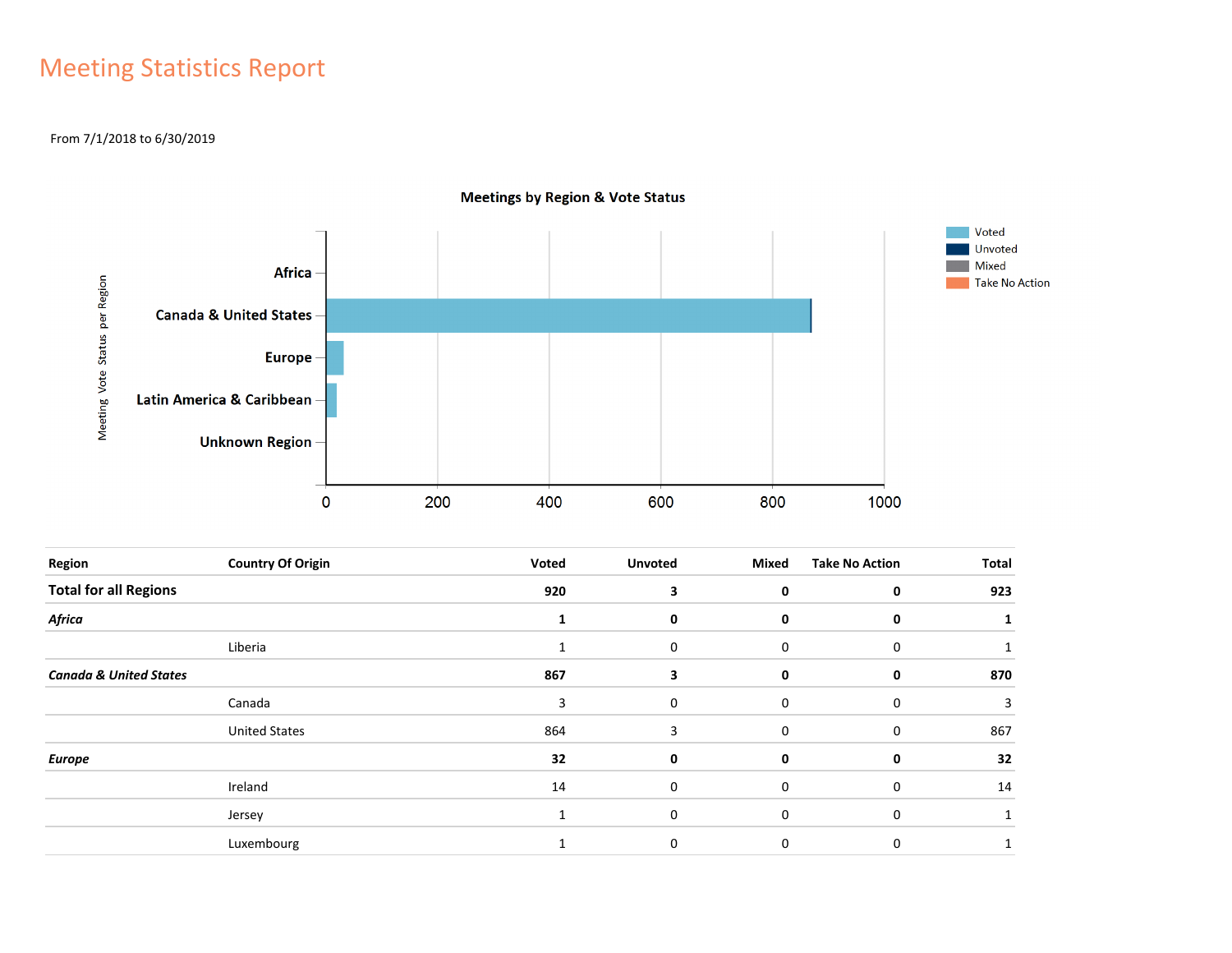|                           | Netherlands              |    | $\mathbf 0$ | $\Omega$     | 0        |    |
|---------------------------|--------------------------|----|-------------|--------------|----------|----|
|                           | Switzerland              | 3  | 0           |              | 0        |    |
|                           | United Kingdom           | 8  | 0           | n            | 0        | 8  |
| Latin America & Caribbean |                          | 19 | 0           |              | 0        | 19 |
|                           | Bermuda                  | 15 | 0           | <sup>n</sup> | O        | 15 |
|                           | Cayman Islands           |    | 0           | $\Omega$     | 0        |    |
|                           | Panama                   |    | 0           |              | 0        |    |
|                           | Puerto Rico              |    | $\Omega$    | $\Omega$     | $\Omega$ |    |
|                           | Virgin Islands (British) |    | 0           |              | O        |    |
| <b>Unknown Region</b>     |                          |    | ŋ           |              | 0        |    |
|                           | Unknown Country          |    |             |              |          |    |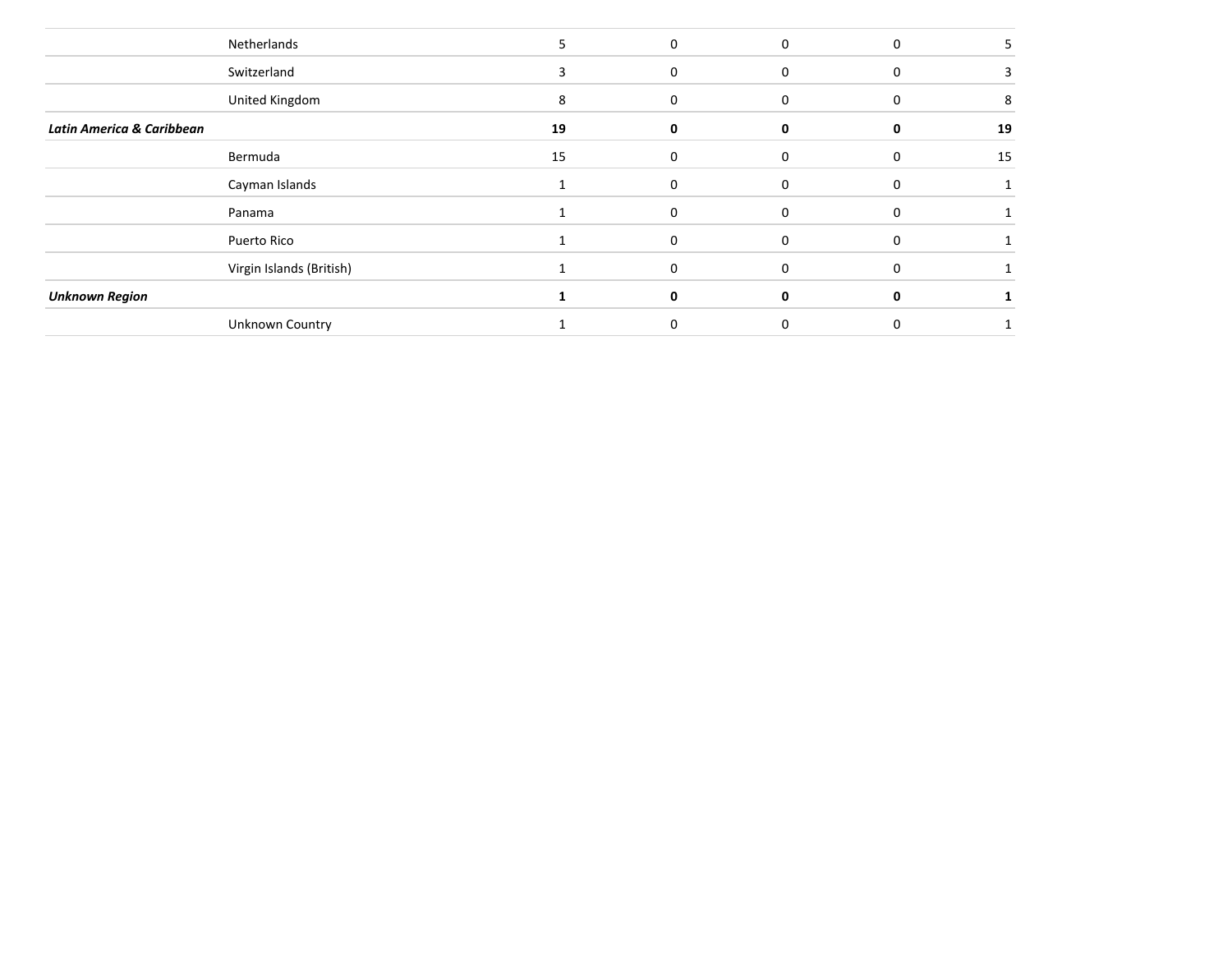## Ballot Statistics Report

From 7/1/2018 to 6/30/2019



| <b>Ballots by Region &amp; Vote Status</b> |  |  |  |  |  |  |
|--------------------------------------------|--|--|--|--|--|--|
|--------------------------------------------|--|--|--|--|--|--|

| Region                            | <b>Country Of Origin</b> | Voted        | <b>Unvoted</b> | <b>Take No Action</b> | <b>Total</b> |
|-----------------------------------|--------------------------|--------------|----------------|-----------------------|--------------|
| <b>Total for all Regions</b>      |                          | 927          | 3              | 0                     | 930          |
| Africa                            |                          | 1            | 0              | 0                     |              |
|                                   | Liberia                  | 1            | 0              | 0                     | 1            |
| <b>Canada &amp; United States</b> |                          | 873          | 3              | 0                     | 876          |
|                                   | Canada                   | 3            | 0              | 0                     | 3            |
|                                   | <b>United States</b>     | 870          | 3              | 0                     | 873          |
| <b>Europe</b>                     |                          | 33           | 0              | 0                     | 33           |
|                                   | Ireland                  | 14           | 0              | 0                     | 14           |
|                                   | Jersey                   | 1            | 0              | 0                     | 1            |
|                                   | Luxembourg               | $\mathbf{1}$ | $\mathbf 0$    | 0                     |              |
|                                   | Netherlands              | 5            | 0              | 0                     | 5            |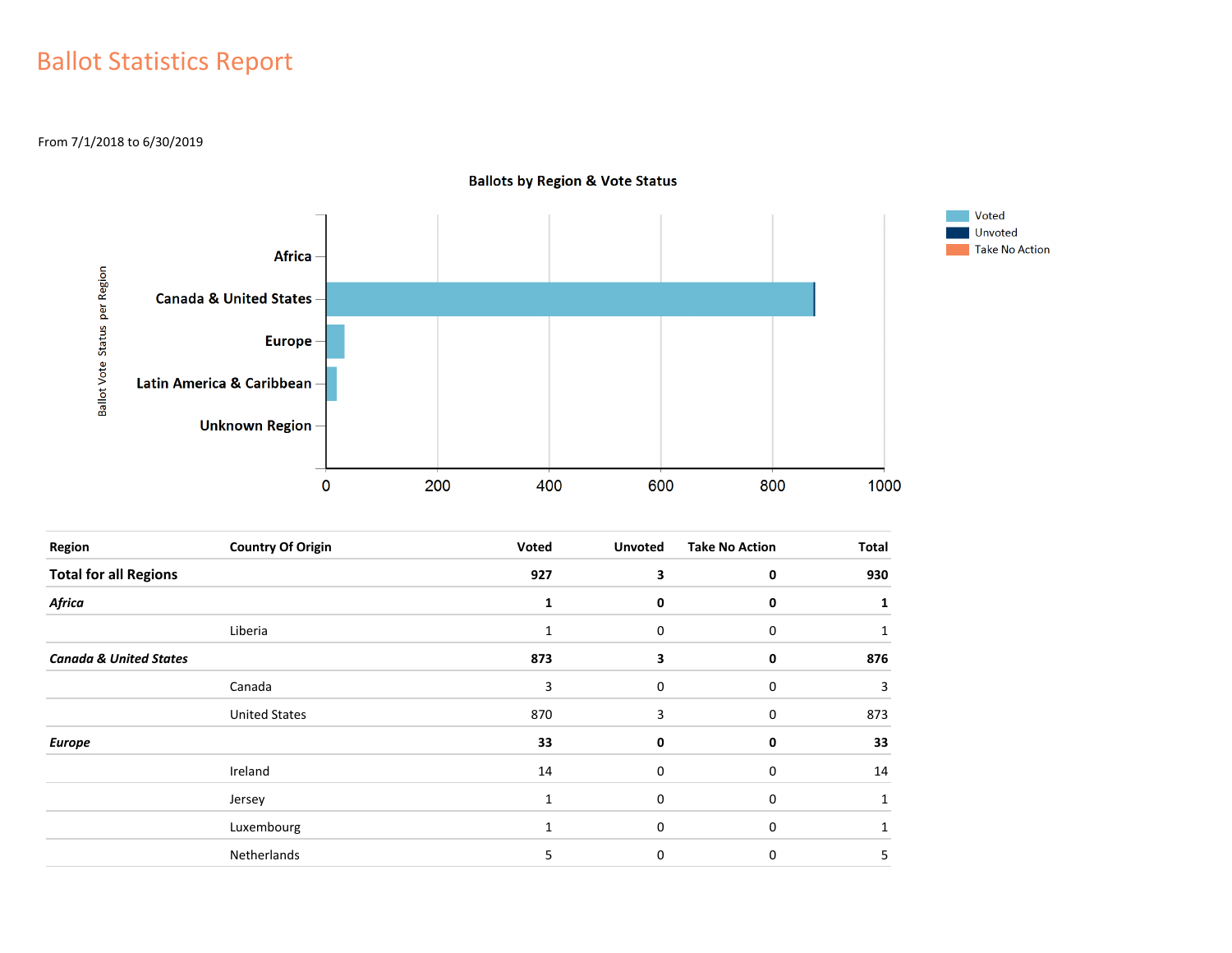|                           | Switzerland              |    | U |              |    |
|---------------------------|--------------------------|----|---|--------------|----|
|                           | United Kingdom           | 9  | 0 | $\Omega$     | 9  |
| Latin America & Caribbean |                          | 19 |   |              | 19 |
|                           | Bermuda                  | 15 |   |              | 15 |
|                           | Cayman Islands           |    | U |              |    |
|                           | Panama                   |    | O | <sup>0</sup> |    |
|                           | Puerto Rico              |    |   |              |    |
|                           | Virgin Islands (British) |    |   |              |    |
| <b>Unknown Region</b>     |                          |    |   |              |    |
|                           | Unknown Country          |    |   |              |    |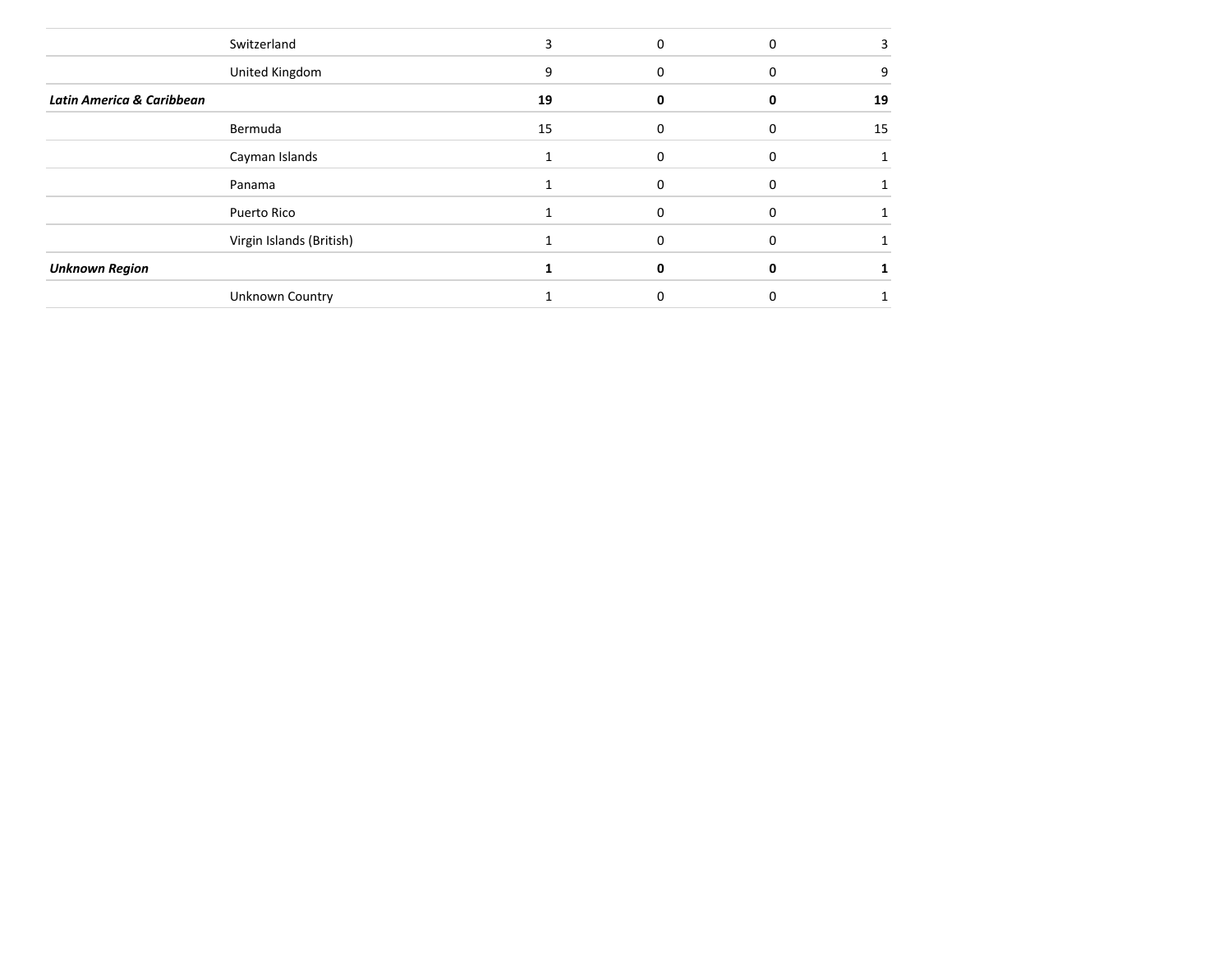### Proposal Statistics Report

#### From 7/1/2018 to 6/30/2019

|                | <b>Mgmt Proposals</b> |     | <b>SHP Proposals Total Proposals</b> |
|----------------|-----------------------|-----|--------------------------------------|
| For            | 9026                  | 198 | 9224                                 |
| Against        | 556                   | 120 | 676                                  |
| Abstain        | 19                    | 50  | 69                                   |
| 1 Year         | 29                    | 0   | 29                                   |
| 2 Years        | 0                     | 0   | 0                                    |
| 3 Years        | 0                     | 0   | 0                                    |
| Mixed          | 0                     | 0   | 0                                    |
| Take No Action | 0                     | 0   | 0                                    |
| Unvoted        | 35                    | 5   | 40                                   |
| <b>Totals</b>  | 9665                  | 373 | 10038                                |





|                           | <b>Mgmt</b><br><b>Proposals</b> |     | <b>SHP Proposals Total Proposals</b> |
|---------------------------|---------------------------------|-----|--------------------------------------|
| With Management           | 9051                            | 122 | 9173                                 |
| <b>Against Management</b> | 577                             | 241 | 818                                  |
| N/A                       | $\overline{2}$                  | 5   |                                      |
| Mixed                     | 0                               | 0   | 0                                    |
| Take No Action            | 0                               | 0   | 0                                    |
| Unvoted                   | 35                              | 5   | 40                                   |
| <b>Totals</b>             | 9665                            | 373 | 10038                                |

#### Management Proposals - Votes versus Management



Shareholder Proposals - Votes versus Management



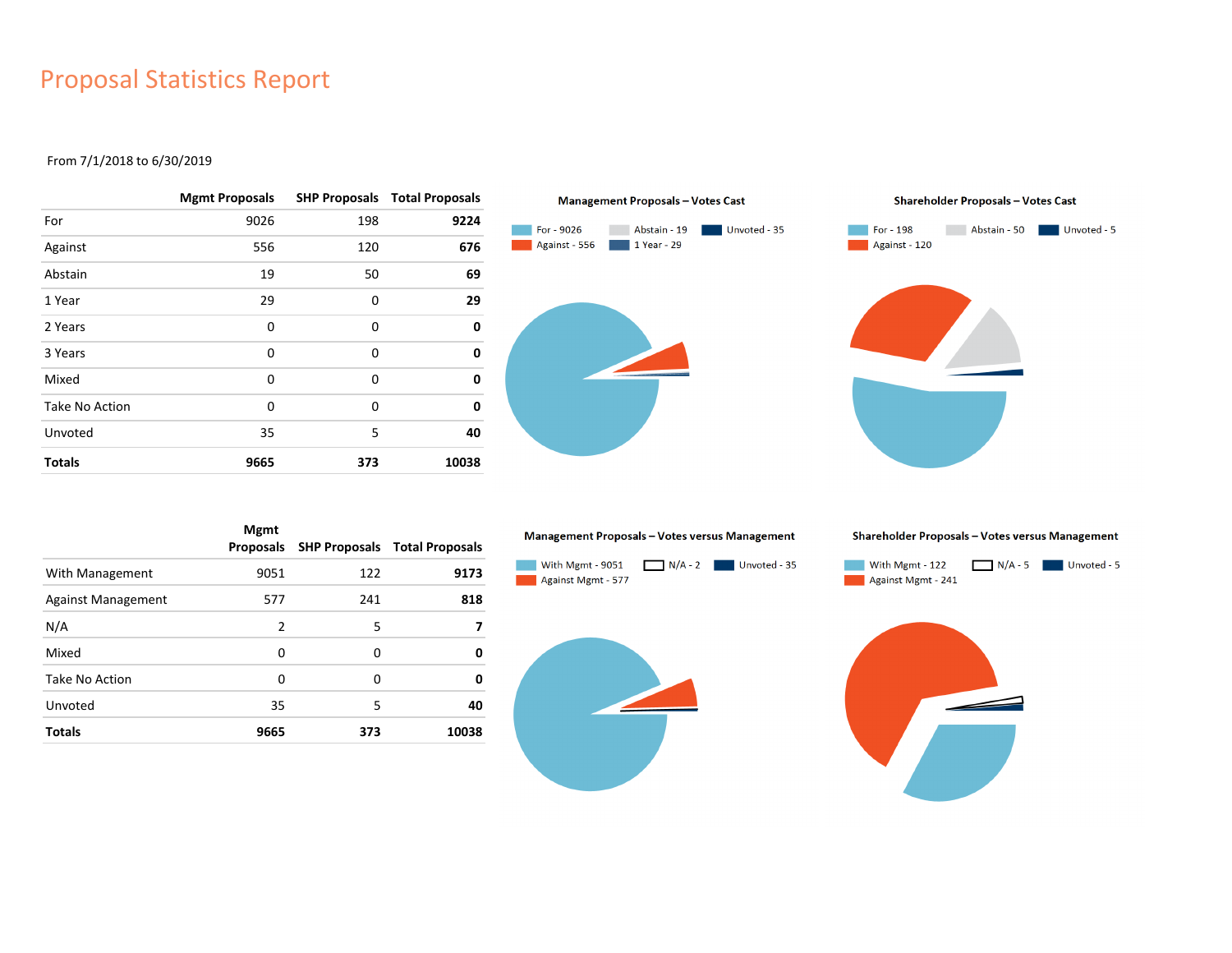|                       | <b>Mgmt Proposals</b> |     | <b>SHP Proposals Total Proposals</b> |
|-----------------------|-----------------------|-----|--------------------------------------|
| With Policy           | 9628                  | 288 | 9916                                 |
| <b>Against Policy</b> | 0                     | 0   | 0                                    |
| Manual                | 2                     | 80  | 82                                   |
| N/A                   | 0                     | 0   | 0                                    |
| Mixed                 | 0                     | 0   | 0                                    |
| Take No Action        | $\Omega$              | 0   | 0                                    |
| Unvoted               | 35                    | 5   | 40                                   |
| <b>Totals</b>         | 9665                  | 373 | 10038                                |

**Management Proposals - Votes versus Policy** 

**Shareholder Proposals - Votes versus Policy** 



|                            | <b>Mgmt Proposals</b> |     | <b>SHP Proposals Total Proposals</b> |
|----------------------------|-----------------------|-----|--------------------------------------|
| With Glass Lewis           | 9521                  | 316 | 9837                                 |
| <b>Against Glass Lewis</b> | 107                   | 52  | 159                                  |
| N/A                        | 2                     | 0   | 2                                    |
| Mixed                      | 0                     | 0   | 0                                    |
| Take No Action             | $\Omega$              | O   | 0                                    |
| Unvoted                    | 35                    | 5   | 40                                   |
| <b>Totals</b>              | 9665                  | 373 | 10038                                |

Management Proposals - Votes versus Glass Lewis



Shareholder Proposals - Votes versus Glass Lewis

With GL 316 Against GL 52 Unvoted 5

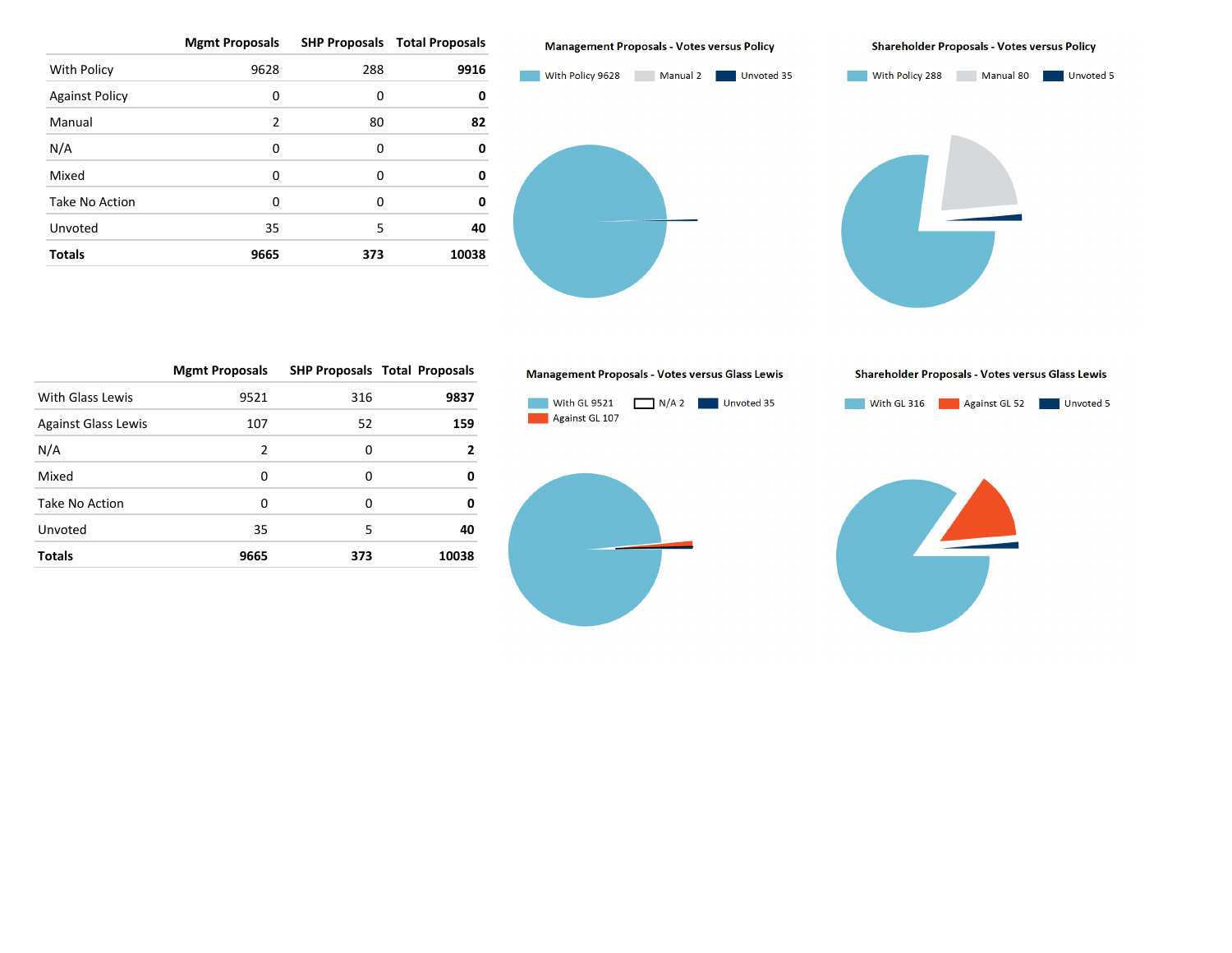# Proposal Category Report

From 7/1/2018 to 6/30/2019

## Proposal Categories - All Votes

| <b>Proposal Category Type</b> | For            | <b>Against</b>   | Abstain          | <b>Take No</b><br><b>Action</b> | <b>Unvoted</b> | <b>Mixed</b>     | 1 Year      | 2 Years          | 3 Years             | <b>Total</b> |
|-------------------------------|----------------|------------------|------------------|---------------------------------|----------------|------------------|-------------|------------------|---------------------|--------------|
|                               |                |                  |                  |                                 |                |                  |             |                  |                     |              |
| <b>Totals</b>                 | 9224           | 676              | 69               | 0                               | 40             | 0                | 29          | $\pmb{0}$        | $\mathbf 0$         | 10038        |
| Audit/Financials              | 887            | $\boldsymbol{6}$ | 0                | $\mathbf 0$                     | $\mathbf{3}$   | $\boldsymbol{0}$ | $\pmb{0}$   | $\mathbf 0$      | $\pmb{0}$           | 896          |
| <b>Board Related</b>          | 6922           | 384              | 16               | $\mathbf 0$                     | 29             | $\boldsymbol{0}$ | $\pmb{0}$   | $\boldsymbol{0}$ | $\pmb{0}$           | 7351         |
| Capital Management            | 80             | $\overline{2}$   | $\pmb{0}$        | $\pmb{0}$                       | $\pmb{0}$      | $\boldsymbol{0}$ | $\pmb{0}$   | $\mathbf 0$      | $\pmb{0}$           | 82           |
| Changes to Company Statutes   | 103            | 13               | 3                | 0                               | 0              | $\pmb{0}$        | $\pmb{0}$   | $\boldsymbol{0}$ | $\pmb{0}$           | 119          |
| Compensation                  | 921            | 146              | $\pmb{0}$        | $\mathsf{O}\xspace$             | $\mathbf{3}$   | $\pmb{0}$        | 29          | $\mathbf 0$      | $\mathsf{O}\xspace$ | 1099         |
| M&A                           | 57             | $\mathbf 0$      | 0                | 0                               | $\mathbf 0$    | $\pmb{0}$        | $\pmb{0}$   | $\mathbf 0$      | 0                   | 57           |
| <b>Meeting Administration</b> | 52             | 5                | $\pmb{0}$        | $\mathbf 0$                     | $\pmb{0}$      | $\pmb{0}$        | $\pmb{0}$   | $\mathbf 0$      | $\boldsymbol{0}$    | 57           |
| Other                         | 4              | $\mathbf 0$      | $\boldsymbol{0}$ | 0                               | $\mathbf 0$    | $\pmb{0}$        | $\pmb{0}$   | $\boldsymbol{0}$ | $\pmb{0}$           | 4            |
| SHP: Compensation             | 9              | 20               | 23               | $\mathbf 0$                     | $\bf{0}$       | $\pmb{0}$        | $\mathbf 0$ | $\mathbf 0$      | 0                   | 52           |
| SHP: Environment              | $\overline{7}$ | 15               | 14               | 0                               | $\mathbf{1}$   | $\pmb{0}$        | $\mathbf 0$ | $\boldsymbol{0}$ | 0                   | 37           |
| SHP: Governance               | 120            | 62               | $\mathbf{1}$     | 0                               | $\overline{2}$ | $\pmb{0}$        | $\mathbf 0$ | $\mathbf 0$      | $\mathbf 0$         | 185          |
| SHP: Misc                     | 0              | $\mathbf{1}$     | 0                | $\mathbf 0$                     | $\bf{0}$       | $\pmb{0}$        | $\mathbf 0$ | $\mathbf 0$      | $\pmb{0}$           | $\mathbf{1}$ |
| SHP: Social                   | 62             | 22               | 12               | $\pmb{0}$                       | $\overline{2}$ | $\boldsymbol{0}$ | 0           | 0                | 0                   | 98           |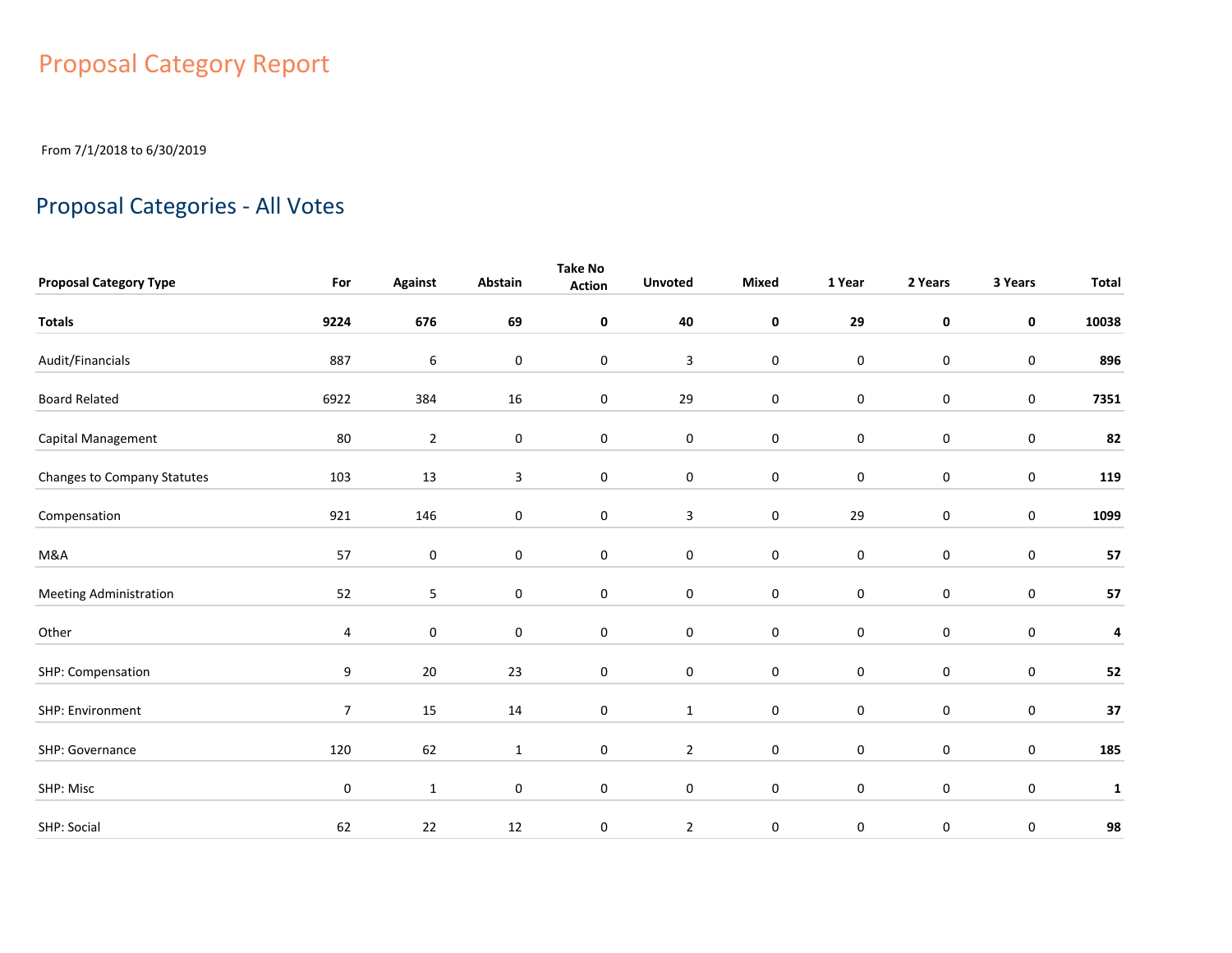#### Proposal Categories - Votes versus Management



### Proposal Categories - Votes versus Management

|                               | With       | <b>Against</b> | <b>Take No</b> |                |     |              |       |
|-------------------------------|------------|----------------|----------------|----------------|-----|--------------|-------|
| <b>Proposal Category Type</b> | Management | Management     | <b>Action</b>  | <b>Unvoted</b> | N/A | <b>Mixed</b> | Total |
| <b>Totals</b>                 | 9173       | 818            | 0              | 40             |     | 0            | 10038 |
| Audit/Financials              | 887        | 6              | $\mathbf 0$    | 3              | 0   | 0            | 896   |
| <b>Board Related</b>          | 6922       | 400            | 0              | 29             | 0   | 0            | 7351  |
| Capital Management            | 80         | $\overline{2}$ | $\mathbf 0$    | $\mathbf 0$    | 0   | 0            | 82    |
| Changes to Company Statutes   | 103        | 16             | 0              | $\mathbf 0$    | 0   | 0            | 119   |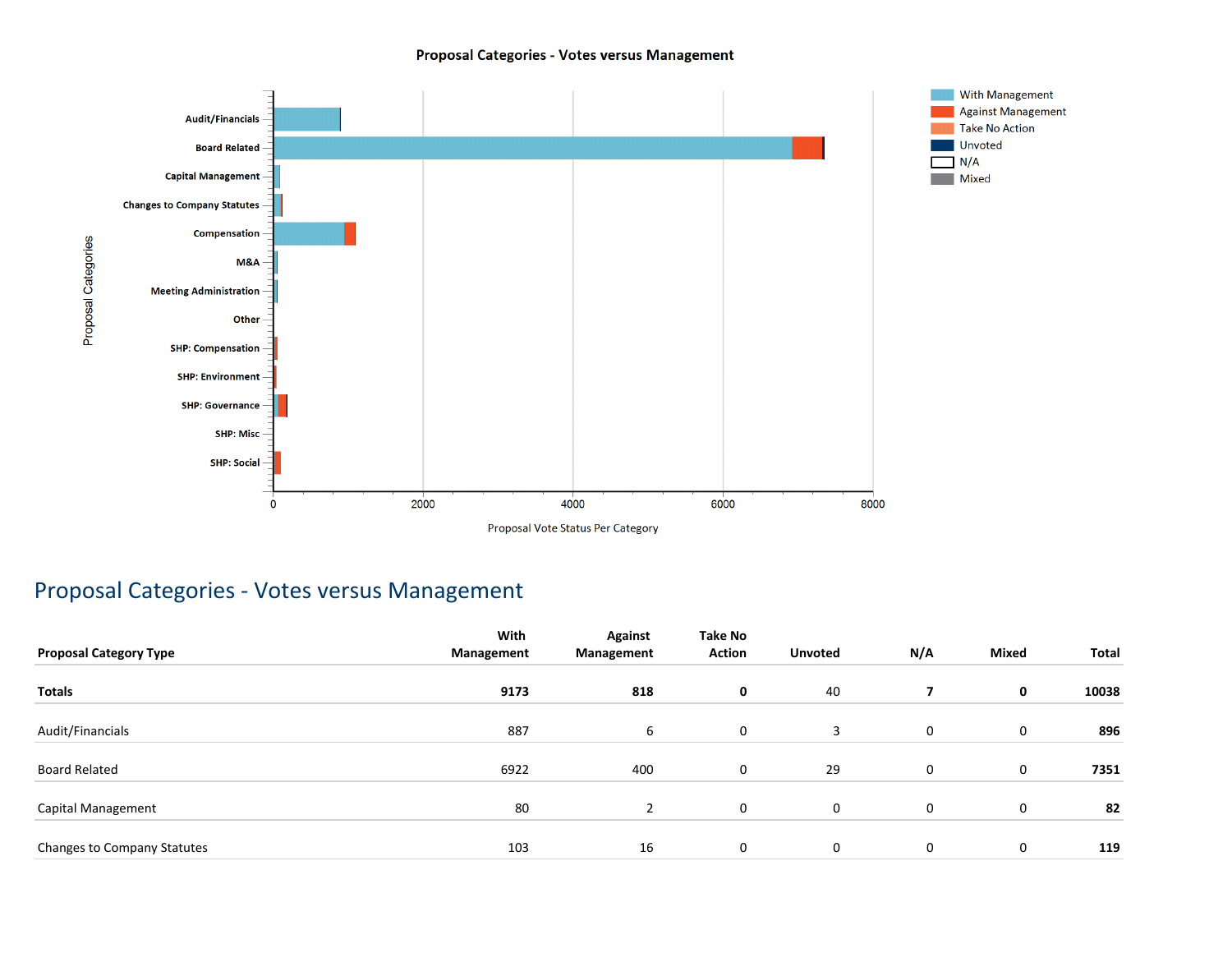|                               | With           | <b>Against</b> | Take No          |                  |                |                  |       |
|-------------------------------|----------------|----------------|------------------|------------------|----------------|------------------|-------|
| <b>Proposal Category Type</b> | Management     | Management     | Action           | <b>Unvoted</b>   | N/A            | Mixed            | Total |
|                               |                |                |                  |                  |                |                  |       |
| Compensation                  | 948            | 148            | $\mathbf 0$      | 3                | 0              | 0                | 1099  |
|                               |                |                |                  |                  |                |                  |       |
| M&A                           | 57             | 0              | $\boldsymbol{0}$ | $\mathbf 0$      | 0              | $\boldsymbol{0}$ | 57    |
|                               |                |                |                  |                  |                |                  |       |
| <b>Meeting Administration</b> | 52             | 5 <sub>5</sub> | $\mathbf 0$      | $\boldsymbol{0}$ | 0              | $\bf{0}$         | 57    |
| Other                         | $\overline{2}$ | 0              | 0                | $\mathbf 0$      | $\overline{2}$ | 0                | 4     |
|                               |                |                |                  |                  |                |                  |       |
| SHP: Compensation             | 20             | 32             | $\mathbf 0$      | $\mathbf 0$      | 0              | 0                | 52    |
|                               |                |                |                  |                  |                |                  |       |
| SHP: Environment              | 15             | 21             | $\boldsymbol{0}$ | $\mathbf{1}$     | 0              | $\bf{0}$         | 37    |
|                               |                |                |                  |                  |                |                  |       |
| SHP: Governance               | 64             | 114            | $\mathbf 0$      | $\overline{2}$   | 5              | $\bf{0}$         | 185   |
|                               |                |                |                  |                  |                |                  |       |
| SHP: Misc                     | $\mathbf{1}$   | $\mathbf 0$    | $\mathbf 0$      | $\boldsymbol{0}$ | 0              | $\bf{0}$         | 1     |
|                               |                |                |                  |                  |                |                  |       |
| SHP: Social                   | 22             | 74             | 0                | $\overline{2}$   | $\mathbf 0$    | $\mathbf 0$      | 98    |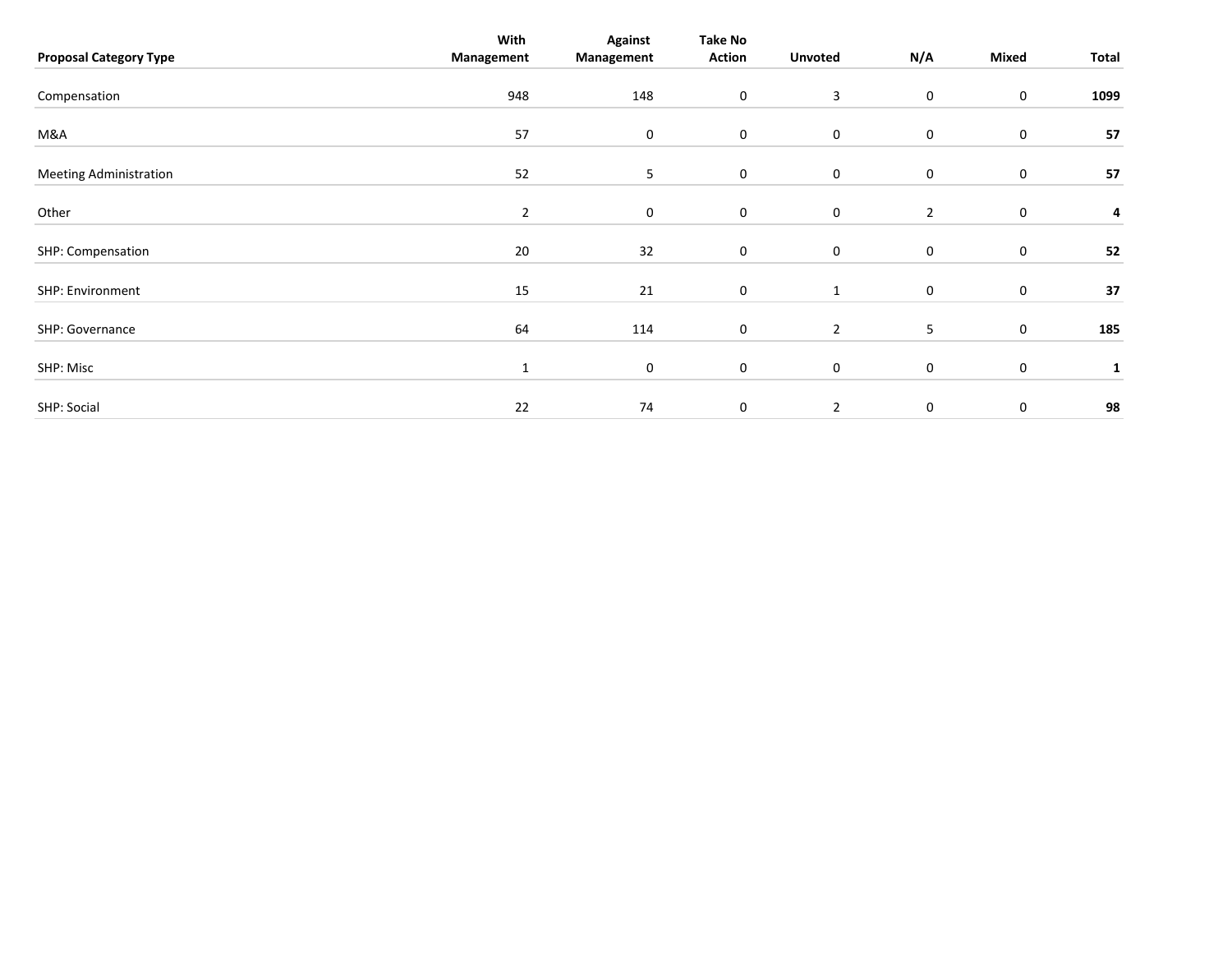#### **Proposal Categories - Votes versus Policy**



### Proposal Categories - Votes versus Policy

| <b>Proposal Category Type</b> | <b>With Policy</b> | <b>Against Policy</b> | Manual      | <b>Take No</b><br><b>Action</b> | <b>Unvoted</b> | N/A | <b>Mixed</b> | Total |
|-------------------------------|--------------------|-----------------------|-------------|---------------------------------|----------------|-----|--------------|-------|
| <b>Totals</b>                 | 9916               | 0                     | 82          | 0                               | 40             | 0   | 0            | 10038 |
| Audit/Financials              | 893                | 0                     | 0           | $\mathbf 0$                     | 3              | 0   | 0            | 896   |
| <b>Board Related</b>          | 7322               | 0                     | $\mathbf 0$ | $\mathbf 0$                     | 29             | 0   | 0            | 7351  |
| Capital Management            | 82                 | 0                     | 0           | $\mathbf 0$                     | 0              | 0   | $\mathbf 0$  | 82    |
| Changes to Company Statutes   | 119                | 0                     | $\mathbf 0$ | $\mathbf 0$                     | 0              | 0   | $\mathbf 0$  | 119   |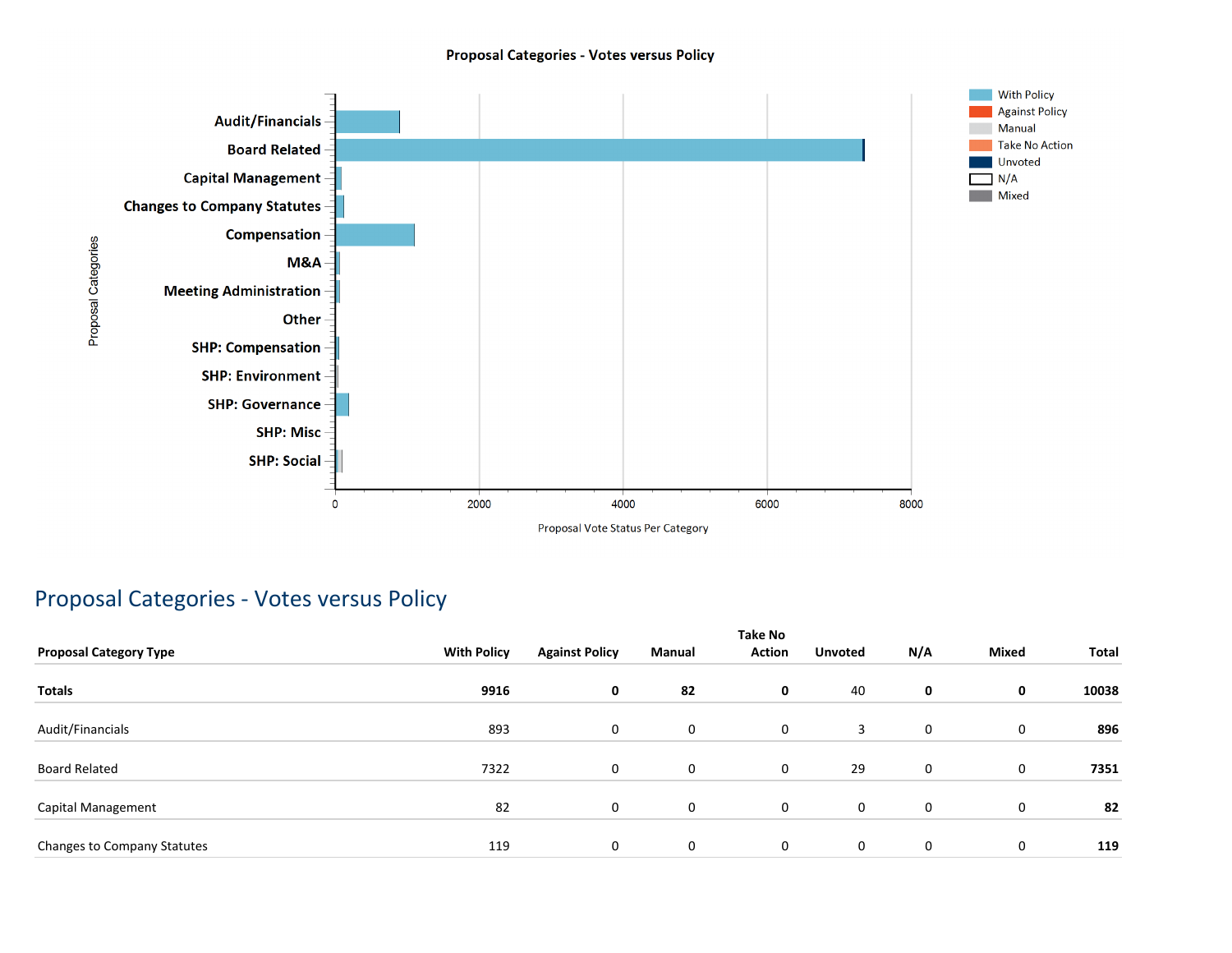|                               |                    |                       |                | Take No          |                  |             |                  |       |
|-------------------------------|--------------------|-----------------------|----------------|------------------|------------------|-------------|------------------|-------|
| <b>Proposal Category Type</b> | <b>With Policy</b> | <b>Against Policy</b> | Manual         | <b>Action</b>    | <b>Unvoted</b>   | N/A         | Mixed            | Total |
|                               |                    |                       |                |                  |                  |             |                  |       |
| Compensation                  | 1096               | 0                     | 0              | $\boldsymbol{0}$ | 3                | $\mathbf 0$ | $\boldsymbol{0}$ | 1099  |
|                               |                    |                       |                |                  |                  |             |                  |       |
| M&A                           | 57                 | 0                     | 0              | $\mathbf 0$      | $\pmb{0}$        | $\mathbf 0$ | $\pmb{0}$        | 57    |
| <b>Meeting Administration</b> | 57                 | 0                     | 0              | $\mathbf 0$      | $\boldsymbol{0}$ | $\mathbf 0$ | 0                | 57    |
|                               |                    |                       |                |                  |                  |             |                  |       |
| Other                         | $\overline{2}$     | 0                     | $\overline{2}$ | $\mathbf 0$      | $\pmb{0}$        | $\mathbf 0$ | 0                | 4     |
| SHP: Compensation             | 52                 | 0                     | 0              | $\mathbf 0$      | $\boldsymbol{0}$ | $\mathbf 0$ | 0                | 52    |
|                               |                    |                       |                |                  |                  |             |                  |       |
| SHP: Environment              | 13                 | 0                     | 23             | $\boldsymbol{0}$ | $\mathbf{1}$     | $\mathbf 0$ | 0                | 37    |
| SHP: Governance               | 183                | 0                     | $\mathbf 0$    | $\boldsymbol{0}$ | $\overline{2}$   | $\mathbf 0$ | $\boldsymbol{0}$ | 185   |
|                               |                    |                       |                |                  |                  |             |                  |       |
| SHP: Misc                     | 1                  | 0                     | 0              | $\boldsymbol{0}$ | $\boldsymbol{0}$ | $\mathbf 0$ | $\pmb{0}$        | 1     |
|                               |                    |                       |                |                  |                  |             |                  |       |
| SHP: Social                   | 39                 | $\mathbf 0$           | 57             | 0                | $\overline{2}$   | $\mathbf 0$ | $\pmb{0}$        | 98    |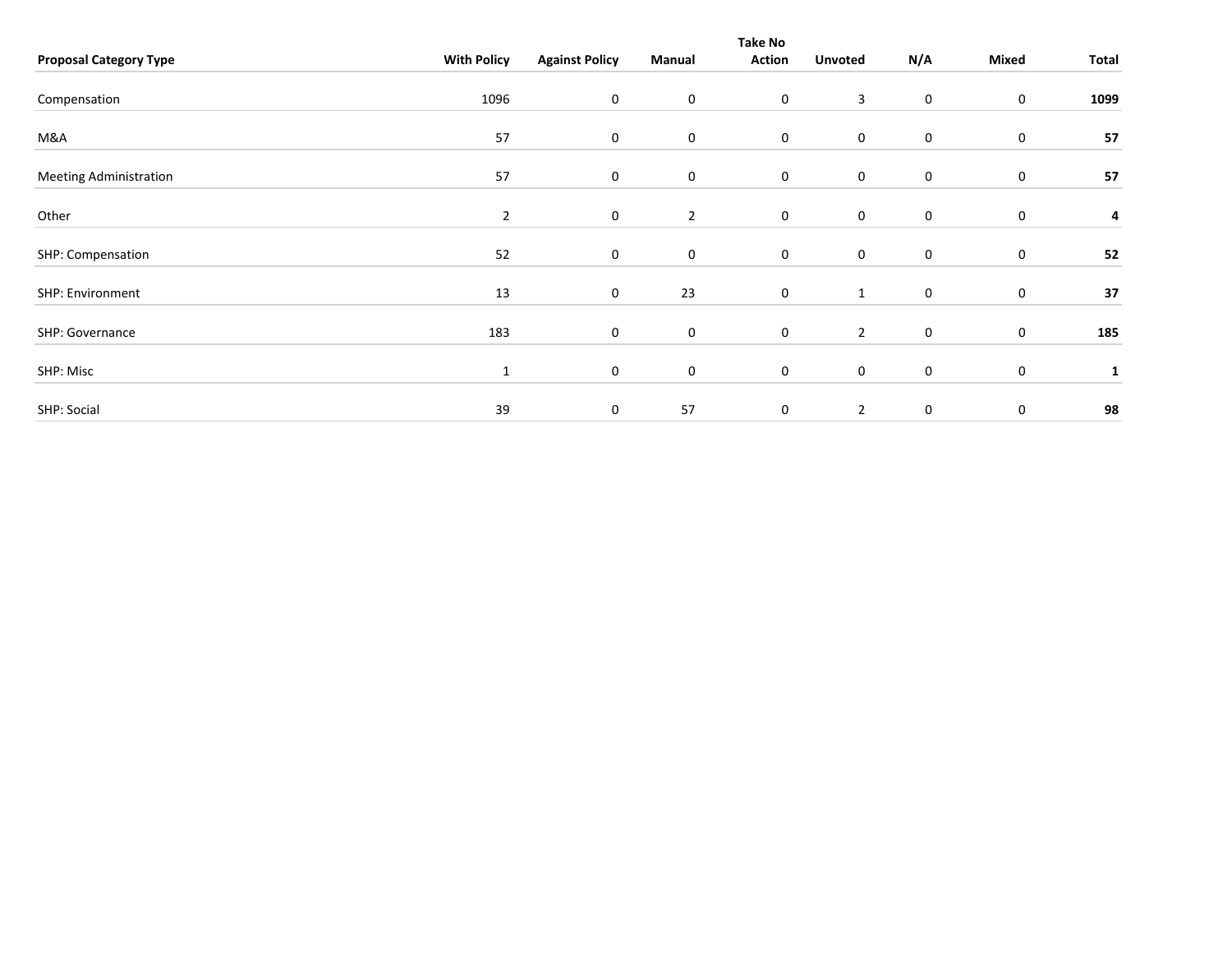#### Proposal Categories - Votes versus Glass Lewis



### Proposal Categories - Votes versus Glass Lewis

| <b>Proposal Category Type</b> | <b>With Glass</b><br>Lewis | <b>Against</b><br><b>Glass Lewis</b> | Take No<br><b>Action</b> | <b>Unvoted</b> | N/A            | <b>Mixed</b> | Total |
|-------------------------------|----------------------------|--------------------------------------|--------------------------|----------------|----------------|--------------|-------|
| <b>Totals</b>                 | 9837                       | 159                                  | 0                        | 40             | $\overline{2}$ | 0            | 10038 |
| Audit/Financials              | 893                        | 0                                    | 0                        | 3              | $\mathbf 0$    | 0            | 896   |
| <b>Board Related</b>          | 7228                       | 94                                   | 0                        | 29             | $\mathbf 0$    | 0            | 7351  |
| Capital Management            | 82                         | 0                                    | 0                        | $\mathbf 0$    | 0              | 0            | 82    |
| Changes to Company Statutes   | 112                        | 7                                    | 0                        | $\mathbf 0$    | 0              | 0            | 119   |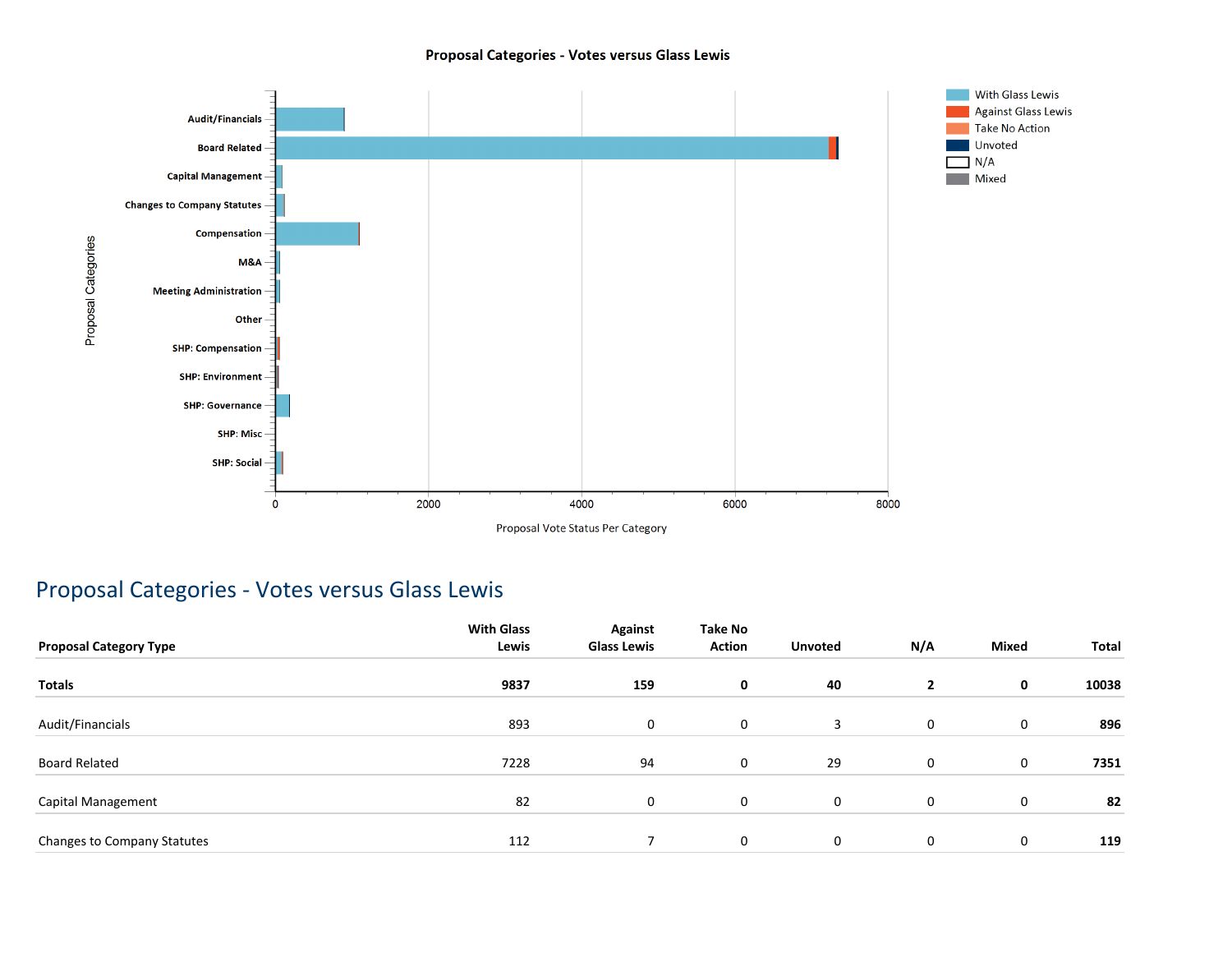| <b>Proposal Category Type</b> | <b>With Glass</b><br>Lewis | <b>Against</b><br><b>Glass Lewis</b> | <b>Take No</b><br><b>Action</b> | <b>Unvoted</b> | N/A            | Mixed       | Total        |
|-------------------------------|----------------------------|--------------------------------------|---------------------------------|----------------|----------------|-------------|--------------|
| Compensation                  | 1090                       | 6                                    | $\boldsymbol{0}$                | 3              | 0              | $\pmb{0}$   | 1099         |
| M&A                           | 57                         | $\mathbf 0$                          | $\mathbf 0$                     | $\mathbf 0$    | 0              | $\pmb{0}$   | 57           |
| <b>Meeting Administration</b> | 57                         | $\mathbf 0$                          | $\mathbf 0$                     | $\mathbf 0$    | 0              | 0           | 57           |
| Other                         | $\overline{2}$             | $\mathbf 0$                          | $\mathbf 0$                     | $\mathbf 0$    | $\overline{2}$ | $\pmb{0}$   | 4            |
| SHP: Compensation             | 28                         | 24                                   | $\mathbf 0$                     | $\mathsf 0$    | 0              | $\pmb{0}$   | 52           |
| SHP: Environment              | 24                         | 12                                   | $\mathbf 0$                     | $\mathbf{1}$   | 0              | $\pmb{0}$   | 37           |
| SHP: Governance               | 179                        | $\overline{4}$                       | $\mathbf 0$                     | $\overline{2}$ | 0              | $\pmb{0}$   | 185          |
| SHP: Misc                     | $\mathbf{1}$               | $\mathbf 0$                          | $\mathbf 0$                     | $\mathsf 0$    | 0              | $\pmb{0}$   | $\mathbf{1}$ |
| SHP: Social                   | 84                         | 12                                   | 0                               | $\overline{2}$ | $\mathbf 0$    | $\mathbf 0$ | 98           |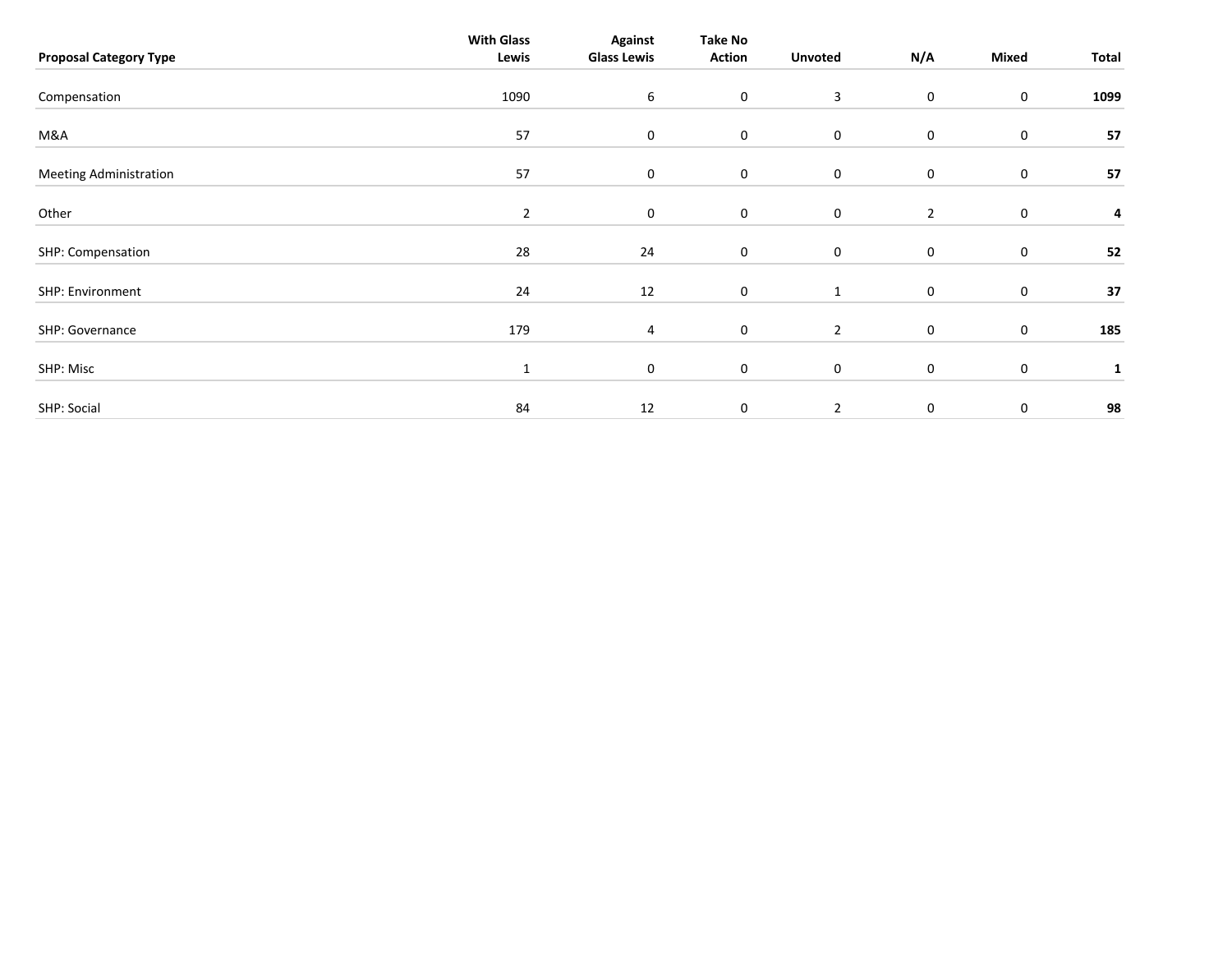# Proposal Type Report

From 7/1/2018 to 6/30/2019

## Proposal Types - All Votes

|                                 | <b>Take No</b>                                             |              |                |         |             |                       |                  |             |             |             |              |  |  |
|---------------------------------|------------------------------------------------------------|--------------|----------------|---------|-------------|-----------------------|------------------|-------------|-------------|-------------|--------------|--|--|
| <b>Issue Code Category</b>      | <b>Issue Short Text</b>                                    | For          | <b>Against</b> | Abstain |             | <b>Action Unvoted</b> | Mixed            | 1 Year      | 2 Years     | 3 Years     | <b>Total</b> |  |  |
| <b>Total for all categories</b> |                                                            | 9224         | 676            | 69      | 0           | 40                    | 0                | 29          | 0           | 0           | 10038        |  |  |
| <b>Audit/Financials</b>         |                                                            | 887          | 6              | 0       | 0           | 3                     | 0                | 0           | 0           | 0           | 896          |  |  |
|                                 | Allocation of Profits/Dividends                            | 9            | 0              | 0       | 0           | $\mathbf 0$           | 0                | 0           | 0           | 0           | 9            |  |  |
|                                 | Appointment of Auditor                                     | 12           | $\mathbf 0$    | 0       | $\mathbf 0$ | $\mathbf 0$           | $\mathbf 0$      | $\pmb{0}$   | 0           | 0           | 12           |  |  |
|                                 | Appointment of Auditor and Authority to<br><b>Set Fees</b> | 6            | 0              | 0       | 0           | $\mathbf 0$           | 0                | 0           | 0           | 0           | 6            |  |  |
|                                 | Appointment of Special Auditor                             | $\mathbf{1}$ | $\mathbf 0$    | 0       | $\mathbf 0$ | $\mathbf 0$           | $\mathbf 0$      | $\mathbf 0$ | $\mathbf 0$ | 0           | $\mathbf{1}$ |  |  |
|                                 | Authority to Set Auditor's Fees                            | 8            | $\mathbf 0$    | 0       | $\mathbf 0$ | $\mathbf 0$           | $\mathbf 0$      | 0           | $\mathbf 0$ | 0           | 8            |  |  |
|                                 | Bonus Dividend/Bonus Share Issue                           | $\mathbf{1}$ | $\mathbf 0$    | 0       | $\mathbf 0$ | $\mathbf 0$           | $\mathbf 0$      | $\mathbf 0$ | $\mathbf 0$ | $\mathbf 0$ | $\mathbf{1}$ |  |  |
|                                 | <b>Financial Statements</b>                                | 12           | $\mathbf 0$    | 0       | $\mathbf 0$ | $\mathbf 0$           | $\mathbf 0$      | $\mathbf 0$ | $\mathbf 0$ | 0           | 12           |  |  |
|                                 | Ratification of Auditor                                    | 838          | 6              | 0       | 0           | 3                     | $\mathbf 0$      | $\mathbf 0$ | $\mathbf 0$ | 0           | 847          |  |  |
| <b>Board Related</b>            |                                                            | 6922         | 384            | 16      | 0           | 29                    | 0                | 0           | 0           | $\mathbf 0$ | 7335         |  |  |
|                                 | Authorization of Board to Set Board Size                   | 0            | $\mathbf{1}$   | 0       | 0           | 0                     | $\mathbf 0$      | 0           | $\mathbf 0$ | 0           | $\mathbf{1}$ |  |  |
|                                 | Change in Board Size                                       | 6            | $\mathbf 0$    | 0       | $\mathbf 0$ | $\mathbf 0$           | $\boldsymbol{0}$ | $\mathbf 0$ | $\mathbf 0$ | 0           | $\bf 6$      |  |  |
|                                 | <b>Election of Board Committee Members</b>                 | 9            | $\overline{2}$ | 0       | 0           | 0                     | $\mathbf 0$      | 0           | 0           | 0           | 11           |  |  |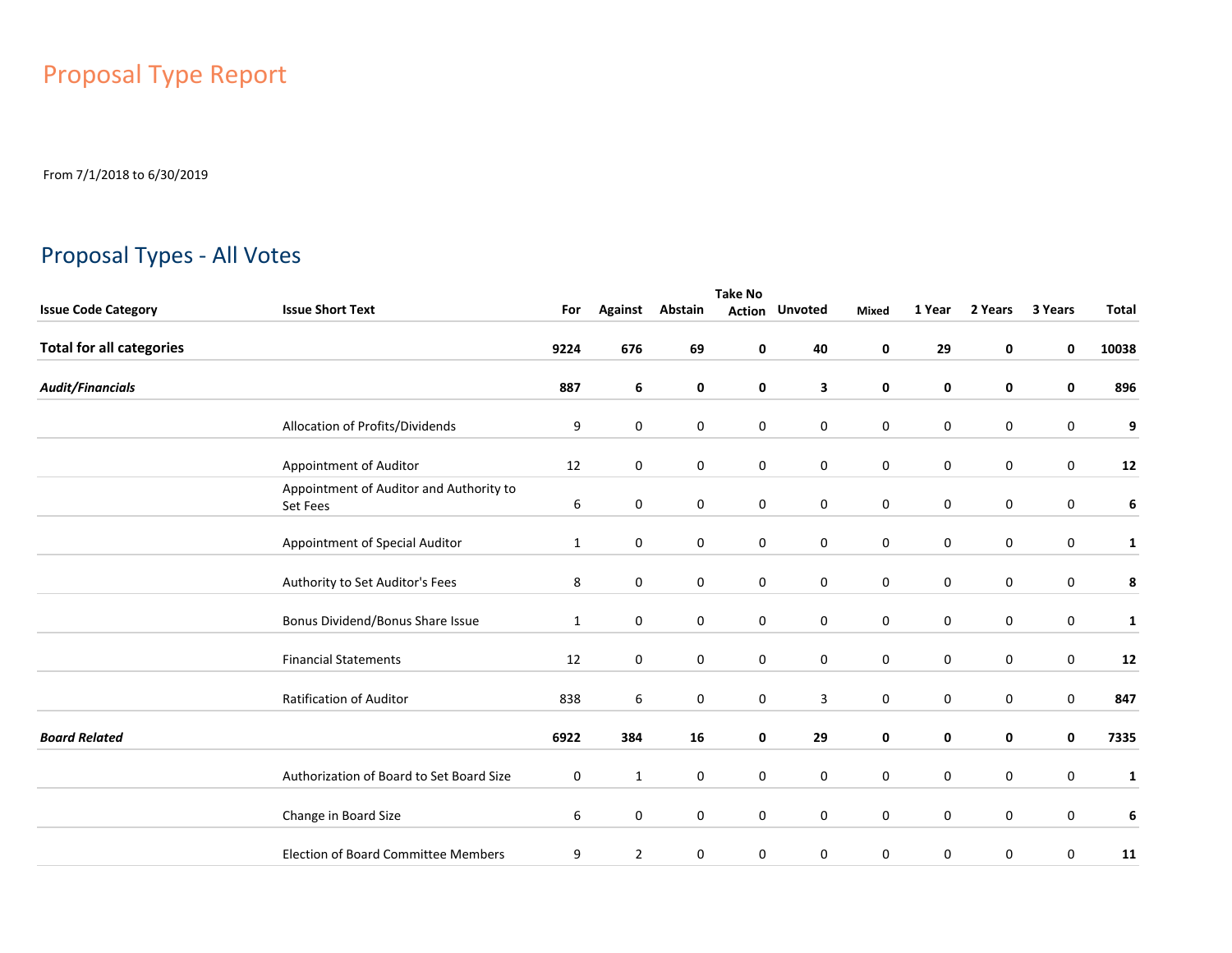|                            | <b>Take No</b>                                                               |                |              |                  |                  |                       |                  |                  |             |         |                         |  |
|----------------------------|------------------------------------------------------------------------------|----------------|--------------|------------------|------------------|-----------------------|------------------|------------------|-------------|---------|-------------------------|--|
| <b>Issue Code Category</b> | <b>Issue Short Text</b>                                                      | For            |              | Against Abstain  |                  | <b>Action Unvoted</b> | Mixed            | 1 Year           | 2 Years     | 3 Years | Total                   |  |
|                            | Election of Board Member(s) During a<br>Contested Election - Management Nomi | 11             | 0            | $\mathbf 0$      | $\pmb{0}$        | 0                     | $\mathbf 0$      | $\pmb{0}$        | $\mathbf 0$ | 0       | 11                      |  |
|                            | <b>Election of Directors</b>                                                 | 6845           | 380          | 14               | $\mathbf 0$      | 29                    | $\pmb{0}$        | $\pmb{0}$        | 0           | 0       | 7268                    |  |
|                            | Election of Non-Principal Members<br>(Chairman, alternates)                  | $\overline{2}$ | $\mathbf{1}$ | $\mathbf 0$      | $\mathbf 0$      | $\pmb{0}$             | $\boldsymbol{0}$ | $\pmb{0}$        | 0           | 0       | 3                       |  |
|                            | <b>Election of Statutory Auditors</b>                                        | $\mathbf{1}$   | $\pmb{0}$    | 0                | $\mathbf 0$      | $\pmb{0}$             | $\pmb{0}$        | $\pmb{0}$        | 0           | 0       | $\mathbf{1}$            |  |
|                            | <b>Election of Subsidiary Directors</b>                                      | 30             | 0            | $\overline{2}$   | $\mathbf 0$      | $\pmb{0}$             | $\mathbf 0$      | $\mathbf 0$      | $\mathbf 0$ | 0       | 32                      |  |
|                            | Election of Supervisory Board                                                | $\overline{7}$ | 0            | 0                | 0                | 0                     | 0                | $\pmb{0}$        | 0           | 0       | $\overline{\mathbf{z}}$ |  |
|                            | Misc. Management Proposal Regarding<br>Board                                 | $\overline{2}$ | 0            | 0                | $\mathbf 0$      | $\pmb{0}$             | $\pmb{0}$        | $\pmb{0}$        | 0           | 0       | $\mathbf{2}$            |  |
|                            | Ratification of Board Acts - Legal                                           | 4              | $\pmb{0}$    | $\mathbf 0$      | $\mathbf 0$      | $\pmb{0}$             | $\pmb{0}$        | $\pmb{0}$        | $\pmb{0}$   | 0       | 4                       |  |
|                            | Ratification of Management Acts - Legal                                      | 5              | 0            | 0                | 0                | $\mathbf 0$           | $\mathbf 0$      | 0                | 0           | 0       | 5                       |  |
| <b>Capital Management</b>  |                                                                              | 80             | $\mathbf{2}$ | $\mathbf 0$      | 0                | 0                     | $\pmb{0}$        | $\pmb{0}$        | 0           | 0       | 82                      |  |
|                            | Amendment to Authorized Common<br>Stock                                      | $\overline{2}$ | 0            | 0                | 0                | 0                     | $\pmb{0}$        | $\pmb{0}$        | $\pmb{0}$   | 0       | $\mathbf{2}$            |  |
|                            | Amendment to Authorized Preferred<br>Stock                                   | $\mathbf{1}$   | 0            | $\mathbf 0$      | $\mathbf 0$      | $\mathbf 0$           | $\mathbf 0$      | $\pmb{0}$        | $\mathbf 0$ | 0       | $\mathbf{1}$            |  |
|                            | Amendment to Dual Class Stock                                                | $\mathbf{1}$   | 0            | $\mathbf 0$      | $\mathbf 0$      | $\pmb{0}$             | $\pmb{0}$        | $\pmb{0}$        | 0           | 0       | $\mathbf{1}$            |  |
|                            | Authority to Issue Shares w/ Preemptive<br>Rights                            | 14             | 0            | $\pmb{0}$        | $\pmb{0}$        | $\pmb{0}$             | $\mathbf 0$      | $\pmb{0}$        | $\mathbf 0$ | 0       | 14                      |  |
|                            | Authority to Issue Shares w/o<br>Preemptive Rights                           | 16             | 0            | $\mathbf 0$      | $\mathbf 0$      | $\pmb{0}$             | $\pmb{0}$        | $\pmb{0}$        | 0           | 0       | 16                      |  |
|                            | Authority to Issue Stock w/ or w/out<br>Preemptive Rights                    | $\mathbf{1}$   | 0            | $\boldsymbol{0}$ | $\mathbf 0$      | 0                     | $\pmb{0}$        | $\pmb{0}$        | 0           | 0       | $\mathbf{1}$            |  |
|                            | Authority to Repurchase Shares                                               | 8              | 0            | $\boldsymbol{0}$ | $\boldsymbol{0}$ | $\pmb{0}$             | $\pmb{0}$        | $\pmb{0}$        | $\mathbf 0$ | 0       | 8                       |  |
|                            | <b>Cancellation of Authorized Stock</b>                                      | 3              | 0            | $\mathbf 0$      | $\mathbf 0$      | 0                     | $\mathbf 0$      | $\pmb{0}$        | $\mathbf 0$ | 0       | 3                       |  |
|                            | Creation of New Share Class                                                  | $\mathbf{1}$   | 0            | $\mathbf 0$      | $\mathbf 0$      | $\pmb{0}$             | $\boldsymbol{0}$ | $\boldsymbol{0}$ | 0           | 0       | $\mathbf{1}$            |  |
|                            | Decrease in Authorized Common Stock                                          | $\mathbf{1}$   | 0            | $\mathbf 0$      | $\pmb{0}$        | 0                     | $\pmb{0}$        | $\pmb{0}$        | $\pmb{0}$   | 0       | $\mathbf{1}$            |  |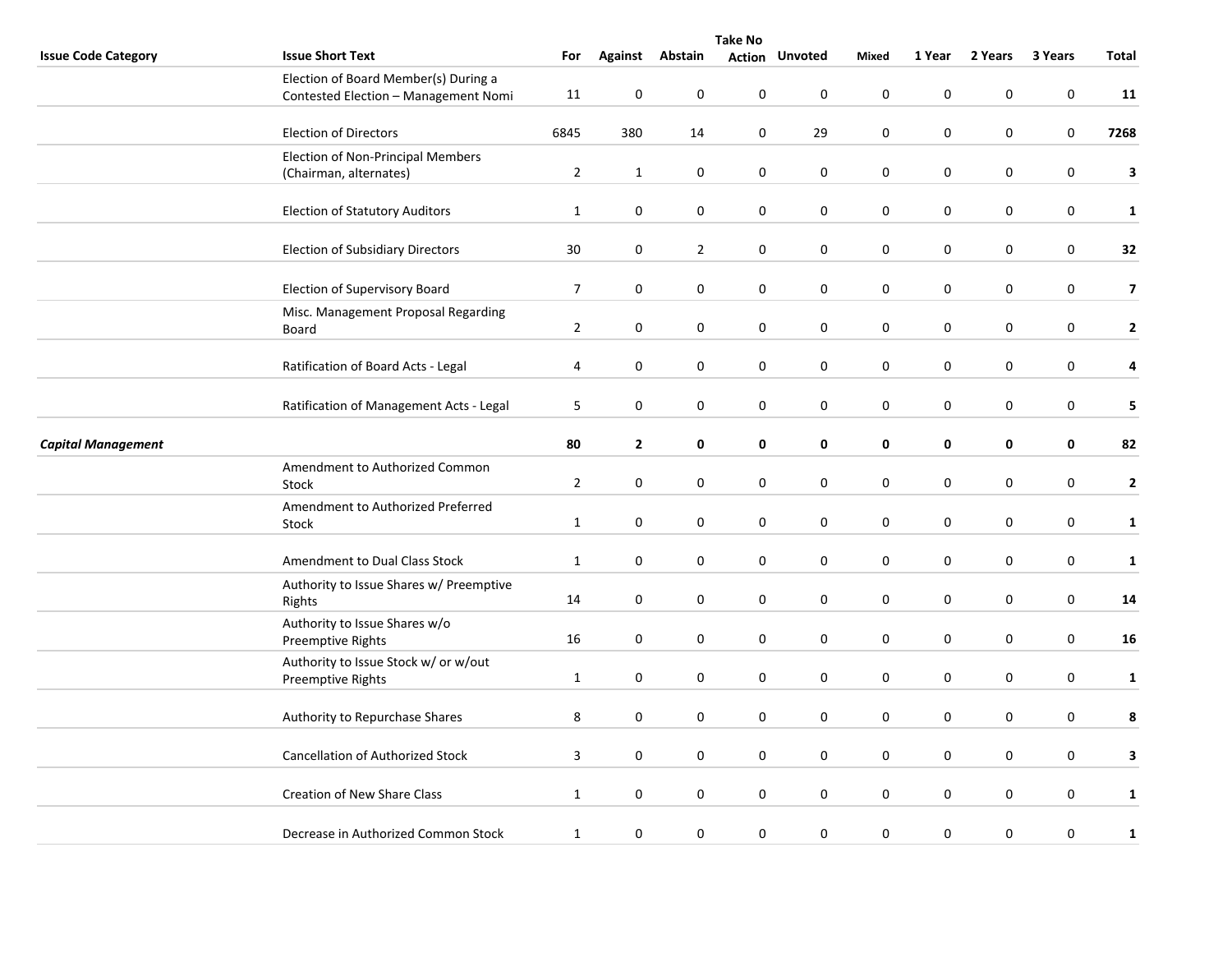|                                    | <b>Take No</b>                                                    |                |                  |                  |                  |                       |                  |                  |                  |                  |                  |  |
|------------------------------------|-------------------------------------------------------------------|----------------|------------------|------------------|------------------|-----------------------|------------------|------------------|------------------|------------------|------------------|--|
| <b>Issue Code Category</b>         | <b>Issue Short Text</b>                                           | For            |                  | Against Abstain  |                  | <b>Action Unvoted</b> | <b>Mixed</b>     | 1 Year           | 2 Years          | 3 Years          | Total            |  |
|                                    | <b>Elimination of Dual Class Stock</b>                            | $1\,$          | $\pmb{0}$        | $\boldsymbol{0}$ | $\pmb{0}$        | $\pmb{0}$             | $\pmb{0}$        | $\boldsymbol{0}$ | $\boldsymbol{0}$ | $\mathbf 0$      | $\mathbf{1}$     |  |
|                                    | Increase in Authorized Capital                                    | $1\,$          | $\pmb{0}$        | $\mathbf 0$      | $\pmb{0}$        | $\pmb{0}$             | $\pmb{0}$        | $\pmb{0}$        | 0                | $\pmb{0}$        | $\mathbf{1}$     |  |
|                                    | Increase in Authorized Common Stock                               | 14             | $\mathbf 0$      | 0                | 0                | $\boldsymbol{0}$      | $\boldsymbol{0}$ | 0                | 0                | $\boldsymbol{0}$ | 14               |  |
|                                    | Increase in/Authorization of Dual Class<br>Stock                  | $\mathbf{1}$   | $\mathbf{1}$     | $\pmb{0}$        | 0                | $\pmb{0}$             | $\pmb{0}$        | $\mathbf 0$      | $\mathbf 0$      | $\pmb{0}$        | $\mathbf{2}$     |  |
|                                    | Increase in/Authorization of Preferred<br>Stock                   | $\mathbf{1}$   | $\mathbf{1}$     | $\boldsymbol{0}$ | $\boldsymbol{0}$ | $\pmb{0}$             | $\pmb{0}$        | $\pmb{0}$        | $\pmb{0}$        | $\boldsymbol{0}$ | $\mathbf{2}$     |  |
|                                    | <b>Issuance of Repurchased Shares</b>                             | 5              | $\mathbf 0$      | 0                | 0                | 0                     | $\pmb{0}$        | $\boldsymbol{0}$ | 0                | $\boldsymbol{0}$ | 5                |  |
|                                    | Misc. Proposal Regarding Capital                                  | $\mathbf{1}$   | $\boldsymbol{0}$ | $\mathbf 0$      | $\boldsymbol{0}$ | $\pmb{0}$             | $\boldsymbol{0}$ | $\pmb{0}$        | $\boldsymbol{0}$ | $\boldsymbol{0}$ | $\mathbf{1}$     |  |
|                                    | Reduction in Share Premium Account                                | 3              | $\mathbf 0$      | 0                | 0                | $\mathbf 0$           | $\boldsymbol{0}$ | $\mathbf 0$      | 0                | $\pmb{0}$        | $\mathbf{3}$     |  |
|                                    | Reverse Stock Split                                               | 3              | $\bf{0}$         | $\pmb{0}$        | 0                | $\pmb{0}$             | $\pmb{0}$        | $\boldsymbol{0}$ | $\boldsymbol{0}$ | $\mathbf 0$      | $\mathbf{3}$     |  |
|                                    | Share Repurchase                                                  | $\mathbf 2$    | $\pmb{0}$        | $\boldsymbol{0}$ | $\boldsymbol{0}$ | $\pmb{0}$             | $\pmb{0}$        | $\boldsymbol{0}$ | $\pmb{0}$        | $\mathbf 0$      | $\mathbf 2$      |  |
| <b>Changes to Company Statutes</b> |                                                                   | 103            | 13               | 3                | 0                | $\pmb{0}$             | 0                | 0                | 0                | $\mathbf 0$      | 116              |  |
|                                    | Adoption of Advance Notice<br>Requirement                         | $1\,$          | $\mathbf 0$      | 0                | 0                | $\mathbf 0$           | $\mathbf 0$      | $\boldsymbol{0}$ | 0                | $\pmb{0}$        | ${\bf 1}$        |  |
|                                    | Adoption of Majority Vote for Election of<br><b>Directors</b>     | 6              | $\pmb{0}$        | $\mathbf 0$      | $\boldsymbol{0}$ | $\pmb{0}$             | $\mathbf 0$      | $\pmb{0}$        | $\pmb{0}$        | $\boldsymbol{0}$ | $\boldsymbol{6}$ |  |
|                                    | Adoption of Supermajority Requirement                             | $\overline{2}$ | 0                | $\boldsymbol{0}$ | 0                | 0                     | $\mathbf 0$      | $\pmb{0}$        | $\boldsymbol{0}$ | $\mathbf 0$      | $\mathbf{2}$     |  |
|                                    | Amendment to Classified Board                                     | $\mathbf 0$    | $\mathbf{1}$     | 0                | 0                | $\mathbf 0$           | $\mathbf 0$      | $\mathbf 0$      | $\mathbf 0$      | 0                | $\mathbf{1}$     |  |
|                                    | Amendment to Poison Pill                                          | 0              | 4                | 0                | 0                | $\pmb{0}$             | $\pmb{0}$        | $\pmb{0}$        | 0                | $\pmb{0}$        | $\pmb{4}$        |  |
|                                    | Amendments to Articles, Constitution,<br><b>Bylaws</b>            | $\mathbf{1}$   | $\mathbf 0$      | 0                | 0                | $\mathbf 0$           | $\pmb{0}$        | $\pmb{0}$        | 0                | $\boldsymbol{0}$ | $\mathbf{1}$     |  |
|                                    | Amendments to Charter/Bylaw - Bundled                             | 5              | $\mathbf 0$      | 0                | 0                | $\mathbf 0$           | $\mathbf 0$      | $\boldsymbol{0}$ | 0                | 0                | 5                |  |
|                                    | Article Amendments - Allow for the<br><b>Removal of Directors</b> | $\mathbf{1}$   | $\bf{0}$         | $\mathbf 0$      | 0                | $\pmb{0}$             | $\pmb{0}$        | $\pmb{0}$        | $\boldsymbol{0}$ | $\pmb{0}$        | $\mathbf{1}$     |  |
|                                    | Article Amendments - Proxy Access                                 | 4              | $\bf{0}$         | 0                | 0                | $\pmb{0}$             | $\pmb{0}$        | $\pmb{0}$        | 0                | 0                | 4                |  |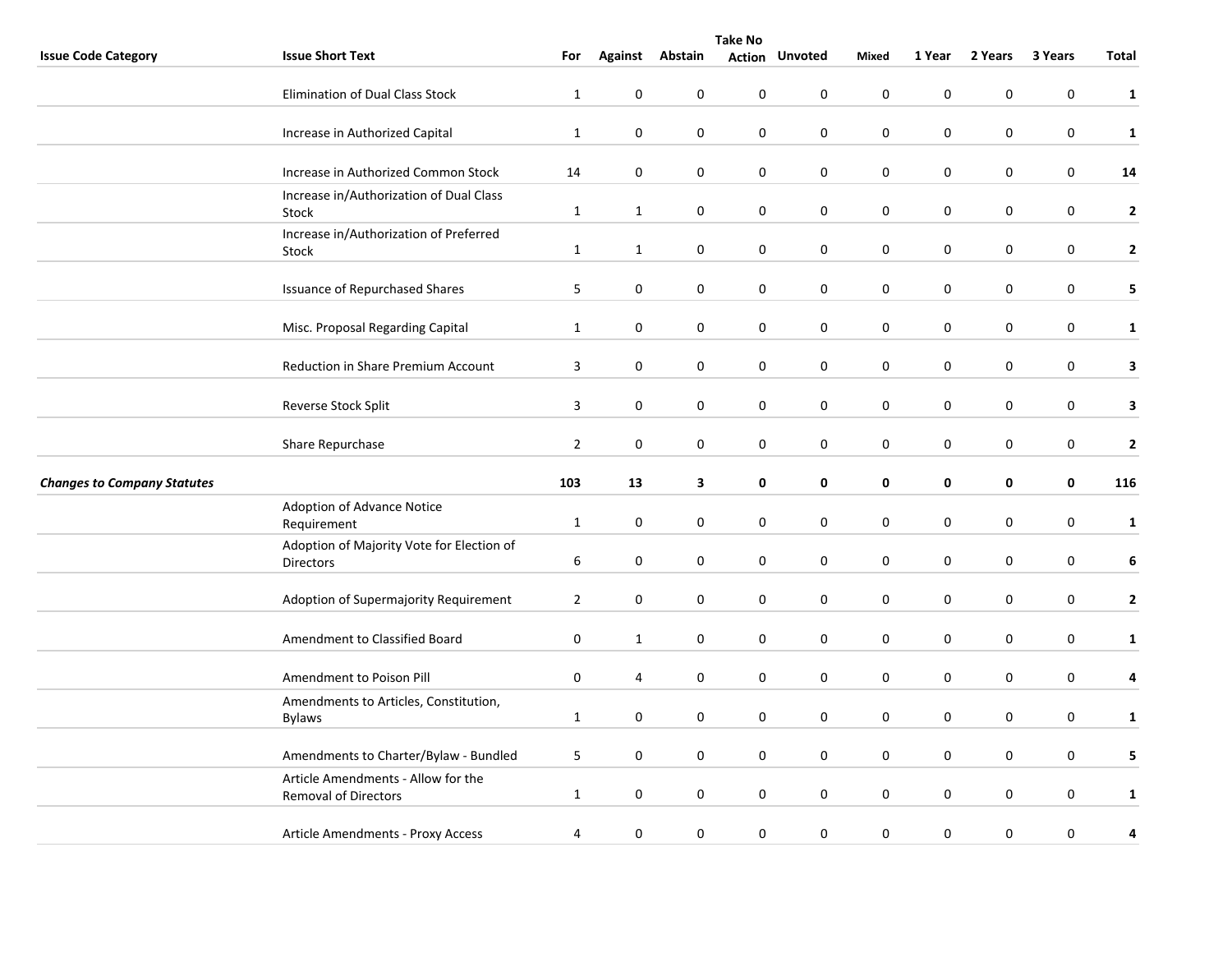|                            | <b>Take No</b>                                           |                  |                  |                  |                  |                       |              |                  |                  |                  |              |
|----------------------------|----------------------------------------------------------|------------------|------------------|------------------|------------------|-----------------------|--------------|------------------|------------------|------------------|--------------|
| <b>Issue Code Category</b> | <b>Issue Short Text</b>                                  | For              | <b>Against</b>   | Abstain          |                  | <b>Action Unvoted</b> | <b>Mixed</b> | 1 Year           | 2 Years          | 3 Years          | <b>Total</b> |
|                            | Company Name Change                                      | $1\,$            | $\boldsymbol{0}$ | $\boldsymbol{0}$ | $\pmb{0}$        | $\pmb{0}$             | $\mathbf 0$  | $\pmb{0}$        | $\pmb{0}$        | $\boldsymbol{0}$ | $\mathbf{1}$ |
|                            | Elimination of Cumulative Voting                         | $\pmb{0}$        | $\mathbf{1}$     | $\boldsymbol{0}$ | $\pmb{0}$        | $\pmb{0}$             | $\pmb{0}$    | $\mathbf 0$      | $\pmb{0}$        | $\boldsymbol{0}$ | $\mathbf{1}$ |
|                            | Elimination of Preemptive Rights                         | $\mathbf 0$      | $\mathbf{1}$     | 0                | 0                | $\mathbf 0$           | $\mathbf 0$  | $\mathbf 0$      | 0                | $\mathbf 0$      | $\mathbf{1}$ |
|                            | Elimination of Right to Call a Special<br>Meeting        | $\mathbf{1}$     | $\pmb{0}$        | $\boldsymbol{0}$ | 0                | $\pmb{0}$             | $\pmb{0}$    | $\pmb{0}$        | $\pmb{0}$        | $\mathbf 0$      | $\mathbf{1}$ |
|                            | Elimination of Supermajority<br>Requirement              | 37               | $\bf{0}$         | $\boldsymbol{0}$ | $\boldsymbol{0}$ | $\pmb{0}$             | $\pmb{0}$    | $\pmb{0}$        | 0                | $\mathbf 0$      | 37           |
|                            | Misc. Article Amendments                                 | 16               | 4                | 0                | 0                | $\mathbf 0$           | $\mathbf 0$  | $\pmb{0}$        | 0                | $\pmb{0}$        | ${\bf 20}$   |
|                            | Repeal of Classified Board                               | 16               | $\bf{0}$         | 0                | 0                | $\pmb{0}$             | $\pmb{0}$    | $\pmb{0}$        | 0                | $\pmb{0}$        | 16           |
|                            | Restoration of Right to Call a Special<br>Meeting        | $\boldsymbol{6}$ | $\overline{2}$   | 3                | 0                | $\mathbf 0$           | $\mathbf 0$  | $\pmb{0}$        | 0                | $\boldsymbol{0}$ | 11           |
|                            | <b>Restoration of Written Consent</b>                    | 3                | $\pmb{0}$        | $\pmb{0}$        | 0                | $\pmb{0}$             | $\pmb{0}$    | $\mathbf 0$      | $\pmb{0}$        | $\pmb{0}$        | $\mathbf{3}$ |
|                            | Technical Amendments to Charter/Bylaw                    | 3                | $\mathbf 0$      | $\boldsymbol{0}$ | 0                | $\pmb{0}$             | $\pmb{0}$    | $\pmb{0}$        | $\pmb{0}$        | $\mathbf 0$      | $\mathbf{3}$ |
| Compensation               |                                                          | 921              | 146              | 0                | 0                | 3                     | 0            | 29               | 0                | $\pmb{0}$        | 1099         |
|                            | Adoption of Director Equity<br><b>Compensation Plan</b>  | 3                | $\mathbf{1}$     | 0                | 0                | $\mathbf 0$           | $\mathbf 0$  | $\pmb{0}$        | 0                | $\mathbf 0$      | 4            |
|                            | Adoption of Employee Stock Purchase<br>Plan              | $12\,$           | $\mathbf{1}$     | $\mathbf 0$      | $\boldsymbol{0}$ | $\pmb{0}$             | $\pmb{0}$    | $\pmb{0}$        | 0                | $\pmb{0}$        | 13           |
|                            | Adoption of Equity Compensation Plan                     | 59               | $\overline{7}$   | $\mathbf 0$      | 0                | $\mathbf{1}$          | $\pmb{0}$    | $\pmb{0}$        | $\boldsymbol{0}$ | $\mathbf 0$      | 67           |
|                            | Advisory Vote on Executive<br>Compensation               | 698              | 110              | $\boldsymbol{0}$ | 0                | $\overline{2}$        | $\pmb{0}$    | $\boldsymbol{0}$ | $\mathbf 0$      | $\boldsymbol{0}$ | 810          |
|                            | Advisory Vote on Severance                               | $22\,$           | 12               | 0                | 0                | $\pmb{0}$             | $\pmb{0}$    | $\pmb{0}$        | 0                | $\pmb{0}$        | 34           |
|                            | Amendment to Director Equity<br><b>Compensation Plan</b> | 5                | $\boldsymbol{0}$ | 0                | 0                | $\pmb{0}$             | $\pmb{0}$    | $\pmb{0}$        | 0                | $\boldsymbol{0}$ | 5            |
|                            | Amendment to Employee Stock Purchase<br>Plan             | 26               | $\overline{3}$   | 0                | 0                | $\boldsymbol{0}$      | $\pmb{0}$    | $\pmb{0}$        | 0                | $\mathbf 0$      | 29           |
|                            | Amendment to Equity Compensation<br>Plan                 | $80\,$           | 9                | $\mathbf 0$      | $\pmb{0}$        | $\pmb{0}$             | $\pmb{0}$    | $\pmb{0}$        | $\boldsymbol{0}$ | $\pmb{0}$        | 89           |
|                            | Bonus/162(m) Plan                                        | $\mathbf{1}$     | $\mathbf 0$      | $\boldsymbol{0}$ | $\pmb{0}$        | $\pmb{0}$             | $\pmb{0}$    | $\pmb{0}$        | 0                | 0                | $\mathbf{1}$ |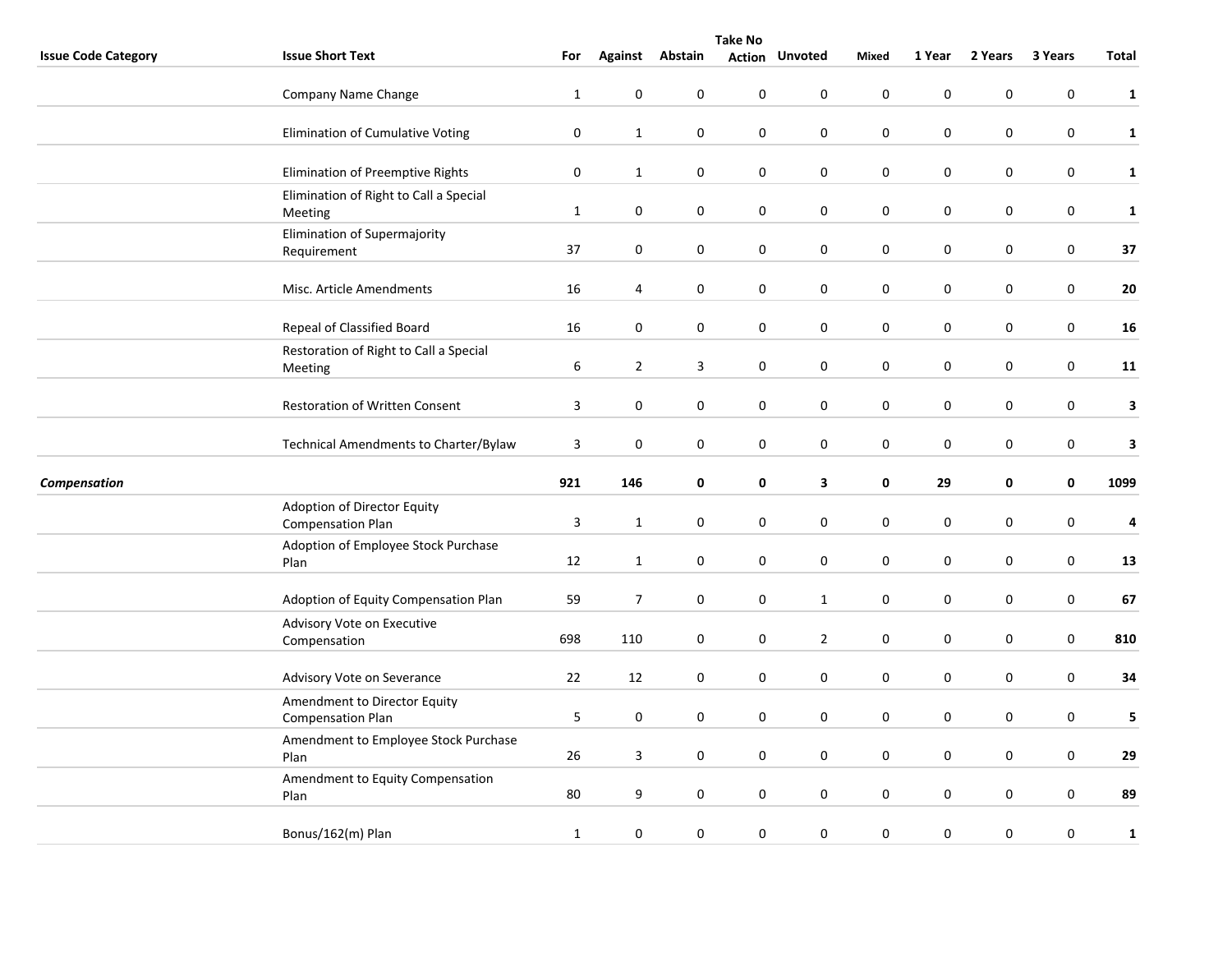|                               | <b>Take No</b>                                    |                |              |                  |           |                       |             |             |             |                  |                         |  |
|-------------------------------|---------------------------------------------------|----------------|--------------|------------------|-----------|-----------------------|-------------|-------------|-------------|------------------|-------------------------|--|
| <b>Issue Code Category</b>    | <b>Issue Short Text</b>                           | For            |              | Against Abstain  |           | <b>Action Unvoted</b> | Mixed       | 1 Year      | 2 Years     | 3 Years          | Total                   |  |
|                               | Directors' Fees                                   | 4              | $\mathbf 0$  | 0                | $\pmb{0}$ | $\pmb{0}$             | $\pmb{0}$   | $\pmb{0}$   | $\pmb{0}$   | $\pmb{0}$        | 4                       |  |
|                               | Misc. Proposal Regarding Director Pay             | $\pmb{0}$      | $\mathbf{1}$ | $\pmb{0}$        | $\pmb{0}$ | $\pmb{0}$             | $\pmb{0}$   | $\pmb{0}$   | $\pmb{0}$   | $\pmb{0}$        | $\mathbf{1}$            |  |
|                               | Remuneration Policy (Forward-Looking)             | $\overline{2}$ | $\mathbf{1}$ | 0                | 0         | 0                     | $\pmb{0}$   | $\pmb{0}$   | $\pmb{0}$   | $\boldsymbol{0}$ | $\mathbf{3}$            |  |
|                               | Remuneration Report (Retrospective)               | 6              | $\mathbf{1}$ | $\boldsymbol{0}$ | $\pmb{0}$ | $\pmb{0}$             | $\pmb{0}$   | $\pmb{0}$   | $\pmb{0}$   | $\boldsymbol{0}$ | $\overline{7}$          |  |
|                               | Say When on Pay                                   | 0              | $\mathbf 0$  | 0                | 0         | 0                     | $\mathbf 0$ | 29          | 0           | 0                | 29                      |  |
|                               | <b>Stock Option Plan</b>                          | $\mathbf{1}$   | $\bf{0}$     | 0                | 0         | 0                     | $\mathbf 0$ | $\pmb{0}$   | 0           | $\pmb{0}$        | $\mathbf{1}$            |  |
|                               | Stock Purchase Plan                               | $\overline{2}$ | $\pmb{0}$    | $\boldsymbol{0}$ | $\pmb{0}$ | 0                     | $\pmb{0}$   | $\pmb{0}$   | 0           | $\pmb{0}$        | $\overline{2}$          |  |
| <b>M&amp;A</b>                |                                                   | 57             | $\pmb{0}$    | $\pmb{0}$        | $\pmb{0}$ | $\mathbf 0$           | $\pmb{0}$   | $\pmb{0}$   | 0           | $\pmb{0}$        | 57                      |  |
|                               | Merger/Acquisition                                | 52             | 0            | $\boldsymbol{0}$ | 0         | 0                     | 0           | $\mathbf 0$ | 0           | 0                | 52                      |  |
|                               | Misc. Proposal Regarding Restructuring            | $\overline{2}$ | $\pmb{0}$    | $\boldsymbol{0}$ | $\pmb{0}$ | $\pmb{0}$             | $\pmb{0}$   | $\pmb{0}$   | $\mathbf 0$ | $\pmb{0}$        | $\mathbf{2}$            |  |
|                               | Restructuring/Reorganization                      | $\overline{2}$ | $\pmb{0}$    | $\boldsymbol{0}$ | 0         | $\pmb{0}$             | $\pmb{0}$   | $\pmb{0}$   | 0           | $\pmb{0}$        | $\mathbf{2}$            |  |
|                               | Spin-off                                          | $\mathbf{1}$   | $\pmb{0}$    | $\pmb{0}$        | $\pmb{0}$ | $\pmb{0}$             | $\pmb{0}$   | $\pmb{0}$   | $\pmb{0}$   | $\boldsymbol{0}$ | $\mathbf{1}$            |  |
| <b>Meeting Administration</b> |                                                   | 52             | 5            | $\mathbf 0$      | 0         | 0                     | $\mathbf 0$ | $\mathbf 0$ | 0           | 0                | 57                      |  |
|                               | Appointment of Independent Proxy<br>(Switzerland) | $\overline{2}$ | $\pmb{0}$    | $\boldsymbol{0}$ | $\pmb{0}$ | $\mathbf 0$           | $\pmb{0}$   | $\pmb{0}$   | $\pmb{0}$   | $\pmb{0}$        | $\overline{2}$          |  |
|                               | Right to Adjourn Meeting                          | 48             | $\mathbf{1}$ | $\boldsymbol{0}$ | 0         | $\pmb{0}$             | $\pmb{0}$   | $\pmb{0}$   | 0           | 0                | 49                      |  |
|                               | Routine Meeting Item                              | $\overline{2}$ | $\pmb{0}$    | 0                | $\pmb{0}$ | $\pmb{0}$             | $\pmb{0}$   | $\pmb{0}$   | $\pmb{0}$   | $\pmb{0}$        | $\overline{2}$          |  |
|                               | <b>Transaction of Other Business</b>              | $\pmb{0}$      | 4            | $\boldsymbol{0}$ | $\pmb{0}$ | $\pmb{0}$             | $\pmb{0}$   | $\pmb{0}$   | $\pmb{0}$   | $\boldsymbol{0}$ | $\overline{\mathbf{4}}$ |  |
| <b>Other</b>                  |                                                   | 4              | 0            | $\mathbf 0$      | 0         | 0                     | $\pmb{0}$   | $\pmb{0}$   | $\mathbf 0$ | 0                | 4                       |  |
|                               | Approval of Political Donation                    | $\overline{2}$ | $\pmb{0}$    | $\boldsymbol{0}$ | $\pmb{0}$ | $\mathsf{O}\xspace$   | $\pmb{0}$   | $\pmb{0}$   | $\pmb{0}$   | $\pmb{0}$        | $\mathbf{2}$            |  |
|                               | Declaration of Material Interest                  | $\overline{2}$ | $\bf{0}$     | $\pmb{0}$        | $\pmb{0}$ | $\pmb{0}$             | $\pmb{0}$   | $\pmb{0}$   | 0           | 0                | $\mathbf{2}$            |  |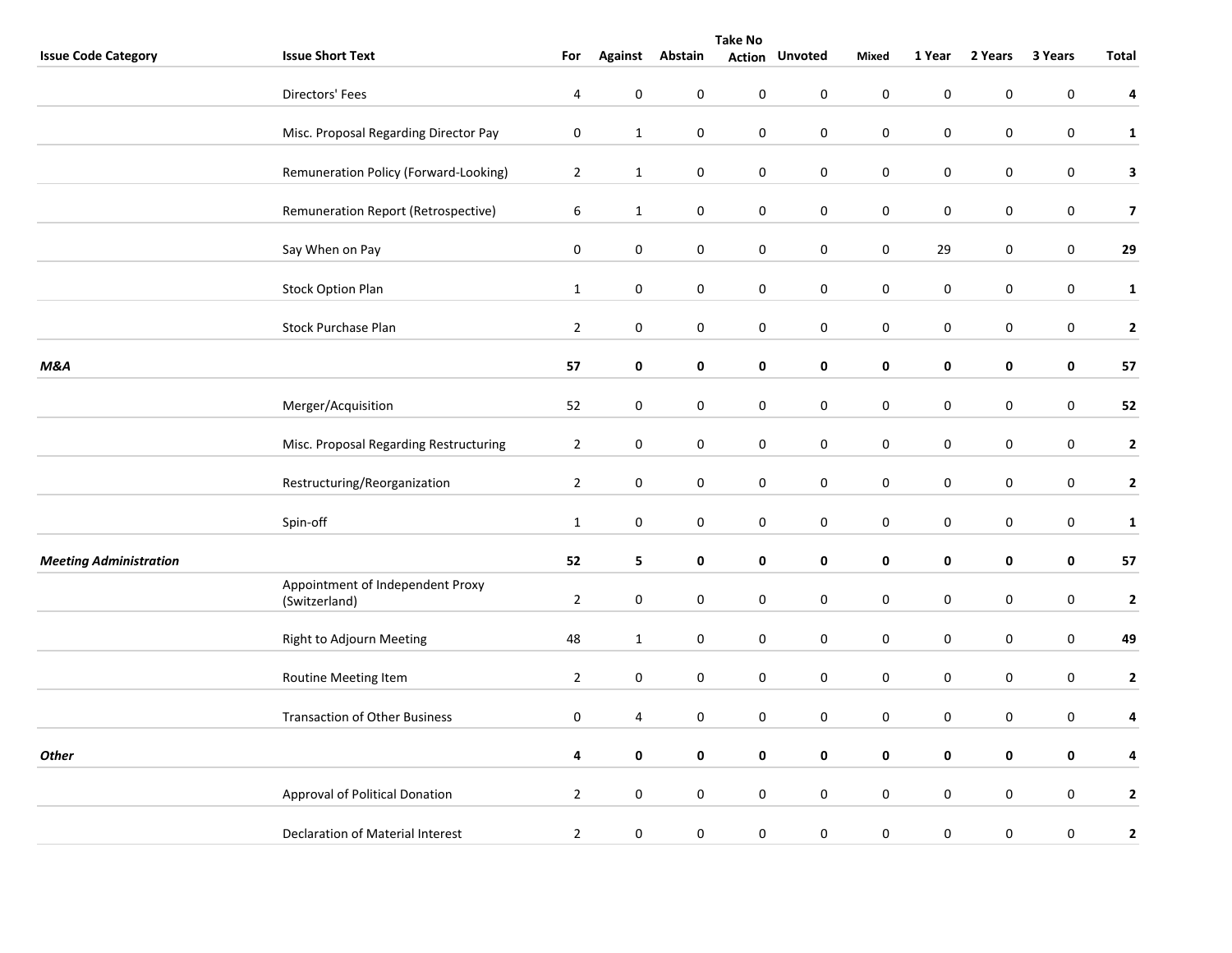|                            | <b>Take No</b>                                                          |                         |                  |                  |                  |                       |             |             |           |                  |                         |  |  |
|----------------------------|-------------------------------------------------------------------------|-------------------------|------------------|------------------|------------------|-----------------------|-------------|-------------|-----------|------------------|-------------------------|--|--|
| <b>Issue Code Category</b> | <b>Issue Short Text</b>                                                 | For                     |                  | Against Abstain  |                  | <b>Action Unvoted</b> | Mixed       | 1 Year      | 2 Years   | 3 Years          | Total                   |  |  |
| <b>SHP: Compensation</b>   |                                                                         | 9                       | 20               | 23               | 0                | 0                     | $\mathbf 0$ | $\pmb{0}$   | 0         | $\mathbf 0$      | 29                      |  |  |
|                            | SHP Recoupment of Unearned Bonuses<br>(Clawback)                        | 3                       | $\pmb{0}$        | 0                | 0                | 0                     | $\mathbf 0$ | $\mathbf 0$ | 0         | 0                | 3                       |  |  |
|                            | SHP Regarding Golden Parachutes                                         | $\mathbf{1}$            | $\mathbf 0$      | $\mathbf 0$      | 0                | $\mathbf 0$           | $\mathbf 0$ | $\mathbf 0$ | 0         | $\mathbf 0$      | $\mathbf{1}$            |  |  |
|                            | SHP Regarding Linking Executive Pay to<br>Social Criteria               | $\pmb{0}$               | $\pmb{0}$        | 10               | $\pmb{0}$        | $\pmb{0}$             | $\pmb{0}$   | $\pmb{0}$   | 0         | 0                | 10                      |  |  |
|                            | SHP Regarding Misc. Compensation                                        | 4                       | 5                | $\pmb{0}$        | $\boldsymbol{0}$ | $\pmb{0}$             | $\pmb{0}$   | $\pmb{0}$   | $\pmb{0}$ | $\boldsymbol{0}$ | 9                       |  |  |
|                            | SHP Regarding Race and/or Gender Pay<br><b>Equity Report</b>            | $\mathbf{1}$            | 0                | 13               | 0                | 0                     | $\mathbf 0$ | $\pmb{0}$   | 0         | 0                | ${\bf 14}$              |  |  |
|                            | SHP Regarding Report on Ratio Between<br>CEO and Employee Pay           | $\pmb{0}$               | 4                | $\pmb{0}$        | $\boldsymbol{0}$ | $\pmb{0}$             | $\pmb{0}$   | $\pmb{0}$   | 0         | $\boldsymbol{0}$ | 4                       |  |  |
|                            | SHP Regarding Restricting Executive<br>Compensation                     | $\pmb{0}$               | 11               | $\boldsymbol{0}$ | $\boldsymbol{0}$ | $\mathbf 0$           | $\pmb{0}$   | $\pmb{0}$   | 0         | $\boldsymbol{0}$ | 11                      |  |  |
| <b>SHP: Environment</b>    |                                                                         | $\overline{\mathbf{z}}$ | 15               | 14               | 0                | $\mathbf{1}$          | 0           | $\mathbf 0$ | 0         | $\mathbf 0$      | 23                      |  |  |
|                            | SHP Regarding Adoption of<br><b>Comprehensive Recycling Strategies</b>  | $\pmb{0}$               | $\mathbf 0$      | 3                | 0                | $\mathbf 0$           | $\mathbf 0$ | $\mathbf 0$ | 0         | $\mathbf 0$      | 3                       |  |  |
|                            | SHP Regarding Bioengineering /<br>Nanotechnology Safety                 | 0                       | 0                | $\overline{2}$   | 0                | 0                     | $\mathbf 0$ | 0           | 0         | 0                | $\mathbf{2}$            |  |  |
|                            | SHP Regarding Environmental Report                                      | $\mathbf{1}$            | 8                | $\mathbf 1$      | 0                | $\mathbf 0$           | $\mathbf 0$ | $\mathbf 0$ | 0         | $\pmb{0}$        | 10                      |  |  |
|                            | SHP Regarding Formation of<br>Environmental/Social Committee of the     | $\mathbf{1}$            | $\mathbf 0$      | $\boldsymbol{6}$ | 0                | 0                     | $\mathbf 0$ | $\pmb{0}$   | $\pmb{0}$ | $\boldsymbol{0}$ | $\overline{\mathbf{z}}$ |  |  |
|                            | SHP Regarding Misc.<br>Energy/Environmental Issues                      | $\mathbf 1$             | $\boldsymbol{0}$ | 0                | $\pmb{0}$        | 0                     | $\pmb{0}$   | $\pmb{0}$   | $\pmb{0}$ | 0                | $\mathbf{1}$            |  |  |
|                            | SHP Regarding Report on Antibiotics in<br>Animal Agriculture            | $\pmb{0}$               | $\pmb{0}$        | $\mathbf{1}$     | $\boldsymbol{0}$ | $\pmb{0}$             | $\pmb{0}$   | $\pmb{0}$   | 0         | $\boldsymbol{0}$ | $\mathbf{1}$            |  |  |
|                            | SHP Regarding Report/Action on Climate<br>Change                        | 3                       | $\overline{2}$   | 0                | 0                | 0                     | $\pmb{0}$   | $\pmb{0}$   | 0         | 0                | 5                       |  |  |
|                            | SHP Regarding Reporting and Reducing<br><b>Greenhouse Gas Emissions</b> | $\mathbf{1}$            | 4                | $\mathbf 0$      | $\boldsymbol{0}$ | $\pmb{0}$             | $\pmb{0}$   | $\pmb{0}$   | 0         | $\boldsymbol{0}$ | 5                       |  |  |
|                            | SHP Regarding Review Energy Efficiency<br>& Renewables                  | $\pmb{0}$               | $\mathbf{1}$     | $\mathbf{1}$     | $\mathsf 0$      | $\mathbf 0$           | $\pmb{0}$   | $\pmb{0}$   | 0         | $\boldsymbol{0}$ | $\mathbf{2}$            |  |  |
|                            | SHP Regarding Sustainability Report                                     | $\mathbf 0$             | $\boldsymbol{0}$ | 0                | $\pmb{0}$        | $\mathbf{1}$          | $\pmb{0}$   | $\pmb{0}$   | $\pmb{0}$ | 0                | $\mathbf{1}$            |  |  |
| <b>SHP: Governance</b>     |                                                                         | 120                     | 62               | $\mathbf{1}$     | 0                | $\mathbf{2}$          | $\mathbf 0$ | $\mathbf 0$ | 0         | 0                | 184                     |  |  |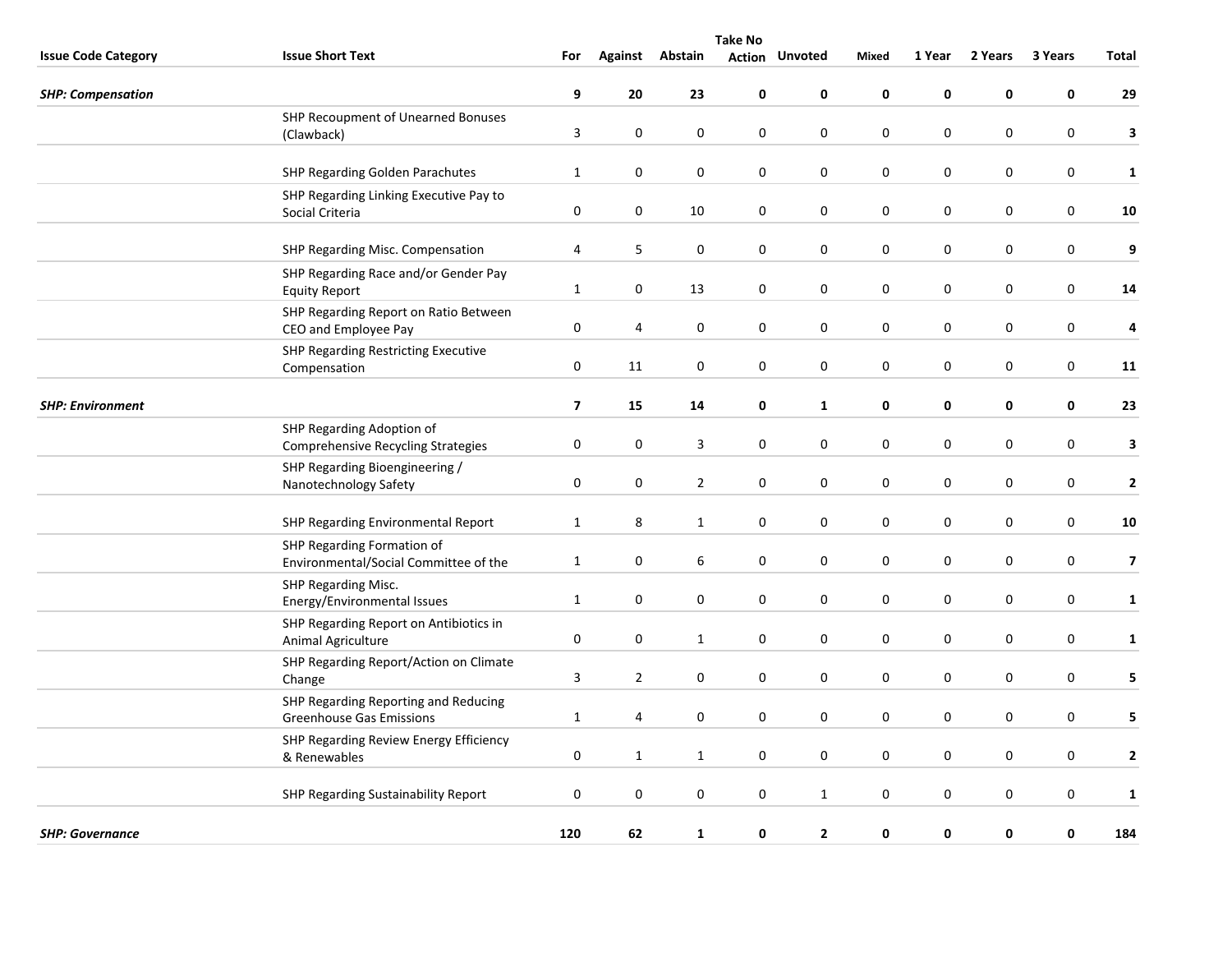|                            | <b>Take No</b>                                           |              |                  |                  |                  |                       |                  |             |             |                  |              |
|----------------------------|----------------------------------------------------------|--------------|------------------|------------------|------------------|-----------------------|------------------|-------------|-------------|------------------|--------------|
| <b>Issue Code Category</b> | <b>Issue Short Text</b>                                  | For          |                  | Against Abstain  |                  | <b>Action Unvoted</b> | Mixed            | 1 Year      | 2 Years     | 3 Years          | Total        |
|                            | SHP Regarding Board Composition                          | $\mathbf{1}$ | $\mathbf{1}$     | $\mathbf{1}$     | $\pmb{0}$        | $\mathbf 0$           | $\pmb{0}$        | $\mathbf 0$ | 0           | $\pmb{0}$        | 3            |
|                            | SHP Regarding Counting Shareholder                       |              |                  |                  |                  |                       |                  |             |             |                  |              |
|                            | Votes                                                    | $\pmb{0}$    | $\mathbf{1}$     | $\boldsymbol{0}$ | $\pmb{0}$        | $\pmb{0}$             | $\pmb{0}$        | $\pmb{0}$   | 0           | $\pmb{0}$        | $\mathbf{1}$ |
|                            |                                                          |              |                  |                  |                  |                       |                  |             |             |                  |              |
|                            | <b>SHP Regarding Cumulative Voting</b>                   | 3            | $\pmb{0}$        | $\boldsymbol{0}$ | 0                | 0                     | $\pmb{0}$        | $\pmb{0}$   | $\pmb{0}$   | $\boldsymbol{0}$ | $\mathbf{3}$ |
|                            | <b>SHP Regarding Director Tenure</b>                     | $\pmb{0}$    | $\mathbf{1}$     | 0                | 0                | $\pmb{0}$             | $\pmb{0}$        | $\pmb{0}$   | 0           | 0                | $\mathbf{1}$ |
|                            | SHP Regarding Directors' Roles in                        | $\mathbf{1}$ | $\overline{7}$   | 0                | 0                | 0                     | $\mathbf 0$      | $\mathbf 0$ | 0           | 0                | 8            |
|                            | Corporate Strategy                                       |              |                  |                  |                  |                       |                  |             |             |                  |              |
|                            | SHP Regarding Eliminating Supermajority<br>Provisions    | 9            | $\overline{7}$   | 0                | 0                | 0                     | $\pmb{0}$        | $\pmb{0}$   | 0           | 0                | 16           |
|                            | SHP Regarding Independent Board                          |              |                  |                  |                  |                       |                  |             |             |                  |              |
|                            | Chairman/Seperation of Chair and CEO                     | 43           | 9                | $\boldsymbol{0}$ | 0                | 0                     | $\mathbf 0$      | $\pmb{0}$   | 0           | 0                | 52           |
|                            | SHP Regarding Majority Vote for Election<br>of Directors | 5            | $\pmb{0}$        | $\boldsymbol{0}$ | $\boldsymbol{0}$ | $\pmb{0}$             | $\pmb{0}$        | $\pmb{0}$   | $\pmb{0}$   | $\boldsymbol{0}$ | 5            |
|                            | SHP Regarding Misc. Board/Shareholder                    |              |                  |                  |                  |                       |                  |             |             |                  |              |
|                            | <b>Rights Issue</b>                                      | 0            | 3                | 0                | 0                | $\mathbf 0$           | $\mathbf 0$      | $\pmb{0}$   | 0           | 0                | 3            |
|                            | SHP Regarding Recapitalization                           | 6            | $\pmb{0}$        | 0                | 0                | $\pmb{0}$             | $\pmb{0}$        | $\pmb{0}$   | 0           | $\pmb{0}$        | 6            |
|                            | SHP Regarding Right to Act by Written                    |              |                  |                  |                  |                       |                  |             |             |                  |              |
|                            | Consent                                                  | 27           | 8                | $\pmb{0}$        | $\pmb{0}$        | $\pmb{0}$             | $\pmb{0}$        | $\pmb{0}$   | 0           | $\boldsymbol{0}$ | 35           |
|                            | SHP Regarding Right to Call a Special                    |              |                  |                  |                  |                       |                  |             |             |                  |              |
|                            | Meeting                                                  | 17           | 3                | $\pmb{0}$        | $\boldsymbol{0}$ | $\mathbf{1}$          | $\boldsymbol{0}$ | $\pmb{0}$   | 0           | 0                | 21           |
|                            | SHP Regarding the Declassification of the<br>Board       | 5            | $\mathbf 0$      | 0                | 0                | 0                     | $\mathbf 0$      | $\pmb{0}$   | 0           | 0                | 5            |
|                            | SHP Regarding Trained, Qualified                         |              |                  |                  |                  |                       |                  |             |             |                  |              |
|                            | Directors on Environment, Health and Sa                  | 0            | $\mathbf{1}$     | $\pmb{0}$        | $\pmb{0}$        | $\mathbf 0$           | $\mathbf 0$      | $\mathbf 0$ | $\mathbf 0$ | $\pmb{0}$        | $\mathbf{1}$ |
|                            | SHP Shareholder Access to the                            |              |                  |                  |                  |                       |                  |             |             |                  |              |
|                            | <b>Nomination Process (Proxy Access)</b>                 | $\mathbf{3}$ | 21               | 0                | 0                | $\mathbf{1}$          | $\mathbf 0$      | $\pmb{0}$   | 0           | 0                | 25           |
| <b>SHP: Misc</b>           |                                                          | 0            | $\mathbf{1}$     | $\pmb{0}$        | 0                | 0                     | $\pmb{0}$        | $\pmb{0}$   | 0           | 0                | $\mathbf{1}$ |
|                            |                                                          |              |                  |                  |                  |                       |                  |             |             |                  |              |
|                            | SHP: Misc. Issues                                        | $\pmb{0}$    | $\mathbf{1}$     | $\pmb{0}$        | $\mathsf 0$      | $\pmb{0}$             | $\pmb{0}$        | $\pmb{0}$   | 0           | $\boldsymbol{0}$ | $\mathbf{1}$ |
| <b>SHP: Social</b>         |                                                          | 62           | 22               | 12               | 0                | $\mathbf{2}$          | 0                | $\pmb{0}$   | 0           | 0                | 86           |
|                            | SHP Regarding Company Product                            |              |                  |                  |                  |                       |                  |             |             |                  |              |
|                            | Responsibility                                           | $\pmb{0}$    | $\boldsymbol{0}$ | $\mathbf{1}$     | $\pmb{0}$        | 0                     | $\mathbf 0$      | $\pmb{0}$   | $\pmb{0}$   | $\pmb{0}$        | $\mathbf{1}$ |
|                            | SHP Regarding Drug Pricing/Distribution                  | $\mathbf{1}$ | $\pmb{0}$        | $\pmb{0}$        | $\pmb{0}$        | $\pmb{0}$             | $\pmb{0}$        | $\pmb{0}$   | $\pmb{0}$   | 0                | $\mathbf{1}$ |
|                            |                                                          |              |                  |                  |                  |                       |                  |             |             |                  |              |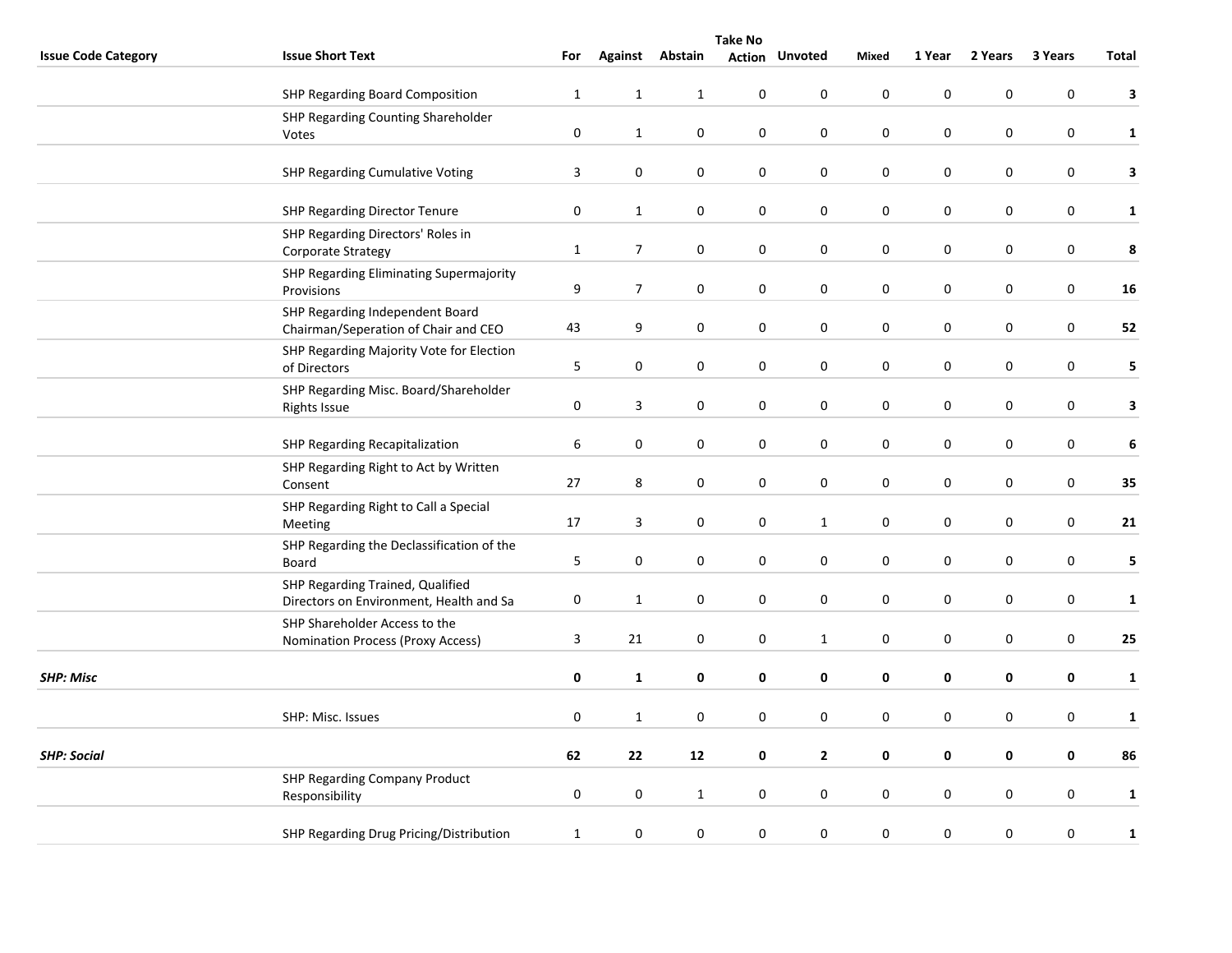|                            | <b>Take No</b>                                                                     |     |                |         |             |                |             |              |             |         |       |
|----------------------------|------------------------------------------------------------------------------------|-----|----------------|---------|-------------|----------------|-------------|--------------|-------------|---------|-------|
| <b>Issue Code Category</b> | <b>Issue Short Text</b>                                                            | For | <b>Against</b> | Abstain | Action      | Unvoted        | Mixed       | 1 Year       | 2 Years     | 3 Years | Total |
|                            | SHP Regarding Independent Verification<br>of Contractors' Compliance with Labor an | 0   | 3              | 0       | 0           | $\mathbf 0$    | 0           | 0            | $\mathbf 0$ | 0       |       |
|                            | SHP Regarding Misc. Human/Political<br><b>Rights Policies</b>                      | 0   | 1              | 0       | $\mathbf 0$ | $\mathbf 0$    | 0           | $\mathbf{0}$ | $\mathbf 0$ | 0       |       |
|                            | SHP Regarding Misc. Social Issue                                                   | 9   | 0              | 9       | 0           | $\mathbf 0$    | 0           | 0            | $\mathbf 0$ | 0       | 18    |
|                            | SHP Regarding Report on EEO                                                        | 4   | $\mathbf 0$    |         | $\mathbf 0$ | $\mathbf 0$    | 0           | $\mathbf{0}$ | $\mathbf 0$ | 0       | 5.    |
|                            | SHP Regarding Reporting on Company's<br>Compliance with International Human Ri     | 5   | 4              | 0       | 0           | $\mathbf{0}$   | $\mathbf 0$ | $\mathbf 0$  | $\mathbf 0$ | 0       | 9     |
|                            | SHP Regarding Reviewing Political<br>Spending or Lobbying                          | 43  | 14             | 0       | $\mathbf 0$ | $\overline{2}$ | $\mathbf 0$ | $\mathbf{0}$ | $\mathbf 0$ | 0       | 59    |
|                            | SHP Regarding Tobacco/Alcohol                                                      | 0   | 0              |         | 0           | $\mathbf{0}$   | $\mathbf 0$ | 0            | 0           | 0       |       |

# Proposal Types – Votes Versus Management

| <b>Issue Code Category</b>      | <b>Issue Code Description</b>                       | With<br>Management | <b>Against</b><br>Management | <b>Take No</b><br>Action | <b>Unvoted</b> | N/A            | Mixed       | Total |
|---------------------------------|-----------------------------------------------------|--------------------|------------------------------|--------------------------|----------------|----------------|-------------|-------|
| <b>Total for all Categories</b> |                                                     | 9173               | 818                          | 0                        | 40             | $\overline{ }$ | 0           | 10038 |
| <b>Audit/Financials</b>         |                                                     | 887                | 6                            | 0                        | 3              | 0              | $\mathbf 0$ | 896   |
|                                 | Allocation of Profits/Dividends                     | 9                  | 0                            | $\mathbf 0$              | 0              | 0              | $\mathbf 0$ | 9     |
|                                 | Appointment of Auditor                              | 12                 | 0                            | 0                        | 0              | 0              | 0           | 12    |
|                                 | Appointment of Auditor and Authority<br>to Set Fees | 6                  | $\mathbf 0$                  | $\mathbf 0$              | $\mathbf 0$    | $\mathbf 0$    | $\mathbf 0$ | 6     |
|                                 | Appointment of Special Auditor                      | 1                  | 0                            | $\mathbf 0$              | 0              | 0              | $\mathbf 0$ |       |
|                                 | Authority to Set Auditor's Fees                     | 8                  | $\mathbf 0$                  | $\mathbf 0$              | $\mathbf 0$    | $\mathbf 0$    | $\mathbf 0$ | 8     |
|                                 | Bonus Dividend/Bonus Share Issue                    | 1                  | 0                            | $\mathbf 0$              | 0              | 0              | $\mathbf 0$ |       |
|                                 | <b>Financial Statements</b>                         | 12                 | $\Omega$                     | 0                        | 0              | $\mathbf 0$    | 0           | 12    |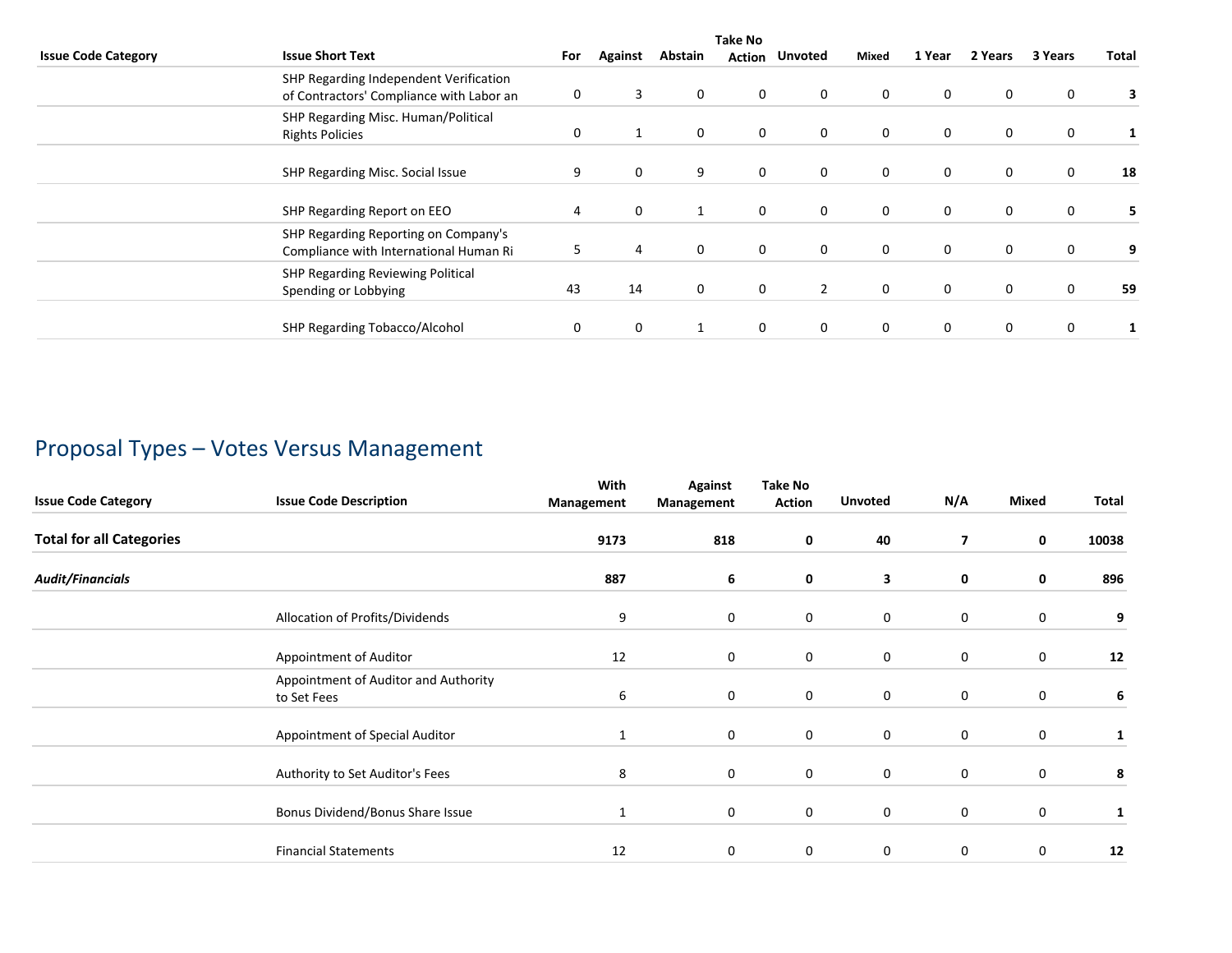| <b>Issue Code Category</b> | <b>Issue Code Description</b>                                               | With<br>Management | <b>Against</b><br>Management | <b>Take No</b><br><b>Action</b> | <b>Unvoted</b> | N/A              | <b>Mixed</b>     | <b>Total</b>            |
|----------------------------|-----------------------------------------------------------------------------|--------------------|------------------------------|---------------------------------|----------------|------------------|------------------|-------------------------|
|                            | <b>Ratification of Auditor</b>                                              | 838                | 6                            | $\mathbf 0$                     | $\overline{3}$ | $\boldsymbol{0}$ | 0                | 847                     |
| <b>Board Related</b>       |                                                                             | 6922               | 400                          | 0                               | 29             | 0                | $\mathbf 0$      | 7351                    |
|                            | Authorization of Board to Set Board Size                                    | $\pmb{0}$          | $\mathbf{1}$                 | 0                               | $\pmb{0}$      | $\mathbf 0$      | $\boldsymbol{0}$ | $\mathbf{1}$            |
|                            | Change in Board Size                                                        | 6                  | $\boldsymbol{0}$             | 0                               | $\bf{0}$       | $\pmb{0}$        | $\mathbf 0$      | 6                       |
|                            | <b>Election of Board Committee Members</b>                                  | 9                  | $\overline{2}$               | 0                               | $\pmb{0}$      | $\pmb{0}$        | $\mathbf 0$      | 11                      |
|                            | Election of Board Member(s) During a<br>Contested Election - Management Nom | 11                 | 0                            | 0                               | $\mathsf 0$    | $\pmb{0}$        | 0                | 11                      |
|                            | <b>Election of Directors</b>                                                | 6845               | 394                          | 0                               | 29             | $\pmb{0}$        | $\pmb{0}$        | 7268                    |
|                            | Election of Non-Principal Members<br>(Chairman, alternates)                 | $\overline{2}$     | $\mathbf{1}$                 | 0                               | $\bf{0}$       | $\mathbf 0$      | $\boldsymbol{0}$ | 3                       |
|                            | <b>Election of Statutory Auditors</b>                                       | $\mathbf{1}$       | $\boldsymbol{0}$             | 0                               | 0              | $\pmb{0}$        | $\boldsymbol{0}$ | $\mathbf{1}$            |
|                            | <b>Election of Subsidiary Directors</b>                                     | 30                 | $\overline{2}$               | 0                               | $\pmb{0}$      | $\mathbf 0$      | $\mathbf 0$      | 32                      |
|                            | Election of Supervisory Board                                               | $\boldsymbol{7}$   | $\pmb{0}$                    | $\pmb{0}$                       | $\pmb{0}$      | $\pmb{0}$        | $\pmb{0}$        | $\overline{\mathbf{z}}$ |
|                            | Misc. Management Proposal Regarding<br>Board                                | $\overline{2}$     | $\mathbf 0$                  | 0                               | 0              | $\mathbf 0$      | $\mathbf 0$      | $\mathbf{2}$            |
|                            | Ratification of Board Acts - Legal                                          | 4                  | $\mathbf 0$                  | 0                               | 0              | $\mathbf{0}$     | $\mathbf 0$      | 4                       |
|                            | Ratification of Management Acts - Legal                                     | 5                  | $\boldsymbol{0}$             | 0                               | $\pmb{0}$      | $\mathbf 0$      | $\boldsymbol{0}$ | 5                       |
| <b>Capital Management</b>  |                                                                             | 80                 | $\mathbf{2}$                 | 0                               | 0              | 0                | 0                | 82                      |
|                            | Amendment to Authorized Common<br>Stock                                     | $\overline{2}$     | $\mathbf 0$                  | 0                               | $\pmb{0}$      | $\pmb{0}$        | $\pmb{0}$        | $\mathbf{2}$            |
|                            | Amendment to Authorized Preferred<br>Stock                                  | $\mathbf{1}$       | $\mathbf 0$                  | 0                               | 0              | $\mathbf 0$      | $\mathbf 0$      | $\mathbf{1}$            |
|                            | Amendment to Dual Class Stock                                               | $\mathbf{1}$       | $\mathbf 0$                  | 0                               | 0              | $\mathbf 0$      | 0                | $\mathbf{1}$            |
|                            | Authority to Issue Shares w/ Preemptive<br>Rights                           | 14                 | $\boldsymbol{0}$             | 0                               | $\pmb{0}$      | $\mathbf 0$      | $\boldsymbol{0}$ | 14                      |
|                            | Authority to Issue Shares w/o<br>Preemptive Rights                          | 16                 | $\boldsymbol{0}$             | $\mathbf 0$                     | $\pmb{0}$      | $\pmb{0}$        | $\mathbf 0$      | 16                      |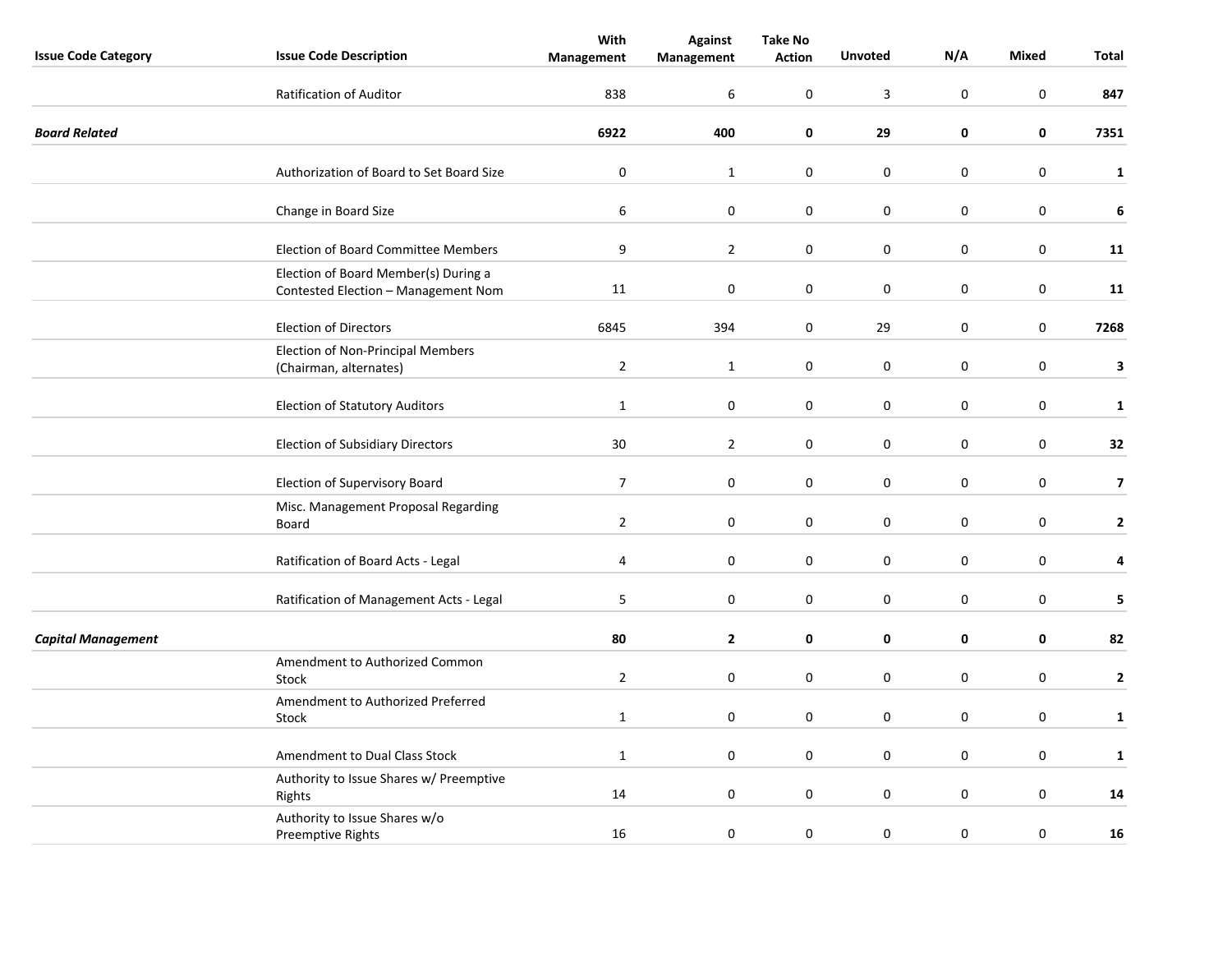|                                    |                                                           | With             | <b>Against</b>   | <b>Take No</b>   |                     |                  |                  |              |
|------------------------------------|-----------------------------------------------------------|------------------|------------------|------------------|---------------------|------------------|------------------|--------------|
| <b>Issue Code Category</b>         | <b>Issue Code Description</b>                             | Management       | Management       | <b>Action</b>    | <b>Unvoted</b>      | N/A              | Mixed            | Total        |
|                                    | Authority to Issue Stock w/ or w/out<br>Preemptive Rights | $\mathbf{1}$     | 0                | 0                | $\pmb{0}$           | $\mathbf 0$      | $\mathbf 0$      | $\mathbf{1}$ |
|                                    | Authority to Repurchase Shares                            | 8                | $\boldsymbol{0}$ | 0                | $\mathbf 0$         | 0                | $\mathbf 0$      | $\pmb{8}$    |
|                                    | Cancellation of Authorized Stock                          | $\overline{3}$   | $\boldsymbol{0}$ | $\pmb{0}$        | $\pmb{0}$           | $\pmb{0}$        | $\mathbf 0$      | 3            |
|                                    | Creation of New Share Class                               | $\mathbf{1}$     | 0                | 0                | $\pmb{0}$           | $\pmb{0}$        | $\mathbf 0$      | $\mathbf{1}$ |
|                                    | Decrease in Authorized Common Stock                       | $\mathbf{1}$     | $\mathbf 0$      | 0                | $\mathbf 0$         | 0                | $\mathbf 0$      | $\mathbf{1}$ |
|                                    | Elimination of Dual Class Stock                           | $\mathbf{1}$     | $\boldsymbol{0}$ | 0                | $\pmb{0}$           | $\pmb{0}$        | $\mathbf 0$      | $\mathbf{1}$ |
|                                    | Increase in Authorized Capital                            | $\mathbf{1}$     | $\pmb{0}$        | $\mathbf 0$      | $\boldsymbol{0}$    | $\boldsymbol{0}$ | $\boldsymbol{0}$ | $\mathbf{1}$ |
|                                    | Increase in Authorized Common Stock                       | 14               | $\pmb{0}$        | $\mathbf 0$      | $\mathsf{O}\xspace$ | $\boldsymbol{0}$ | $\boldsymbol{0}$ | 14           |
|                                    | Increase in/Authorization of Dual Class<br>Stock          | $\mathbf{1}$     | $\mathbf{1}$     | 0                | $\pmb{0}$           | $\pmb{0}$        | $\pmb{0}$        | $\mathbf 2$  |
|                                    | Increase in/Authorization of Preferred<br>Stock           | $\mathbf{1}$     | $\mathbf{1}$     | 0                | $\mathbf 0$         | $\boldsymbol{0}$ | $\mathbf 0$      | $\mathbf{2}$ |
|                                    | <b>Issuance of Repurchased Shares</b>                     | 5                | $\pmb{0}$        | $\pmb{0}$        | $\pmb{0}$           | $\boldsymbol{0}$ | $\boldsymbol{0}$ | 5            |
|                                    | Misc. Proposal Regarding Capital                          | $\mathbf{1}$     | 0                | 0                | $\pmb{0}$           | $\pmb{0}$        | $\mathbf 0$      | $\mathbf{1}$ |
|                                    | Reduction in Share Premium Account                        | 3                | 0                | 0                | 0                   | 0                | $\mathbf 0$      | 3            |
|                                    | Reverse Stock Split                                       | $\overline{3}$   | $\pmb{0}$        | 0                | $\pmb{0}$           | $\pmb{0}$        | $\mathbf 0$      | 3            |
|                                    | Share Repurchase                                          | $\overline{2}$   | $\pmb{0}$        | 0                | $\pmb{0}$           | $\boldsymbol{0}$ | 0                | 2            |
| <b>Changes to Company Statutes</b> |                                                           | 103              | 16               | 0                | 0                   | 0                | 0                | 119          |
|                                    | Adoption of Advance Notice<br>Requirement                 | $\mathbf{1}$     | $\mathbf 0$      | 0                | $\pmb{0}$           | $\pmb{0}$        | $\mathbf 0$      | $\mathbf{1}$ |
|                                    | Adoption of Majority Vote for Election<br>of Directors    | $\boldsymbol{6}$ | 0                | 0                | $\pmb{0}$           | $\pmb{0}$        | $\boldsymbol{0}$ | 6            |
|                                    | Adoption of Supermajority Requirement                     | $\overline{2}$   | 0                | $\boldsymbol{0}$ | $\mathbf 0$         | $\mathbf 0$      | $\mathbf 0$      | $\mathbf 2$  |
|                                    | Amendment to Classified Board                             | $\pmb{0}$        | $\mathbf{1}$     | 0                | $\pmb{0}$           | $\pmb{0}$        | $\mathbf 0$      | 1            |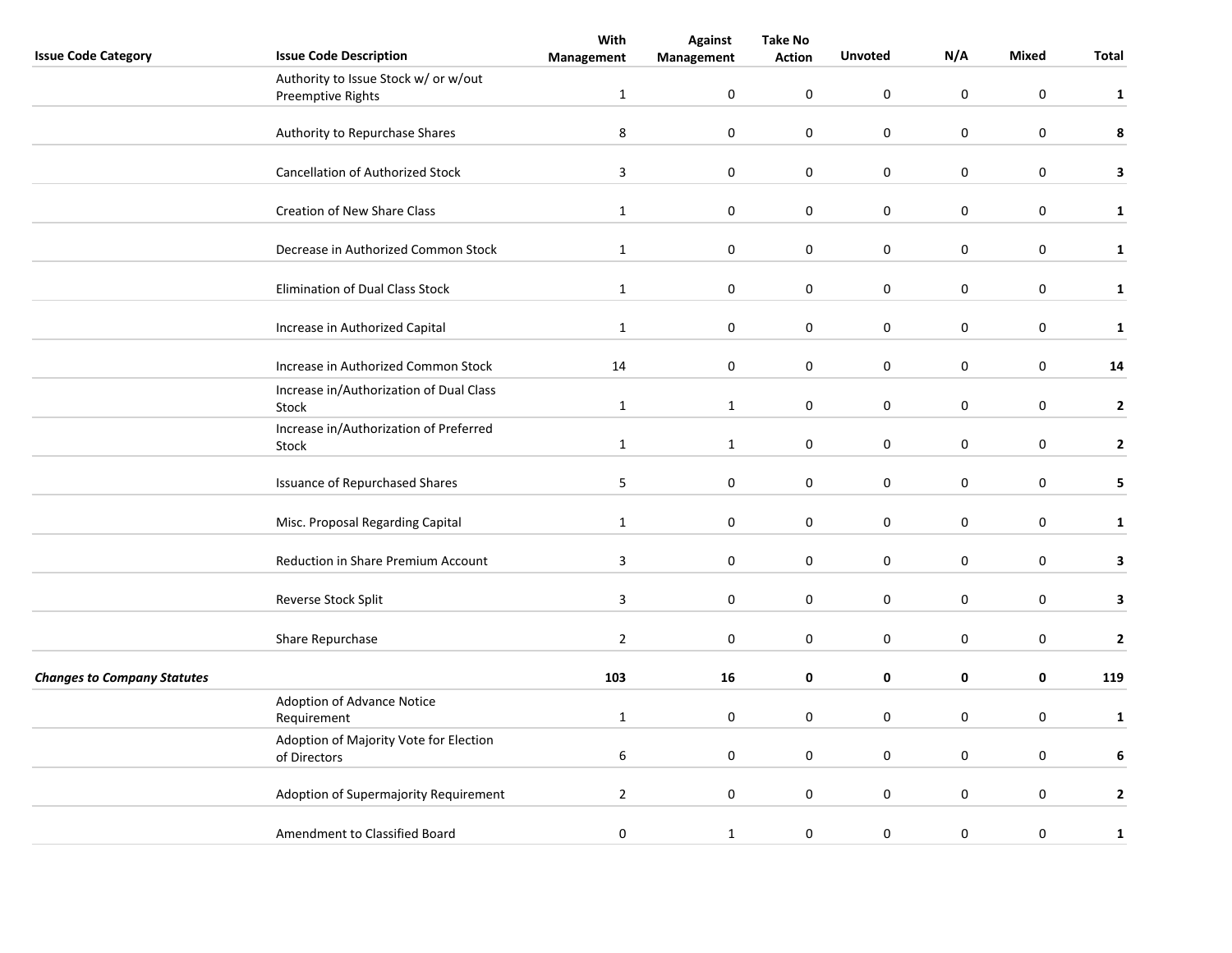|                            |                                                         | With                    | <b>Against</b>           | <b>Take No</b>   |                  |             |                  |              |
|----------------------------|---------------------------------------------------------|-------------------------|--------------------------|------------------|------------------|-------------|------------------|--------------|
| <b>Issue Code Category</b> | <b>Issue Code Description</b>                           | Management              | Management               | <b>Action</b>    | <b>Unvoted</b>   | N/A         | <b>Mixed</b>     | Total        |
|                            | Amendment to Poison Pill                                | $\bf{0}$                | 4                        | 0                | $\mathbf 0$      | $\mathbf 0$ | $\mathbf 0$      | 4            |
|                            | Amendments to Articles, Constitution,                   |                         |                          |                  |                  |             |                  |              |
|                            | <b>Bylaws</b>                                           | $\mathbf{1}$            | $\boldsymbol{0}$         | 0                | $\mathbf 0$      | $\pmb{0}$   | $\mathbf 0$      | $\mathbf{1}$ |
|                            | Amendments to Charter/Bylaw -<br><b>Bundled</b>         | 5                       | $\pmb{0}$                | 0                | $\mathbf 0$      | $\pmb{0}$   | $\pmb{0}$        | 5            |
|                            | Article Amendments - Allow for the                      |                         |                          |                  |                  |             |                  |              |
|                            | Removal of Directors                                    | $\mathbf{1}$            | $\mathbf 0$              | 0                | $\mathbf 0$      | $\bf{0}$    | $\mathbf 0$      | $\mathbf{1}$ |
|                            | Article Amendments - Proxy Access                       | $\overline{\mathbf{4}}$ | $\boldsymbol{0}$         | 0                | $\mathbf 0$      | $\pmb{0}$   | $\pmb{0}$        | 4            |
|                            | Company Name Change                                     | $\mathbf{1}$            | $\mathbf 0$              | 0                | $\boldsymbol{0}$ | $\pmb{0}$   | $\mathbf 0$      | $\mathbf{1}$ |
|                            | Elimination of Cumulative Voting                        | $\pmb{0}$               | $\mathbf{1}$             | 0                | $\pmb{0}$        | $\pmb{0}$   | $\boldsymbol{0}$ | $\mathbf{1}$ |
|                            | Elimination of Preemptive Rights                        | $\mathbf 0$             | $\mathbf{1}$             | 0                | $\mathbf 0$      | $\mathbf 0$ | $\mathbf 0$      | $\mathbf{1}$ |
|                            | Elimination of Right to Call a Special<br>Meeting       | $\mathbf{1}$            | $\pmb{0}$                | 0                | $\mathbf 0$      | 0           | $\mathbf 0$      | $\mathbf{1}$ |
|                            | Elimination of Supermajority<br>Requirement             | 37                      | $\pmb{0}$                | 0                | $\mathbf 0$      | $\pmb{0}$   | $\mathbf 0$      | $37$         |
|                            | Misc. Article Amendments                                | 16                      | 4                        | 0                | $\mathbf 0$      | $\pmb{0}$   | $\pmb{0}$        | 20           |
|                            |                                                         |                         |                          |                  | $\boldsymbol{0}$ | $\pmb{0}$   |                  | 16           |
|                            | Repeal of Classified Board                              | 16                      | $\boldsymbol{0}$         | 0                |                  |             | $\mathbf 0$      |              |
|                            | Restoration of Right to Call a Special<br>Meeting       | 6                       | 5                        | 0                | $\mathbf 0$      | $\pmb{0}$   | $\mathbf 0$      | 11           |
|                            | Restoration of Written Consent                          | $\mathbf{3}$            | $\boldsymbol{0}$         | $\boldsymbol{0}$ | $\mathbf 0$      | $\pmb{0}$   | $\mathbf 0$      | 3            |
|                            | <b>Technical Amendments to</b>                          |                         |                          |                  |                  |             |                  |              |
|                            | Charter/Bylaw                                           | $\overline{3}$          | $\mathbf 0$              | 0                | $\mathbf 0$      | 0           | $\mathbf 0$      | 3            |
| Compensation               |                                                         | 948                     | 148                      | 0                | 3                | 0           | $\mathbf 0$      | 1099         |
|                            | Adoption of Director Equity<br><b>Compensation Plan</b> | $\overline{3}$          | $\mathbf 1$              | 0                | $\mathbf 0$      | $\mathsf 0$ | $\boldsymbol{0}$ | 4            |
|                            | Adoption of Employee Stock Purchase<br>Plan             | 12                      | $\mathbf{1}$             | 0                | $\boldsymbol{0}$ | $\mathsf 0$ | 0                | 13           |
|                            |                                                         |                         |                          |                  |                  |             |                  |              |
|                            | Adoption of Equity Compensation Plan                    | 59                      | $\overline{\phantom{a}}$ | $\pmb{0}$        | $\mathbf{1}$     | $\pmb{0}$   | $\pmb{0}$        | 67           |
|                            | Advisory Vote on Executive<br>Compensation              | 698                     | 110                      | 0                | $\overline{2}$   | $\pmb{0}$   | $\mathbf 0$      | 810          |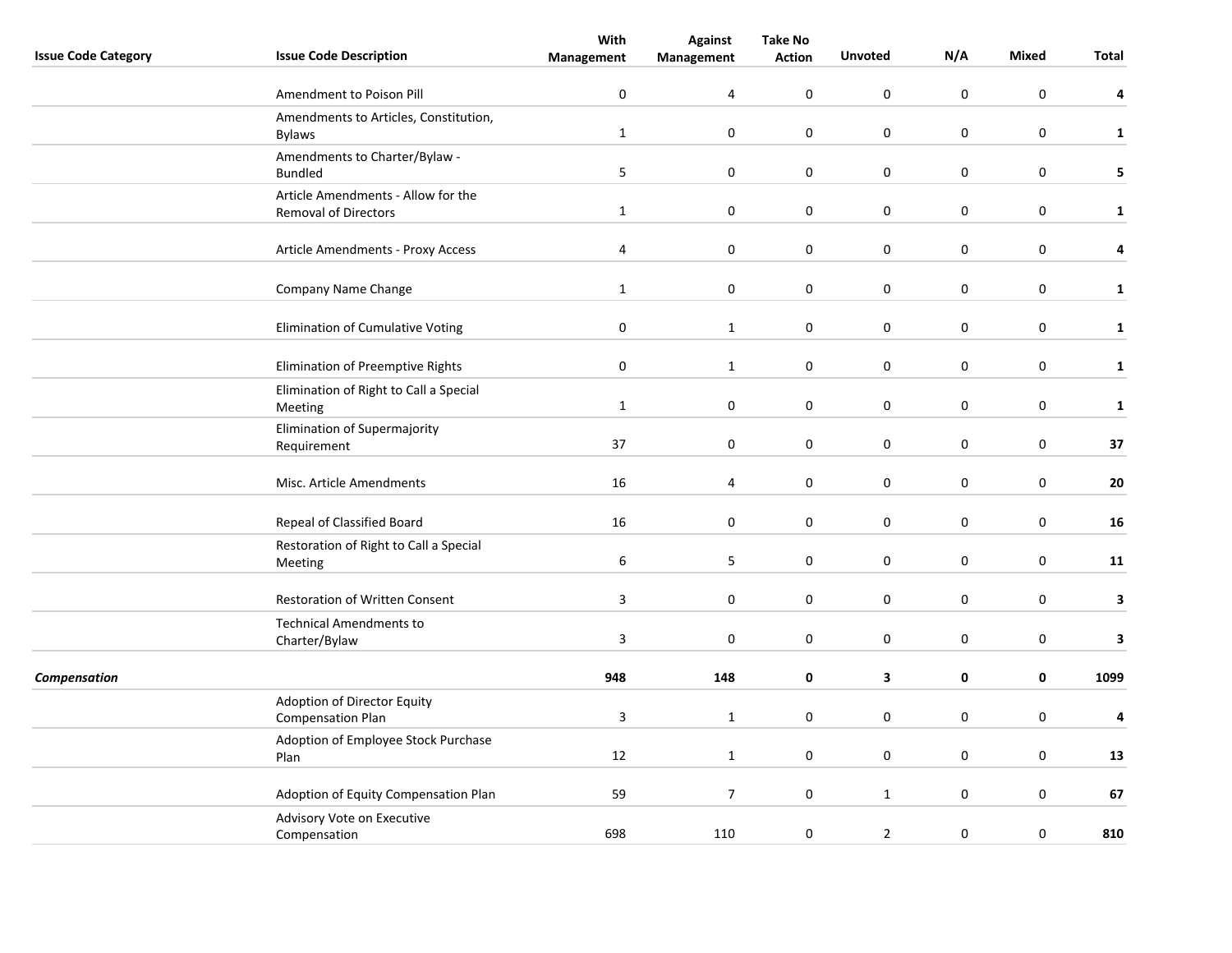| <b>Issue Code Category</b>    | <b>Issue Code Description</b>                            | With<br>Management | <b>Against</b><br>Management | <b>Take No</b><br><b>Action</b> | <b>Unvoted</b>   | N/A       | Mixed            | Total                   |
|-------------------------------|----------------------------------------------------------|--------------------|------------------------------|---------------------------------|------------------|-----------|------------------|-------------------------|
|                               | Advisory Vote on Severance                               | 22                 | 12                           | 0                               | $\pmb{0}$        | $\pmb{0}$ | $\boldsymbol{0}$ | 34                      |
|                               | Amendment to Director Equity<br><b>Compensation Plan</b> | 5                  | $\boldsymbol{0}$             | $\boldsymbol{0}$                | $\pmb{0}$        | $\pmb{0}$ | $\mathbf 0$      | 5                       |
|                               | Amendment to Employee Stock<br>Purchase Plan             | 26                 | $\overline{\mathbf{3}}$      | $\boldsymbol{0}$                | $\boldsymbol{0}$ | $\pmb{0}$ | $\mathbf 0$      | 29                      |
|                               | Amendment to Equity Compensation<br>Plan                 | 80                 | 9                            | 0                               | $\mathbf 0$      | $\bf{0}$  | $\mathbf 0$      | 89                      |
|                               | Bonus/162(m) Plan                                        | $\mathbf 1$        | $\boldsymbol{0}$             | $\boldsymbol{0}$                | $\mathbf 0$      | $\pmb{0}$ | $\mathbf 0$      | $\mathbf 1$             |
|                               | Directors' Fees                                          | 4                  | 0                            | 0                               | $\mathbf 0$      | 0         | $\mathbf 0$      | 4                       |
|                               | Misc. Proposal Regarding Director Pay                    | $\bf{0}$           | $\mathbf{1}$                 | 0                               | $\mathbf 0$      | $\bf{0}$  | $\mathbf 0$      | $\mathbf{1}$            |
|                               | Remuneration Policy (Forward-Looking)                    | $\overline{2}$     | $\mathbf{1}$                 | 0                               | $\pmb{0}$        | $\pmb{0}$ | $\boldsymbol{0}$ | 3                       |
|                               | Remuneration Report (Retrospective)                      | $\sqrt{6}$         | $\mathbf 1$                  | 0                               | $\pmb{0}$        | $\pmb{0}$ | $\mathbf 0$      | $\overline{\mathbf{z}}$ |
|                               | Say When on Pay                                          | 27                 | $\overline{2}$               | $\boldsymbol{0}$                | $\pmb{0}$        | $\pmb{0}$ | $\mathbf 0$      | 29                      |
|                               | <b>Stock Option Plan</b>                                 | $\mathbf{1}$       | 0                            | 0                               | $\mathbf 0$      | $\pmb{0}$ | $\mathbf 0$      | $\mathbf{1}$            |
|                               | Stock Purchase Plan                                      | $\overline{2}$     | $\boldsymbol{0}$             | $\boldsymbol{0}$                | $\mathbf 0$      | $\pmb{0}$ | $\mathbf 0$      | $\mathbf 2$             |
| <b>M&amp;A</b>                |                                                          | 57                 | 0                            | 0                               | $\pmb{0}$        | $\pmb{0}$ | $\mathbf 0$      | 57                      |
|                               | Merger/Acquisition                                       | 52                 | $\pmb{0}$                    | 0                               | $\pmb{0}$        | $\bf{0}$  | $\mathbf 0$      | 52                      |
|                               | Misc. Proposal Regarding Restructuring                   | $\overline{2}$     | $\boldsymbol{0}$             | $\boldsymbol{0}$                | $\mathbf 0$      | $\pmb{0}$ | $\mathbf 0$      | $\mathbf 2$             |
|                               | Restructuring/Reorganization                             | $\overline{2}$     | $\boldsymbol{0}$             | $\boldsymbol{0}$                | $\mathbf 0$      | $\pmb{0}$ | $\mathbf 0$      | $\mathbf{2}$            |
|                               | Spin-off                                                 | $\mathbf 1$        | $\pmb{0}$                    | $\boldsymbol{0}$                | $\mathbf 0$      | $\pmb{0}$ | $\boldsymbol{0}$ | $\mathbf 1$             |
| <b>Meeting Administration</b> |                                                          | 52                 | 5                            | 0                               | $\pmb{0}$        | $\pmb{0}$ | $\pmb{0}$        | ${\bf 57}$              |
|                               | Appointment of Independent Proxy<br>(Switzerland)        | $\overline{2}$     | $\mathbf 0$                  | 0                               | $\mathbf 0$      | $\bf{0}$  | $\mathbf 0$      | $\mathbf 2$             |
|                               | Right to Adjourn Meeting                                 | 48                 | $\mathbf 1$                  | 0                               | $\mathbf 0$      | $\pmb{0}$ | $\pmb{0}$        | 49                      |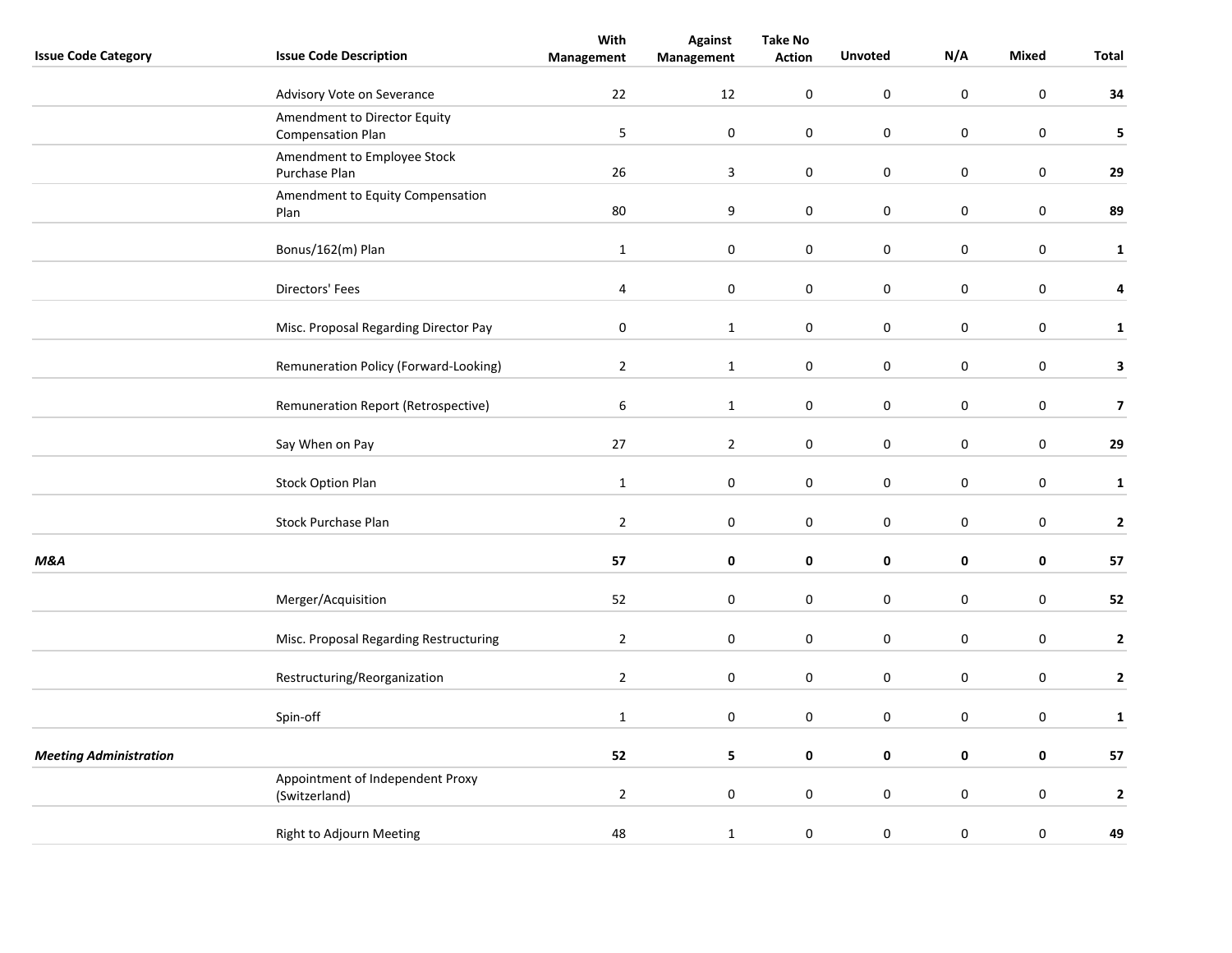|                            |                                                                        | With           | <b>Against</b>          | <b>Take No</b>   |                  |                  |                  |                         |
|----------------------------|------------------------------------------------------------------------|----------------|-------------------------|------------------|------------------|------------------|------------------|-------------------------|
| <b>Issue Code Category</b> | <b>Issue Code Description</b>                                          | Management     | Management              | <b>Action</b>    | <b>Unvoted</b>   | N/A              | <b>Mixed</b>     | Total                   |
|                            | Routine Meeting Item                                                   | $\overline{2}$ | 0                       | 0                | $\boldsymbol{0}$ | $\mathsf 0$      | $\boldsymbol{0}$ | $\mathbf{2}$            |
|                            | <b>Transaction of Other Business</b>                                   | $\pmb{0}$      | $\pmb{4}$               | $\boldsymbol{0}$ | $\pmb{0}$        | $\mathsf 0$      | $\boldsymbol{0}$ | 4                       |
| <b>Other</b>               |                                                                        | $\mathbf{2}$   | 0                       | 0                | 0                | $\overline{2}$   | 0                | 4                       |
|                            | Approval of Political Donation                                         | $\overline{2}$ | $\pmb{0}$               | 0                | $\pmb{0}$        | $\pmb{0}$        | $\mathbf 0$      | $\mathbf{2}$            |
|                            | Declaration of Material Interest                                       | $\pmb{0}$      | $\pmb{0}$               | 0                | $\pmb{0}$        | $\overline{2}$   | $\pmb{0}$        | $\mathbf 2$             |
| <b>SHP: Compensation</b>   |                                                                        | 20             | 32                      | 0                | 0                | 0                | 0                | 52                      |
|                            | SHP Recoupment of Unearned Bonuses<br>(Clawback)                       | $\pmb{0}$      | $\overline{\mathbf{3}}$ | $\boldsymbol{0}$ | $\pmb{0}$        | $\pmb{0}$        | $\boldsymbol{0}$ | 3                       |
|                            | <b>SHP Regarding Golden Parachutes</b>                                 | $\pmb{0}$      | $\mathbf{1}$            | 0                | $\mathbf 0$      | $\mathsf 0$      | $\boldsymbol{0}$ | $\mathbf{1}$            |
|                            | SHP Regarding Linking Executive Pay to<br>Social Criteria              | $\bf{0}$       | 10                      | 0                | $\mathbf 0$      | 0                | $\mathbf 0$      | 10                      |
|                            | SHP Regarding Misc. Compensation                                       | 5              | 4                       | $\pmb{0}$        | $\mathbf 0$      | $\boldsymbol{0}$ | $\mathbf 0$      | 9                       |
|                            | SHP Regarding Race and/or Gender Pay<br><b>Equity Report</b>           | $\pmb{0}$      | 14                      | 0                | $\boldsymbol{0}$ | $\boldsymbol{0}$ | $\pmb{0}$        | 14                      |
|                            | SHP Regarding Report on Ratio Between<br>CEO and Employee Pay          | 4              | $\mathbf 0$             | 0                | $\mathbf 0$      | $\boldsymbol{0}$ | $\boldsymbol{0}$ | 4                       |
|                            | SHP Regarding Restricting Executive<br>Compensation                    | 11             | $\pmb{0}$               | $\boldsymbol{0}$ | $\mathbf 0$      | $\boldsymbol{0}$ | $\boldsymbol{0}$ | 11                      |
| <b>SHP: Environment</b>    |                                                                        | 15             | 21                      | 0                | $\mathbf{1}$     | $\pmb{0}$        | $\mathbf 0$      | 37                      |
|                            | SHP Regarding Adoption of<br><b>Comprehensive Recycling Strategies</b> | 0              | 3                       | 0                | $\mathbf 0$      | 0                | $\pmb{0}$        | 3                       |
|                            | SHP Regarding Bioengineering /<br>Nanotechnology Safety                | 0              | $\overline{2}$          | 0                | $\mathbf 0$      | 0                | $\mathbf 0$      | 2                       |
|                            | SHP Regarding Environmental Report                                     | 8              | $\mathbf{2}$            | 0                | $\boldsymbol{0}$ | $\pmb{0}$        | $\mathbf 0$      | ${\bf 10}$              |
|                            | SHP Regarding Formation of<br>Environmental/Social Committee of the    | $\pmb{0}$      | $\overline{7}$          | $\boldsymbol{0}$ | $\mathbf 0$      | $\boldsymbol{0}$ | $\mathbf 0$      | $\overline{\mathbf{z}}$ |
|                            | SHP Regarding Misc.<br>Energy/Environmental Issues                     | $\pmb{0}$      | $\mathbf 1$             | 0                | $\mathbf 0$      | $\boldsymbol{0}$ | $\mathbf 0$      | $\mathbf{1}$            |
|                            | SHP Regarding Report on Antibiotics in<br>Animal Agriculture           | $\pmb{0}$      | $\mathbf 1$             | 0                | $\mathbf 0$      | $\boldsymbol{0}$ | $\pmb{0}$        | $\mathbf 1$             |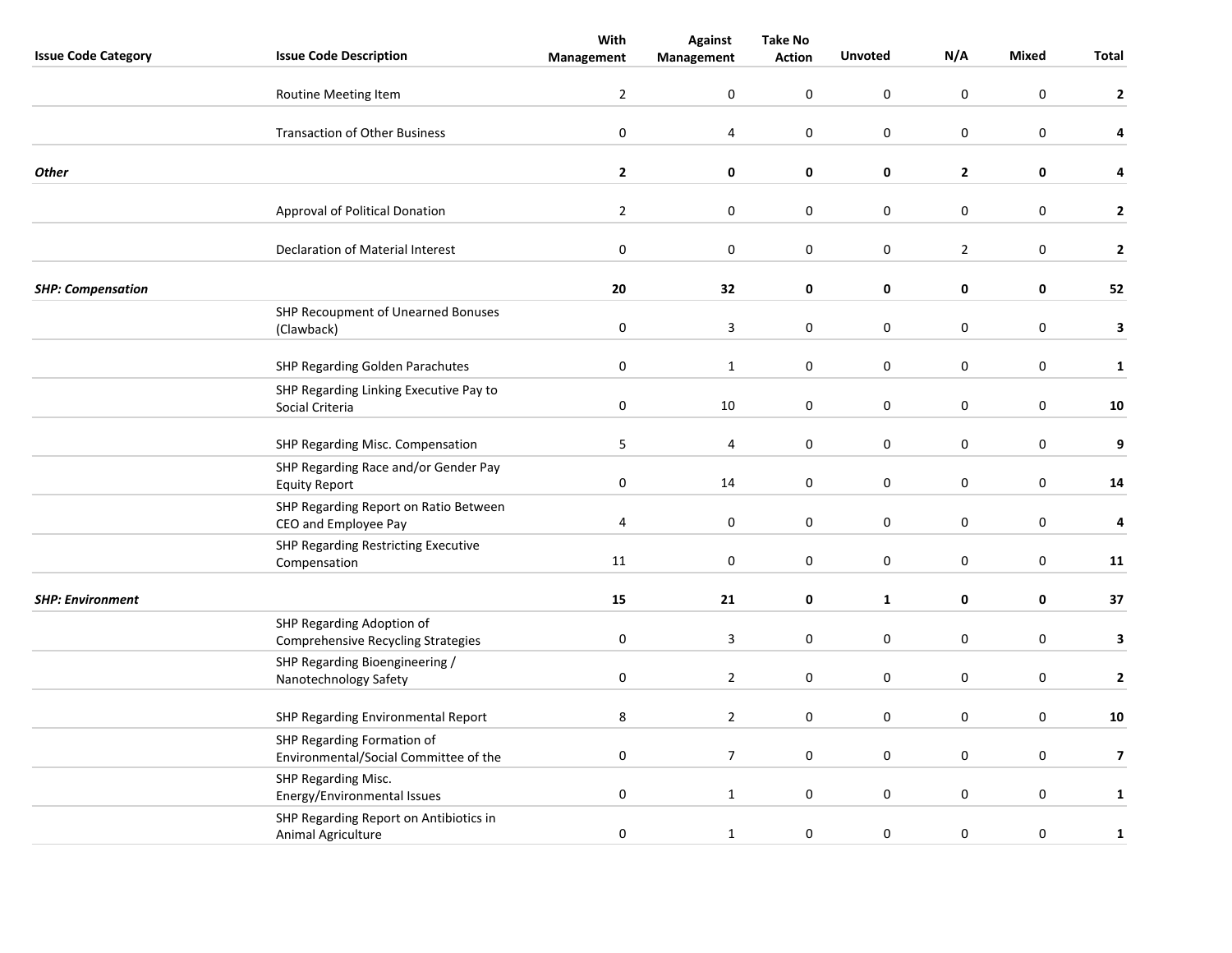|                            |                                                                            | With             | <b>Against</b> | <b>Take No</b>   |                  |                  |                  |              |
|----------------------------|----------------------------------------------------------------------------|------------------|----------------|------------------|------------------|------------------|------------------|--------------|
| <b>Issue Code Category</b> | <b>Issue Code Description</b>                                              | Management       | Management     | <b>Action</b>    | <b>Unvoted</b>   | N/A              | <b>Mixed</b>     | Total        |
|                            | SHP Regarding Report/Action on<br>Climate Change                           | $\overline{2}$   | 3              | $\pmb{0}$        | $\boldsymbol{0}$ | $\mathsf 0$      | $\boldsymbol{0}$ | 5            |
|                            | SHP Regarding Reporting and Reducing<br><b>Greenhouse Gas Emissions</b>    | 4                | $\mathbf{1}$   | 0                | $\mathbf 0$      | 0                | $\mathbf 0$      | 5            |
|                            | SHP Regarding Review Energy Efficiency<br>& Renewables                     | $\mathbf{1}$     | $\mathbf{1}$   | 0                | $\mathbf 0$      | $\boldsymbol{0}$ | $\pmb{0}$        | $\mathbf{2}$ |
|                            | SHP Regarding Sustainability Report                                        | $\pmb{0}$        | $\pmb{0}$      | 0                | $\mathbf{1}$     | $\pmb{0}$        | $\mathbf 0$      | $\mathbf 1$  |
| <b>SHP: Governance</b>     |                                                                            | 64               | 114            | 0                | $\mathbf{2}$     | 5                | $\mathbf 0$      | 185          |
|                            | SHP Regarding Board Composition                                            | $\mathbf{1}$     | 0              | $\pmb{0}$        | $\boldsymbol{0}$ | $\overline{2}$   | $\boldsymbol{0}$ | 3            |
|                            | SHP Regarding Counting Shareholder<br>Votes                                | $\mathbf{1}$     | 0              | 0                | $\boldsymbol{0}$ | $\pmb{0}$        | $\boldsymbol{0}$ | $\mathbf{1}$ |
|                            | <b>SHP Regarding Cumulative Voting</b>                                     | $\pmb{0}$        | 3              | $\boldsymbol{0}$ | $\mathbf 0$      | $\pmb{0}$        | $\mathbf 0$      | 3            |
|                            | <b>SHP Regarding Director Tenure</b>                                       | $\mathbf 1$      | $\pmb{0}$      | 0                | $\pmb{0}$        | $\pmb{0}$        | $\pmb{0}$        | $\mathbf{1}$ |
|                            | SHP Regarding Directors' Roles in<br>Corporate Strategy                    | $\overline{7}$   | $\mathbf 1$    | $\boldsymbol{0}$ | $\mathbf 0$      | $\pmb{0}$        | $\pmb{0}$        | 8            |
|                            | <b>SHP Regarding Eliminating</b><br><b>Supermajority Provisions</b>        | $\boldsymbol{7}$ | $\overline{7}$ | $\pmb{0}$        | $\mathbf 0$      | $\mathbf 2$      | $\pmb{0}$        | 16           |
|                            | SHP Regarding Independent Board<br>Chairman/Seperation of Chair and CEO    | 9                | 43             | 0                | 0                | 0                | $\mathbf 0$      | 52           |
|                            | SHP Regarding Majority Vote for<br><b>Election of Directors</b>            | $\pmb{0}$        | 5              | 0                | $\mathbf 0$      | $\boldsymbol{0}$ | $\mathbf 0$      | 5            |
|                            | SHP Regarding Misc. Board/Shareholder<br><b>Rights Issue</b>               | $\mathbf{3}$     | 0              | 0                | $\pmb{0}$        | $\boldsymbol{0}$ | $\pmb{0}$        | 3            |
|                            | <b>SHP Regarding Recapitalization</b>                                      | $\pmb{0}$        | 6              | 0                | $\mathbf 0$      | $\pmb{0}$        | $\pmb{0}$        | $\bf 6$      |
|                            | SHP Regarding Right to Act by Written<br>Consent                           | 8                | 27             | $\pmb{0}$        | $\mathbf 0$      | $\pmb{0}$        | $\pmb{0}$        | 35           |
|                            | SHP Regarding Right to Call a Special<br>Meeting                           | $\overline{3}$   | 17             | 0                | $\mathbf{1}$     | $\pmb{0}$        | $\mathbf 0$      | 21           |
|                            | SHP Regarding the Declassification of<br>the Board                         | $\overline{2}$   | $\overline{2}$ | 0                | $\mathbf 0$      | $\mathbf{1}$     | $\mathbf 0$      | 5            |
|                            | SHP Regarding Trained, Qualified<br>Directors on Environment, Health and S | $\mathbf{1}$     | $\pmb{0}$      | $\pmb{0}$        | $\pmb{0}$        | $\pmb{0}$        | $\pmb{0}$        | $\mathbf{1}$ |
|                            | SHP Shareholder Access to the<br>Nomination Process (Proxy Access)         | 21               | 3              | 0                | $\mathbf{1}$     | $\boldsymbol{0}$ | $\pmb{0}$        | 25           |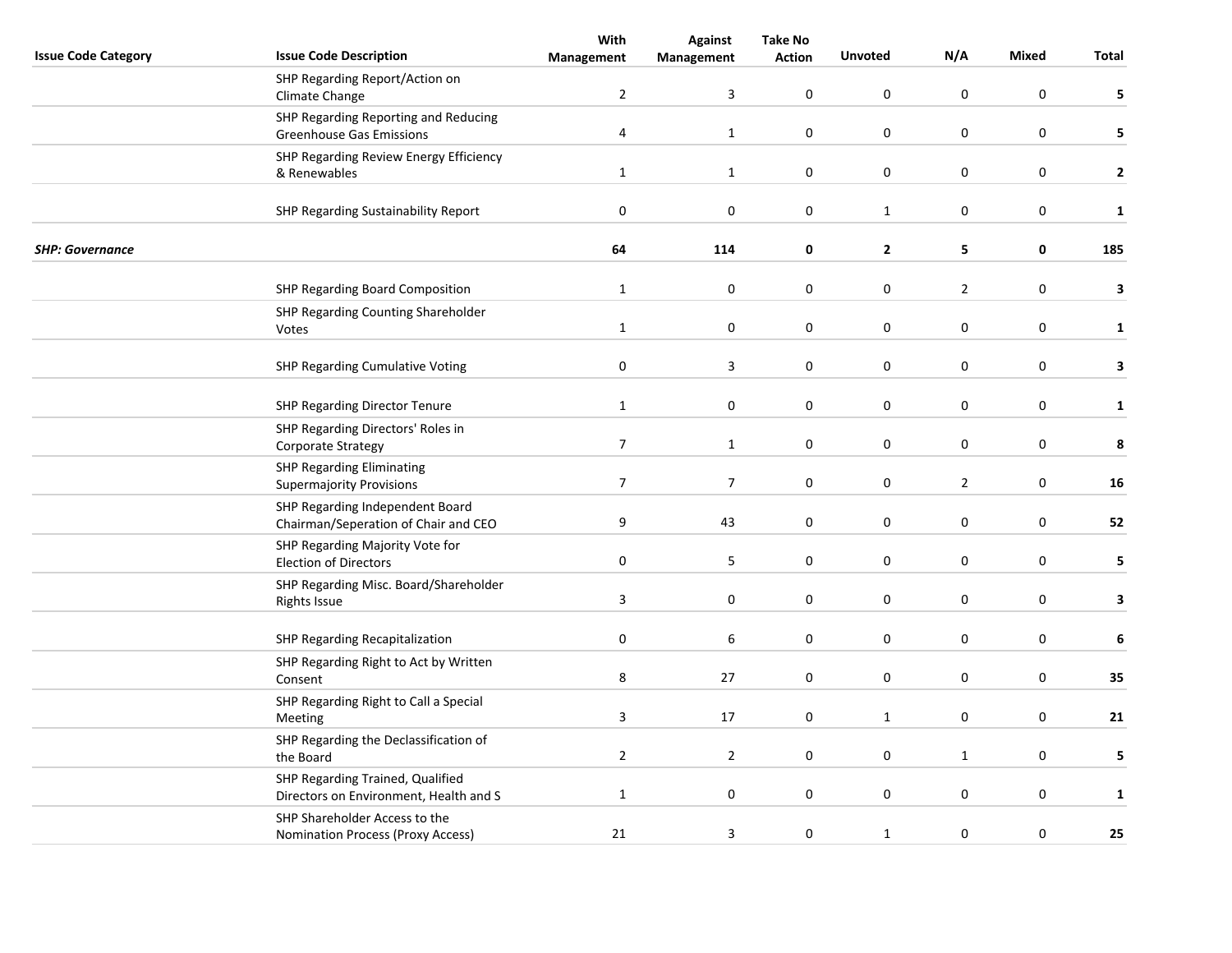|                            |                                                                                   | With              | <b>Against</b>   | <b>Take No</b>   |                |             |                  |              |
|----------------------------|-----------------------------------------------------------------------------------|-------------------|------------------|------------------|----------------|-------------|------------------|--------------|
| <b>Issue Code Category</b> | <b>Issue Code Description</b>                                                     | <b>Management</b> | Management       | <b>Action</b>    | <b>Unvoted</b> | N/A         | <b>Mixed</b>     | Total        |
| <b>SHP: Misc</b>           |                                                                                   | $\mathbf{1}$      | $\mathbf 0$      | $\mathbf 0$      | 0              | 0           | 0                | $\mathbf{1}$ |
|                            | SHP: Misc. Issues                                                                 | $\mathbf{1}$      | 0                | $\mathbf 0$      | 0              | 0           | 0                | 1            |
| <b>SHP: Social</b>         |                                                                                   | 22                | 74               | $\mathbf 0$      | $\mathbf{2}$   | 0           | 0                | 98           |
|                            | SHP Regarding Company Product<br>Responsibility                                   | 0                 | $\mathbf{1}$     | $\mathbf 0$      | $\mathbf 0$    | $\mathbf 0$ | $\mathbf 0$      | 1            |
|                            | SHP Regarding Drug Pricing/Distribution                                           | 0                 | $\mathbf{1}$     | $\mathbf 0$      | $\mathbf 0$    | $\mathbf 0$ | 0                | 1            |
|                            | SHP Regarding Independent Verification<br>of Contractors' Compliance with Labor a | 3                 | 0                | $\mathbf 0$      | 0              | $\mathbf 0$ | $\mathbf 0$      | 3            |
|                            | SHP Regarding Misc. Human/Political<br><b>Rights Policies</b>                     | 1                 | $\boldsymbol{0}$ | $\boldsymbol{0}$ | 0              | 0           | $\boldsymbol{0}$ | $\mathbf{1}$ |
|                            | SHP Regarding Misc. Social Issue                                                  | 0                 | 18               | $\mathbf 0$      | 0              | $\mathbf 0$ | 0                | 18           |
|                            | SHP Regarding Report on EEO                                                       | 0                 | 5                | 0                | $\mathbf 0$    | $\mathbf 0$ | 0                | 5            |
|                            | SHP Regarding Reporting on Company's<br>Compliance with International Human R     | 4                 | 5                | $\mathbf 0$      | 0              | $\mathbf 0$ | 0                | 9            |
|                            | SHP Regarding Reviewing Political<br>Spending or Lobbying                         | 14                | 43               | $\mathbf 0$      | $\overline{2}$ | $\mathbf 0$ | $\mathbf 0$      | 59           |
|                            | <b>SHP Regarding Tobacco/Alcohol</b>                                              | 0                 | $\mathbf{1}$     | 0                | 0              | $\mathbf 0$ | $\mathbf 0$      | $\mathbf{1}$ |

# Proposal Types – Votes Versus Policy

| <b>Issue Code Category</b>      | <b>Issue Code Description</b>                       | With<br><b>Policy</b> | Against<br>Policy | Manual      | <b>Take No</b><br><b>Action</b> | <b>Unvoted</b> | N/A      | Mixed        | Total |
|---------------------------------|-----------------------------------------------------|-----------------------|-------------------|-------------|---------------------------------|----------------|----------|--------------|-------|
| <b>Total for all Categories</b> |                                                     | 9916                  | 0                 | 82          | 0                               | 40             | 0        | 0            | 10038 |
| <b>Audit/Financials</b>         |                                                     | 893                   | 0                 | 0           | 0                               | 3              | 0        | 0            | 896   |
|                                 | Allocation of Profits/Dividends                     | 9                     | $\mathbf 0$       | $\mathbf 0$ | 0                               | $\mathbf 0$    | 0        | $\mathbf{0}$ | 9     |
|                                 | Appointment of Auditor                              | 12                    | 0                 | $\mathbf 0$ | $\mathbf{0}$                    | 0              | 0        | 0            | 12    |
|                                 | Appointment of Auditor and Authority to<br>Set Fees | 6                     | 0                 | 0           | 0                               | 0              | $\Omega$ | $\mathbf 0$  | 6     |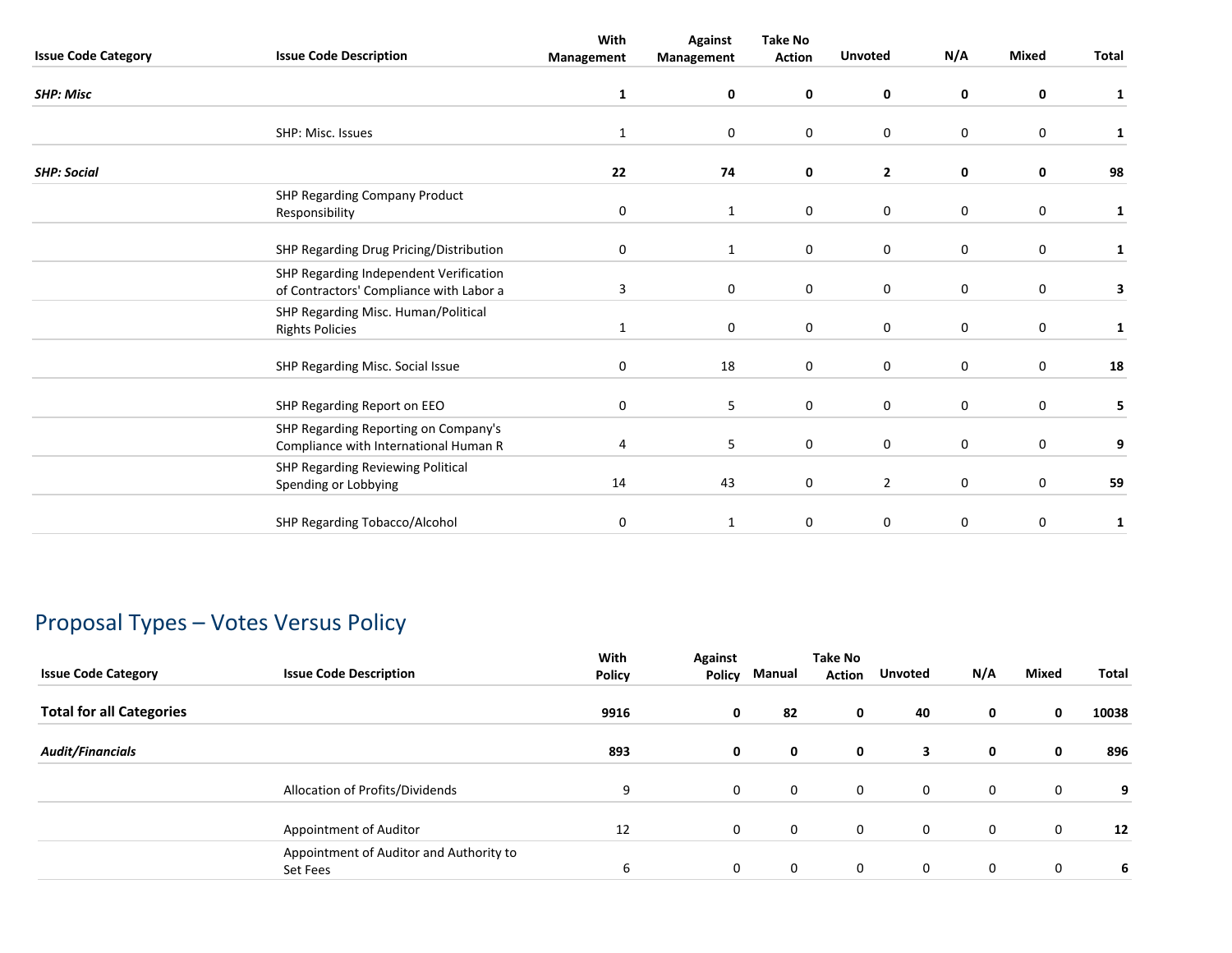|                            |                                                                              | With                    |                  | <b>Take No</b>   |               |                  |                  |                  |                         |
|----------------------------|------------------------------------------------------------------------------|-------------------------|------------------|------------------|---------------|------------------|------------------|------------------|-------------------------|
| <b>Issue Code Category</b> | <b>Issue Code Description</b>                                                | <b>Policy</b>           | Policy           | Manual           | <b>Action</b> | <b>Unvoted</b>   | N/A              | Mixed            | Total                   |
|                            | Appointment of Special Auditor                                               | $\mathbf{1}$            | $\pmb{0}$        | $\pmb{0}$        | 0             | $\pmb{0}$        | $\pmb{0}$        | $\pmb{0}$        | $\mathbf{1}$            |
|                            | Authority to Set Auditor's Fees                                              | $\bf 8$                 | $\pmb{0}$        | $\boldsymbol{0}$ | $\pmb{0}$     | $\pmb{0}$        | $\pmb{0}$        | $\pmb{0}$        | 8                       |
|                            | Bonus Dividend/Bonus Share Issue                                             | $\mathbf{1}$            | $\boldsymbol{0}$ | 0                | 0             | 0                | 0                | $\mathbf 0$      | $\mathbf{1}$            |
|                            | <b>Financial Statements</b>                                                  | 12                      | $\mathbf 0$      | $\mathbf 0$      | 0             | 0                | 0                | 0                | 12                      |
|                            | Ratification of Auditor                                                      | 844                     | $\mathbf 0$      | $\mathbf 0$      | 0             | 3                | $\pmb{0}$        | 0                | 847                     |
| <b>Board Related</b>       |                                                                              | 7322                    | 0                | 0                | 0             | 29               | 0                | 0                | 7351                    |
|                            | Authorization of Board to Set Board Size                                     | $\mathbf{1}$            | $\mathbf 0$      | $\mathbf 0$      | 0             | $\pmb{0}$        | $\pmb{0}$        | $\pmb{0}$        | $\mathbf{1}$            |
|                            | Change in Board Size                                                         | 6                       | $\boldsymbol{0}$ | $\pmb{0}$        | 0             | 0                | 0                | $\pmb{0}$        | 6                       |
|                            | Election of Board Committee Members                                          | 11                      | $\boldsymbol{0}$ | $\pmb{0}$        | 0             | $\pmb{0}$        | 0                | $\boldsymbol{0}$ | 11                      |
|                            | Election of Board Member(s) During a<br>Contested Election - Management Nomi | 11                      | $\pmb{0}$        | 0                | 0             | 0                | $\pmb{0}$        | $\boldsymbol{0}$ | 11                      |
|                            | <b>Election of Directors</b>                                                 | 7239                    | 0                | 0                | 0             | 29               | 0                | 0                | 7268                    |
|                            | <b>Election of Non-Principal Members</b><br>(Chairman, alternates)           | $\overline{\mathbf{3}}$ | $\pmb{0}$        | $\boldsymbol{0}$ | $\pmb{0}$     | $\boldsymbol{0}$ | $\boldsymbol{0}$ | $\boldsymbol{0}$ | 3                       |
|                            | <b>Election of Statutory Auditors</b>                                        | $\mathbf{1}$            | $\boldsymbol{0}$ | $\mathbf 0$      | 0             | 0                | 0                | $\pmb{0}$        | $\mathbf{1}$            |
|                            | <b>Election of Subsidiary Directors</b>                                      | 32                      | $\boldsymbol{0}$ | $\pmb{0}$        | 0             | $\pmb{0}$        | $\pmb{0}$        | $\pmb{0}$        | 32                      |
|                            | Election of Supervisory Board                                                | $\overline{7}$          | $\pmb{0}$        | $\pmb{0}$        | 0             | $\pmb{0}$        | $\pmb{0}$        | $\pmb{0}$        | $\overline{\mathbf{z}}$ |
|                            | Misc. Management Proposal Regarding<br>Board                                 | $\overline{2}$          | 0                | 0                | 0             | 0                | 0                | 0                | $\mathbf{2}$            |
|                            | Ratification of Board Acts - Legal                                           | 4                       | $\pmb{0}$        | $\pmb{0}$        | 0             | $\pmb{0}$        | $\pmb{0}$        | $\boldsymbol{0}$ | 4                       |
|                            | Ratification of Management Acts - Legal                                      | 5                       | $\mathbf 0$      | $\mathbf 0$      | 0             | 0                | 0                | $\mathbf 0$      | 5                       |
| <b>Capital Management</b>  |                                                                              | 82                      | $\mathbf 0$      | 0                | 0             | 0                | 0                | $\pmb{0}$        | 82                      |
|                            | Amendment to Authorized Common<br>Stock                                      | $\overline{2}$          | $\mathbf 0$      | $\mathbf 0$      | 0             | $\mathbf 0$      | $\pmb{0}$        | $\mathbf 0$      | $\mathbf{2}$            |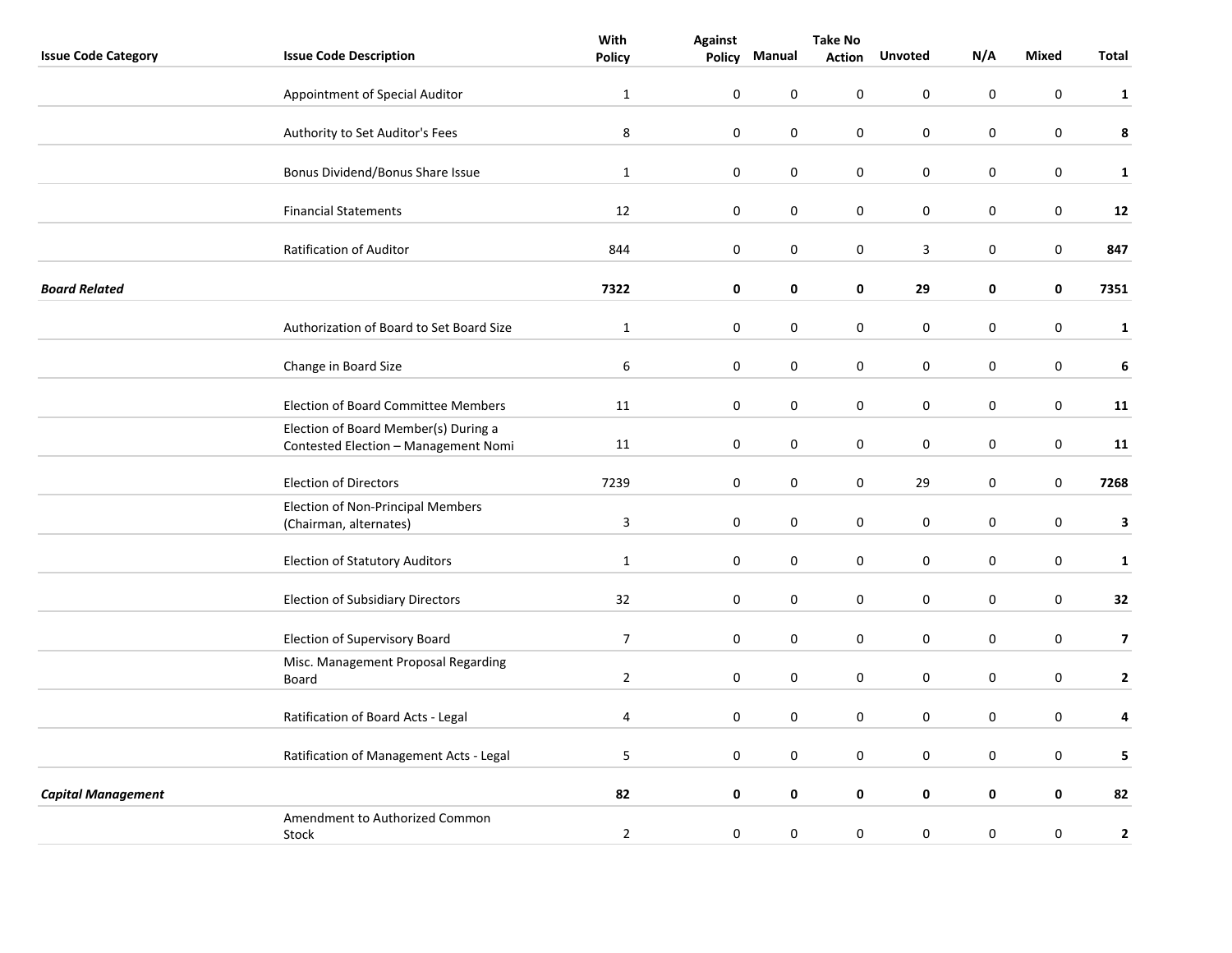|                                    |                                                           | With           |                  | <b>Take No</b>   |               |                |           |                  |              |
|------------------------------------|-----------------------------------------------------------|----------------|------------------|------------------|---------------|----------------|-----------|------------------|--------------|
| <b>Issue Code Category</b>         | <b>Issue Code Description</b>                             | <b>Policy</b>  | Policy           | Manual           | <b>Action</b> | <b>Unvoted</b> | N/A       | <b>Mixed</b>     | <b>Total</b> |
|                                    | Amendment to Authorized Preferred<br>Stock                | $\mathbf{1}$   | $\pmb{0}$        | 0                | 0             | $\pmb{0}$      | $\pmb{0}$ | $\boldsymbol{0}$ | $\mathbf{1}$ |
|                                    | Amendment to Dual Class Stock                             | $\mathbf 1$    | $\pmb{0}$        | $\boldsymbol{0}$ | 0             | $\pmb{0}$      | $\pmb{0}$ | $\boldsymbol{0}$ | $\mathbf{1}$ |
|                                    | Authority to Issue Shares w/ Preemptive<br>Rights         | 14             | $\pmb{0}$        | $\boldsymbol{0}$ | 0             | $\pmb{0}$      | $\pmb{0}$ | $\pmb{0}$        | 14           |
|                                    | Authority to Issue Shares w/o<br>Preemptive Rights        | 16             | $\pmb{0}$        | $\pmb{0}$        | 0             | $\pmb{0}$      | $\pmb{0}$ | $\boldsymbol{0}$ | ${\bf 16}$   |
|                                    | Authority to Issue Stock w/ or w/out<br>Preemptive Rights | $\mathbf 1$    | $\pmb{0}$        | $\boldsymbol{0}$ | 0             | $\pmb{0}$      | $\pmb{0}$ | $\boldsymbol{0}$ | $\mathbf{1}$ |
|                                    | Authority to Repurchase Shares                            | $\,8\,$        | $\pmb{0}$        | $\pmb{0}$        | 0             | $\pmb{0}$      | $\pmb{0}$ | $\pmb{0}$        | 8            |
|                                    | <b>Cancellation of Authorized Stock</b>                   | $\mathbf{3}$   | $\pmb{0}$        | $\boldsymbol{0}$ | 0             | $\pmb{0}$      | $\pmb{0}$ | $\boldsymbol{0}$ | $\mathbf{3}$ |
|                                    | Creation of New Share Class                               | $1\,$          | $\pmb{0}$        | $\pmb{0}$        | 0             | $\pmb{0}$      | $\pmb{0}$ | $\pmb{0}$        | $\mathbf{1}$ |
|                                    | Decrease in Authorized Common Stock                       | $\mathbf 1$    | $\pmb{0}$        | $\boldsymbol{0}$ | 0             | $\pmb{0}$      | $\pmb{0}$ | $\boldsymbol{0}$ | $\mathbf{1}$ |
|                                    | <b>Elimination of Dual Class Stock</b>                    | $\mathbf{1}$   | $\boldsymbol{0}$ | $\mathbf 0$      | 0             | 0              | $\pmb{0}$ | $\pmb{0}$        | $\mathbf{1}$ |
|                                    | Increase in Authorized Capital                            | $\mathbf{1}$   | $\pmb{0}$        | 0                | 0             | 0              | $\pmb{0}$ | $\pmb{0}$        | $\mathbf{1}$ |
|                                    | Increase in Authorized Common Stock                       | 14             | 0                | $\mathbf 0$      | 0             | $\mathbf 0$    | 0         | $\pmb{0}$        | 14           |
|                                    | Increase in/Authorization of Dual Class<br><b>Stock</b>   | $\overline{2}$ | $\mathbf 0$      | $\mathbf 0$      | 0             | 0              | 0         | $\mathbf 0$      | $\mathbf{2}$ |
|                                    | Increase in/Authorization of Preferred<br>Stock           | $\overline{2}$ | $\mathbf 0$      | $\mathbf 0$      | 0             | $\mathbf 0$    | 0         | $\mathbf 0$      | $\mathbf{2}$ |
|                                    | <b>Issuance of Repurchased Shares</b>                     | 5              | $\pmb{0}$        | 0                | 0             | $\pmb{0}$      | $\pmb{0}$ | $\pmb{0}$        | 5            |
|                                    | Misc. Proposal Regarding Capital                          | $\mathbf{1}$   | 0                | 0                | 0             | 0              | 0         | 0                | $\mathbf{1}$ |
|                                    | Reduction in Share Premium Account                        | 3              | $\mathbf 0$      | $\mathbf 0$      | 0             | $\mathbf 0$    | 0         | 0                | 3            |
|                                    | Reverse Stock Split                                       | $\overline{3}$ | $\mathbf 0$      | $\mathbf 0$      | 0             | $\mathbf 0$    | 0         | $\pmb{0}$        | $\mathbf{3}$ |
|                                    | Share Repurchase                                          | $\mathbf 2$    | $\mathbf 0$      | $\mathbf 0$      | 0             | 0              | 0         | $\mathbf 0$      | $\mathbf{2}$ |
| <b>Changes to Company Statutes</b> |                                                           | 119            | 0                | 0                | 0             | 0              | 0         | 0                | 119          |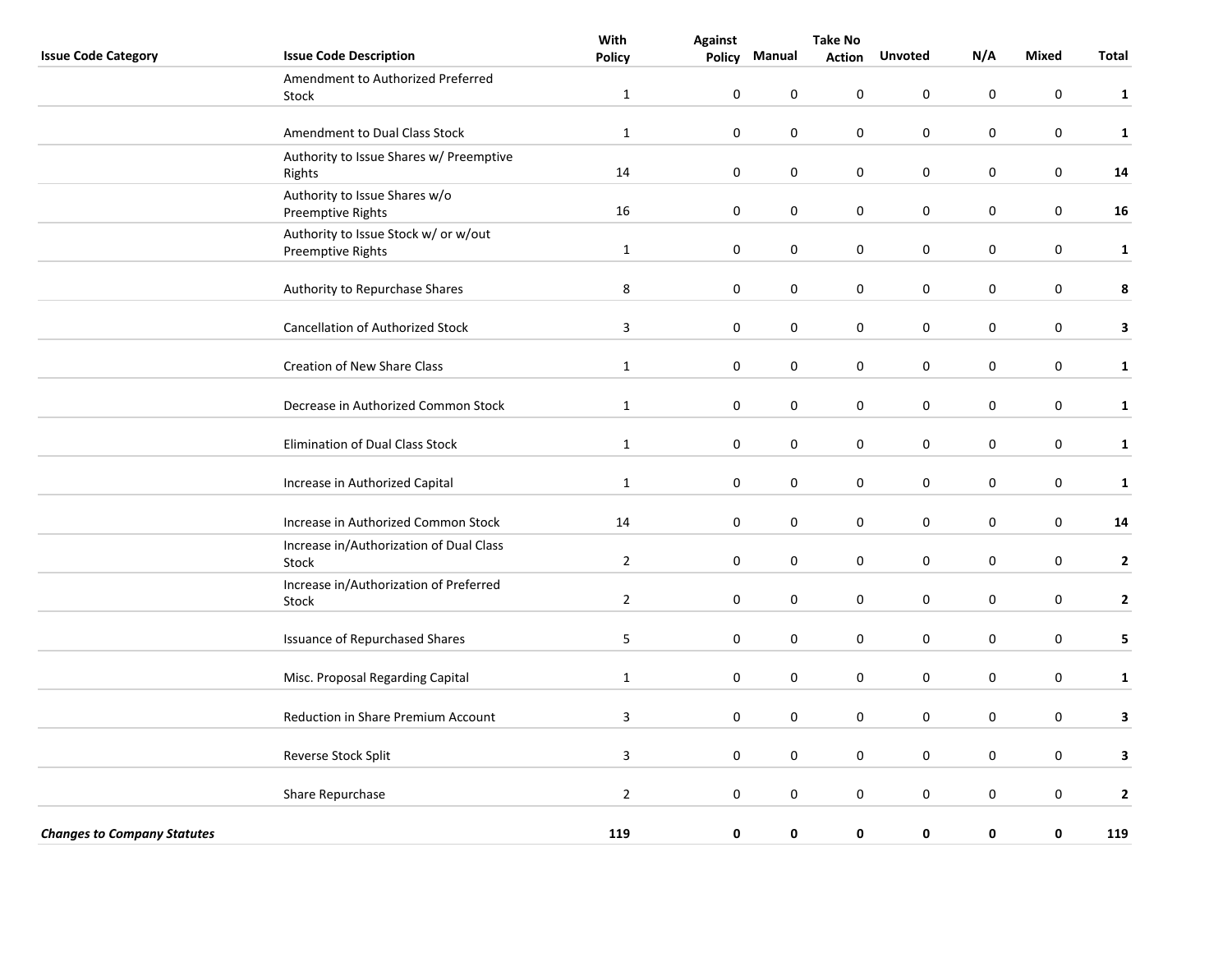|                            |                                                   | With             | <b>Against</b>   | <b>Take No</b>   |               |                |             |                  |              |
|----------------------------|---------------------------------------------------|------------------|------------------|------------------|---------------|----------------|-------------|------------------|--------------|
| <b>Issue Code Category</b> | <b>Issue Code Description</b>                     | <b>Policy</b>    | Policy           | Manual           | <b>Action</b> | <b>Unvoted</b> | N/A         | <b>Mixed</b>     | <b>Total</b> |
|                            | Adoption of Advance Notice                        |                  |                  |                  |               |                |             |                  |              |
|                            | Requirement                                       | $\mathbf{1}$     | $\boldsymbol{0}$ | 0                | $\pmb{0}$     | $\mathbf 0$    | $\pmb{0}$   | $\pmb{0}$        | $\mathbf{1}$ |
|                            | Adoption of Majority Vote for Election of         |                  |                  |                  |               |                |             |                  |              |
|                            | Directors                                         | $\boldsymbol{6}$ | $\pmb{0}$        | $\pmb{0}$        | $\pmb{0}$     | $\pmb{0}$      | $\pmb{0}$   | $\boldsymbol{0}$ | $\bf 6$      |
|                            |                                                   |                  |                  |                  |               |                |             |                  |              |
|                            | Adoption of Supermajority Requirement             | $\overline{2}$   | $\boldsymbol{0}$ | $\mathbf 0$      | 0             | $\mathbf 0$    | $\mathbf 0$ | $\mathbf 0$      | $\mathbf{2}$ |
|                            | Amendment to Classified Board                     | $\mathbf{1}$     | $\pmb{0}$        | 0                | $\pmb{0}$     | $\mathbf 0$    | $\pmb{0}$   | $\mathbf 0$      | $\mathbf{1}$ |
|                            | Amendment to Poison Pill                          | 4                | $\pmb{0}$        | $\mathbf 0$      | $\pmb{0}$     | $\mathbf 0$    | $\pmb{0}$   | $\pmb{0}$        | 4            |
|                            | Amendments to Articles, Constitution,             |                  |                  |                  |               |                |             |                  |              |
|                            | <b>Bylaws</b>                                     | $\mathbf{1}$     | 0                | 0                | 0             | 0              | 0           | 0                | $\mathbf{1}$ |
|                            |                                                   |                  |                  |                  |               |                |             |                  |              |
|                            | Amendments to Charter/Bylaw - Bundled             | 5                | 0                | 0                | 0             | 0              | 0           | 0                | 5            |
|                            | Article Amendments - Allow for the                |                  |                  |                  |               |                |             |                  |              |
|                            | <b>Removal of Directors</b>                       | $\mathbf 1$      | $\pmb{0}$        | $\boldsymbol{0}$ | $\pmb{0}$     | $\pmb{0}$      | $\pmb{0}$   | $\boldsymbol{0}$ | $\mathbf{1}$ |
|                            | Article Amendments - Proxy Access                 | $\overline{4}$   | $\boldsymbol{0}$ | 0                | 0             | $\pmb{0}$      | 0           | $\pmb{0}$        | 4            |
|                            |                                                   |                  |                  |                  |               |                |             |                  |              |
|                            | Company Name Change                               | $\mathbf 1$      | $\pmb{0}$        | $\boldsymbol{0}$ | $\pmb{0}$     | $\pmb{0}$      | $\pmb{0}$   | $\boldsymbol{0}$ | $\mathbf{1}$ |
|                            | Elimination of Cumulative Voting                  | $\mathbf{1}$     | $\pmb{0}$        | $\pmb{0}$        | $\pmb{0}$     | $\pmb{0}$      | $\pmb{0}$   | $\pmb{0}$        | $\mathbf{1}$ |
|                            |                                                   |                  |                  |                  |               |                |             |                  |              |
|                            | Elimination of Preemptive Rights                  | $\mathbf{1}$     | $\mathbf 0$      | 0                | 0             | $\pmb{0}$      | 0           | $\pmb{0}$        | $\mathbf{1}$ |
|                            | Elimination of Right to Call a Special<br>Meeting | $\mathbf{1}$     | $\pmb{0}$        | $\mathbf 0$      | $\pmb{0}$     | $\mathbf 0$    | $\mathbf 0$ | $\pmb{0}$        | $\mathbf{1}$ |
|                            | Elimination of Supermajority                      |                  |                  |                  |               |                |             |                  |              |
|                            | Requirement                                       | 37               | $\pmb{0}$        | 0                | $\pmb{0}$     | $\mathbf 0$    | 0           | 0                | 37           |
|                            |                                                   |                  |                  |                  |               |                |             |                  |              |
|                            | Misc. Article Amendments                          | 20               | $\pmb{0}$        | $\boldsymbol{0}$ | $\pmb{0}$     | $\pmb{0}$      | $\pmb{0}$   | $\boldsymbol{0}$ | ${\bf 20}$   |
|                            | Repeal of Classified Board                        | 16               | 0                | 0                | $\pmb{0}$     | $\pmb{0}$      | $\pmb{0}$   | $\boldsymbol{0}$ | 16           |
|                            | Restoration of Right to Call a Special            |                  |                  |                  |               |                |             |                  |              |
|                            | Meeting                                           | 11               | 0                | 0                | 0             | $\pmb{0}$      | 0           | 0                | 11           |
|                            | Restoration of Written Consent                    | $\overline{3}$   | $\pmb{0}$        | $\boldsymbol{0}$ | $\pmb{0}$     | $\pmb{0}$      | $\pmb{0}$   | $\boldsymbol{0}$ | 3            |
|                            |                                                   |                  |                  |                  |               |                |             |                  |              |
|                            | Technical Amendments to Charter/Bylaw             | 3                | 0                | 0                | 0             | 0              | 0           | 0                | 3            |
| Compensation               |                                                   | 1096             | 0                | $\pmb{0}$        | $\pmb{0}$     | 3              | 0           | $\pmb{0}$        | 1099         |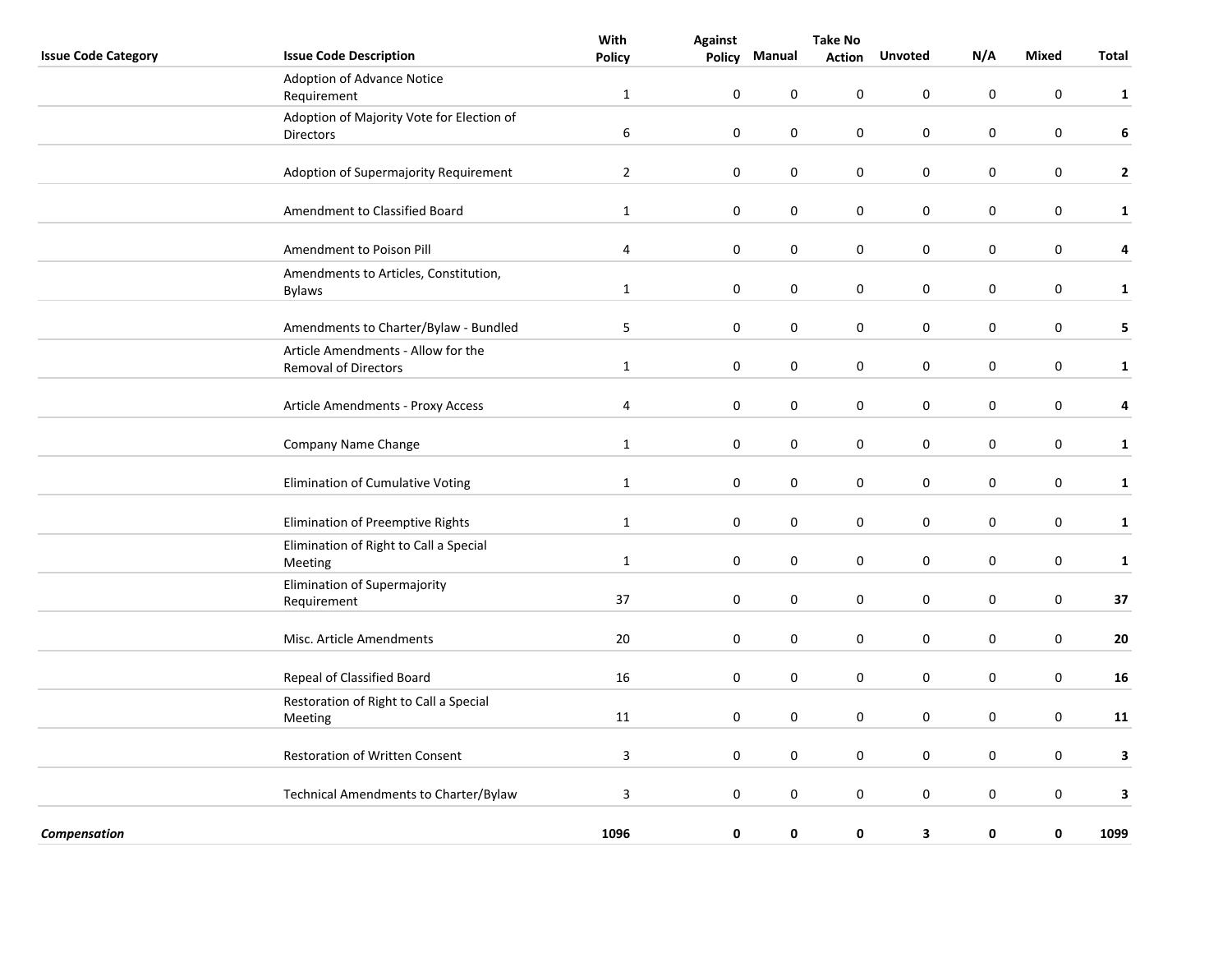|                            |                                                          | With           | <b>Against</b> | <b>Take No</b> |               |                  |           |                  |                         |
|----------------------------|----------------------------------------------------------|----------------|----------------|----------------|---------------|------------------|-----------|------------------|-------------------------|
| <b>Issue Code Category</b> | <b>Issue Code Description</b>                            | <b>Policy</b>  | Policy         | Manual         | <b>Action</b> | <b>Unvoted</b>   | N/A       | Mixed            | Total                   |
|                            | Adoption of Director Equity<br><b>Compensation Plan</b>  | $\overline{4}$ | $\pmb{0}$      | 0              | 0             | $\pmb{0}$        | 0         | $\pmb{0}$        | 4                       |
|                            | Adoption of Employee Stock Purchase<br>Plan              | 13             | $\mathbf 0$    | $\pmb{0}$      | 0             | $\pmb{0}$        | 0         | $\pmb{0}$        | 13                      |
|                            | Adoption of Equity Compensation Plan                     | 66             | $\pmb{0}$      | $\pmb{0}$      | 0             | $\mathbf{1}$     | 0         | $\pmb{0}$        | 67                      |
|                            | Advisory Vote on Executive<br>Compensation               | 808            | $\pmb{0}$      | $\pmb{0}$      | 0             | $\overline{2}$   | 0         | $\boldsymbol{0}$ | 810                     |
|                            | Advisory Vote on Severance                               | 34             | $\mathbf 0$    | 0              | 0             | $\boldsymbol{0}$ | 0         | $\boldsymbol{0}$ | 34                      |
|                            | Amendment to Director Equity<br><b>Compensation Plan</b> | 5              | $\mathbf 0$    | 0              | 0             | $\pmb{0}$        | 0         | $\pmb{0}$        | 5                       |
|                            | Amendment to Employee Stock Purchase<br>Plan             | 29             | $\mathbf 0$    | $\pmb{0}$      | 0             | $\pmb{0}$        | 0         | $\pmb{0}$        | 29                      |
|                            | Amendment to Equity Compensation<br>Plan                 | 89             | $\mathbf 0$    | $\pmb{0}$      | 0             | $\pmb{0}$        | 0         | $\pmb{0}$        | 89                      |
|                            | Bonus/162(m) Plan                                        | $\mathbf{1}$   | $\mathbf 0$    | $\pmb{0}$      | 0             | $\pmb{0}$        | 0         | $\boldsymbol{0}$ | $\mathbf{1}$            |
|                            | Directors' Fees                                          | $\overline{4}$ | $\pmb{0}$      | $\pmb{0}$      | 0             | $\pmb{0}$        | 0         | $\boldsymbol{0}$ | 4                       |
|                            | Misc. Proposal Regarding Director Pay                    | $\mathbf{1}$   | $\pmb{0}$      | 0              | 0             | $\boldsymbol{0}$ | 0         | $\pmb{0}$        | $\mathbf{1}$            |
|                            | Remuneration Policy (Forward-Looking)                    | $\mathbf{3}$   | $\mathbf 0$    | 0              | 0             | $\pmb{0}$        | 0         | $\pmb{0}$        | 3                       |
|                            | Remuneration Report (Retrospective)                      | $\overline{7}$ | $\mathbf 0$    | $\pmb{0}$      | 0             | $\pmb{0}$        | 0         | $\boldsymbol{0}$ | $\overline{\mathbf{z}}$ |
|                            | Say When on Pay                                          | 29             | $\mathbf 0$    | $\pmb{0}$      | 0             | $\boldsymbol{0}$ | $\pmb{0}$ | $\boldsymbol{0}$ | 29                      |
|                            | <b>Stock Option Plan</b>                                 | $\mathbf{1}$   | $\mathbf 0$    | $\pmb{0}$      | 0             | $\pmb{0}$        | 0         | $\pmb{0}$        | $\mathbf{1}$            |
|                            | <b>Stock Purchase Plan</b>                               | $\mathbf 2$    | $\mathbf 0$    | 0              | 0             | $\boldsymbol{0}$ | 0         | 0                | $\mathbf{2}$            |
| <b>M&amp;A</b>             |                                                          | 57             | $\mathbf 0$    | 0              | 0             | 0                | 0         | 0                | 57                      |
|                            | Merger/Acquisition                                       | 52             | $\pmb{0}$      | $\pmb{0}$      | 0             | $\pmb{0}$        | 0         | $\pmb{0}$        | 52                      |
|                            | Misc. Proposal Regarding Restructuring                   | $\overline{2}$ | $\mathbf 0$    | $\pmb{0}$      | 0             | $\boldsymbol{0}$ | $\pmb{0}$ | $\boldsymbol{0}$ | $\mathbf{2}$            |
|                            | Restructuring/Reorganization                             | $\overline{2}$ | $\pmb{0}$      | 0              | $\pmb{0}$     | $\boldsymbol{0}$ | $\pmb{0}$ | $\pmb{0}$        | $\mathbf{2}$            |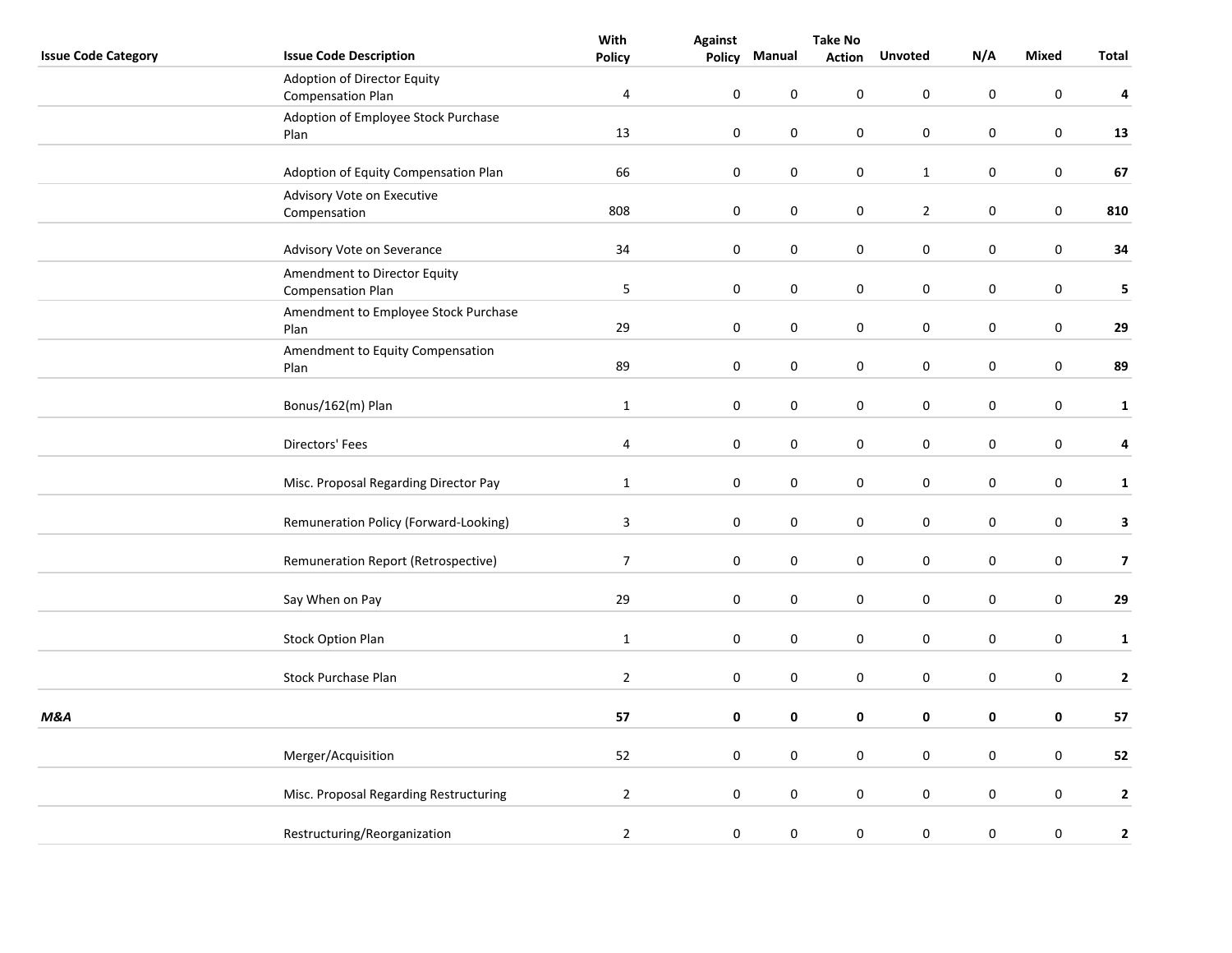|                               |                                                                 | With             | <b>Against</b>   | <b>Take No</b>   |               |                  |             |                  |              |
|-------------------------------|-----------------------------------------------------------------|------------------|------------------|------------------|---------------|------------------|-------------|------------------|--------------|
| <b>Issue Code Category</b>    | <b>Issue Code Description</b>                                   | <b>Policy</b>    | Policy           | Manual           | <b>Action</b> | <b>Unvoted</b>   | N/A         | <b>Mixed</b>     | <b>Total</b> |
|                               | Spin-off                                                        | $\mathbf{1}$     | $\pmb{0}$        | 0                | $\pmb{0}$     | 0                | $\pmb{0}$   | $\pmb{0}$        | $\mathbf{1}$ |
| <b>Meeting Administration</b> |                                                                 | 57               | $\pmb{0}$        | 0                | 0             | $\pmb{0}$        | 0           | $\pmb{0}$        | 57           |
|                               | Appointment of Independent Proxy<br>(Switzerland)               | $\overline{2}$   | $\pmb{0}$        | $\boldsymbol{0}$ | $\pmb{0}$     | $\pmb{0}$        | $\pmb{0}$   | $\boldsymbol{0}$ | $\mathbf{2}$ |
|                               | Right to Adjourn Meeting                                        | 49               | $\boldsymbol{0}$ | $\pmb{0}$        | 0             | 0                | 0           | $\pmb{0}$        | 49           |
|                               | Routine Meeting Item                                            | $\overline{2}$   | $\pmb{0}$        | $\boldsymbol{0}$ | $\pmb{0}$     | $\pmb{0}$        | $\pmb{0}$   | $\pmb{0}$        | $\mathbf{2}$ |
|                               | <b>Transaction of Other Business</b>                            | 4                | 0                | 0                | 0             | 0                | $\mathbf 0$ | 0                | 4            |
| <b>Other</b>                  |                                                                 | $\overline{2}$   | 0                | $\mathbf{2}$     | 0             | 0                | 0           | 0                | 4            |
|                               | Approval of Political Donation                                  | $\overline{2}$   | $\pmb{0}$        | $\mathbf 0$      | $\pmb{0}$     | $\pmb{0}$        | $\pmb{0}$   | $\pmb{0}$        | $\mathbf{2}$ |
|                               | Declaration of Material Interest                                | $\pmb{0}$        | $\pmb{0}$        | $\mathbf{2}$     | 0             | 0                | 0           | $\pmb{0}$        | $\mathbf{2}$ |
| <b>SHP: Compensation</b>      |                                                                 | 52               | 0                | 0                | $\mathbf 0$   | 0                | $\pmb{0}$   | $\pmb{0}$        | 52           |
|                               | SHP Recoupment of Unearned Bonuses<br>(Clawback)                | $\mathsf 3$      | 0                | 0                | 0             | 0                | 0           | 0                | $\mathbf{3}$ |
|                               | SHP Regarding Golden Parachutes                                 | $\mathbf{1}$     | $\pmb{0}$        | $\boldsymbol{0}$ | $\pmb{0}$     | $\pmb{0}$        | $\pmb{0}$   | $\boldsymbol{0}$ | $\mathbf{1}$ |
|                               | SHP Regarding Linking Executive Pay to<br>Social Criteria       | 10               | $\pmb{0}$        | $\pmb{0}$        | $\pmb{0}$     | $\pmb{0}$        | $\pmb{0}$   | $\boldsymbol{0}$ | 10           |
|                               | SHP Regarding Misc. Compensation                                | $\boldsymbol{9}$ | $\boldsymbol{0}$ | $\pmb{0}$        | 0             | 0                | 0           | $\pmb{0}$        | 9            |
|                               | SHP Regarding Race and/or Gender Pay<br><b>Equity Report</b>    | 14               | $\pmb{0}$        | $\boldsymbol{0}$ | $\pmb{0}$     | $\pmb{0}$        | $\pmb{0}$   | $\boldsymbol{0}$ | 14           |
|                               | SHP Regarding Report on Ratio Between<br>CEO and Employee Pay   | $\overline{4}$   | $\pmb{0}$        | 0                | $\pmb{0}$     | $\boldsymbol{0}$ | $\pmb{0}$   | $\pmb{0}$        | $\pmb{4}$    |
|                               | SHP Regarding Restricting Executive<br>Compensation             | 11               | $\pmb{0}$        | $\pmb{0}$        | $\pmb{0}$     | $\pmb{0}$        | $\pmb{0}$   | $\pmb{0}$        | 11           |
| <b>SHP: Environment</b>       |                                                                 | 13               | $\pmb{0}$        | 23               | $\mathbf 0$   | $\mathbf{1}$     | $\pmb{0}$   | 0                | 37           |
|                               | SHP Regarding Adoption of<br>Comprehensive Recycling Strategies | 3                | $\boldsymbol{0}$ | $\pmb{0}$        | 0             | 0                | 0           | $\pmb{0}$        | 3            |
|                               | SHP Regarding Bioengineering /<br>Nanotechnology Safety         | $\mathbf 2$      | $\pmb{0}$        | $\pmb{0}$        | $\pmb{0}$     | $\pmb{0}$        | $\pmb{0}$   | $\pmb{0}$        | $\mathbf{2}$ |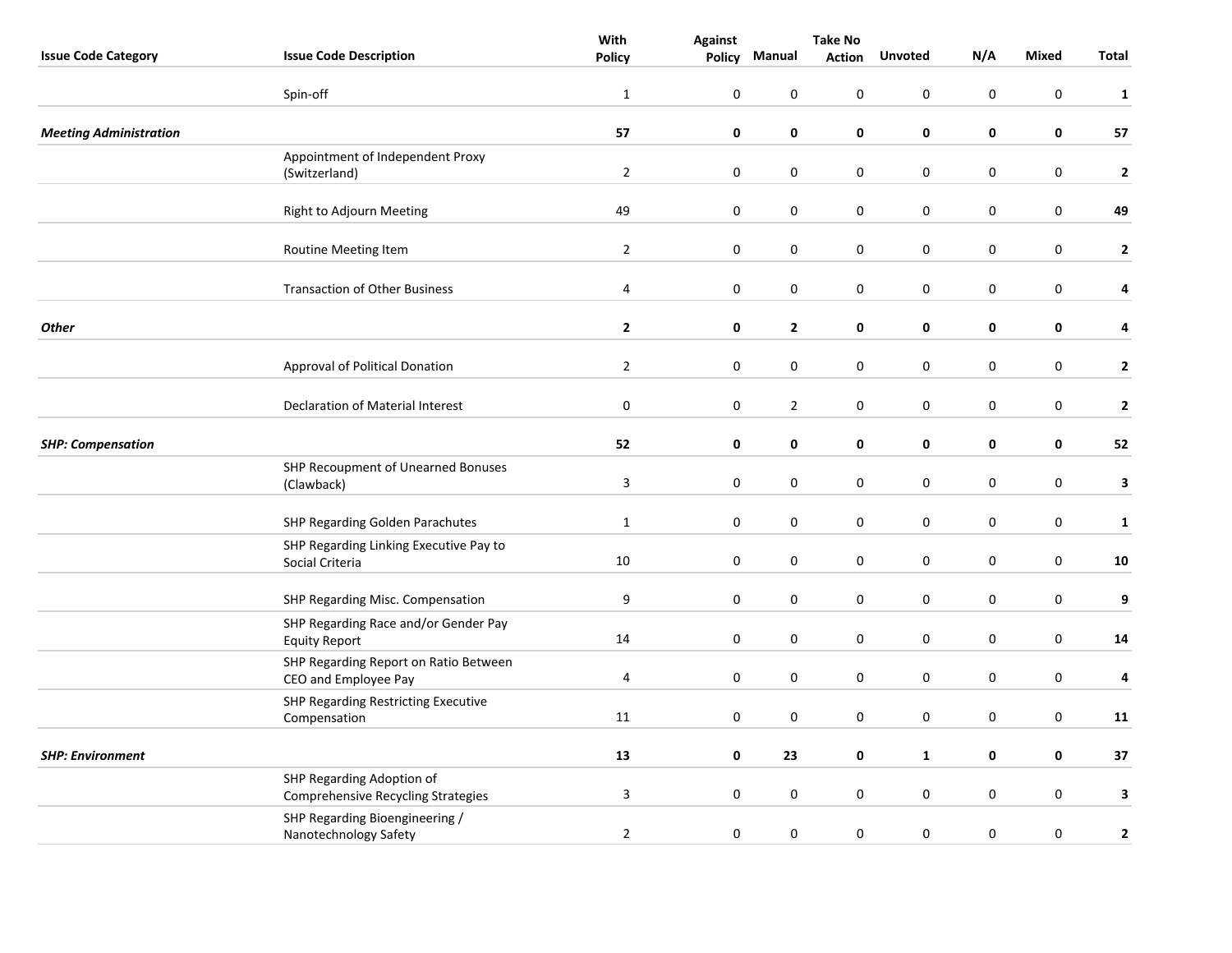|                            |                                                                         | With                    | <b>Against</b>   | <b>Take No</b> |               |                  |           |                  |                         |
|----------------------------|-------------------------------------------------------------------------|-------------------------|------------------|----------------|---------------|------------------|-----------|------------------|-------------------------|
| <b>Issue Code Category</b> | <b>Issue Code Description</b>                                           | <b>Policy</b>           | Policy           | Manual         | <b>Action</b> | <b>Unvoted</b>   | N/A       | Mixed            | Total                   |
|                            | SHP Regarding Environmental Report                                      | 0                       | 0                | 10             | 0             | $\mathbf 0$      | 0         | $\mathbf 0$      | ${\bf 10}$              |
|                            | SHP Regarding Formation of<br>Environmental/Social Committee of the     | $\overline{7}$          | $\pmb{0}$        | $\pmb{0}$      | 0             | $\pmb{0}$        | 0         | $\pmb{0}$        | $\overline{\mathbf{z}}$ |
|                            | SHP Regarding Misc.<br>Energy/Environmental Issues                      | $\pmb{0}$               | $\pmb{0}$        | $\mathbf{1}$   | 0             | $\boldsymbol{0}$ | 0         | $\boldsymbol{0}$ | $\mathbf{1}$            |
|                            | SHP Regarding Report on Antibiotics in<br>Animal Agriculture            | $\mathbf{1}$            | $\mathbf 0$      | $\pmb{0}$      | 0             | $\boldsymbol{0}$ | 0         | $\boldsymbol{0}$ | $\mathbf{1}$            |
|                            | SHP Regarding Report/Action on Climate<br>Change                        | $\boldsymbol{0}$        | $\boldsymbol{0}$ | 5              | 0             | $\boldsymbol{0}$ | $\pmb{0}$ | $\pmb{0}$        | 5                       |
|                            | SHP Regarding Reporting and Reducing<br><b>Greenhouse Gas Emissions</b> | 0                       | 0                | 5              | 0             | $\mathbf 0$      | 0         | 0                | 5                       |
|                            | SHP Regarding Review Energy Efficiency<br>& Renewables                  | $\pmb{0}$               | $\pmb{0}$        | $\mathbf{2}$   | 0             | $\mathbf 0$      | 0         | $\mathbf 0$      | $\mathbf{2}$            |
|                            | <b>SHP Regarding Sustainability Report</b>                              | $\boldsymbol{0}$        | $\mathbf 0$      | $\pmb{0}$      | 0             | $\mathbf{1}$     | $\pmb{0}$ | $\boldsymbol{0}$ | $\mathbf{1}$            |
| <b>SHP: Governance</b>     |                                                                         | 183                     | $\mathbf 0$      | 0              | 0             | $\mathbf{2}$     | 0         | 0                | 185                     |
|                            | <b>SHP Regarding Board Composition</b>                                  | $\overline{\mathbf{3}}$ | $\boldsymbol{0}$ | 0              | 0             | $\boldsymbol{0}$ | $\pmb{0}$ | $\boldsymbol{0}$ | 3                       |
|                            | SHP Regarding Counting Shareholder<br>Votes                             | $\mathbf{1}$            | $\boldsymbol{0}$ | 0              | 0             | $\boldsymbol{0}$ | 0         | $\boldsymbol{0}$ | $\mathbf{1}$            |
|                            | SHP Regarding Cumulative Voting                                         | $\mathbf{3}$            | 0                | 0              | 0             | $\mathbf 0$      | 0         | $\mathbf 0$      | $\mathbf{3}$            |
|                            | <b>SHP Regarding Director Tenure</b>                                    | $\mathbf{1}$            | $\mathbf 0$      | $\pmb{0}$      | 0             | $\boldsymbol{0}$ | $\pmb{0}$ | $\boldsymbol{0}$ | $\mathbf{1}$            |
|                            | SHP Regarding Directors' Roles in<br>Corporate Strategy                 | 8                       | $\mathbf 0$      | $\pmb{0}$      | 0             | $\boldsymbol{0}$ | 0         | $\pmb{0}$        | 8                       |
|                            | SHP Regarding Eliminating Supermajority<br>Provisions                   | 16                      | $\boldsymbol{0}$ | $\pmb{0}$      | 0             | $\boldsymbol{0}$ | $\pmb{0}$ | $\boldsymbol{0}$ | 16                      |
|                            | SHP Regarding Independent Board<br>Chairman/Seperation of Chair and CEO | 52                      | $\pmb{0}$        | 0              | 0             | $\boldsymbol{0}$ | $\pmb{0}$ | $\boldsymbol{0}$ | 52                      |
|                            | SHP Regarding Majority Vote for Election<br>of Directors                | 5                       | 0                | 0              | 0             | $\mathbf 0$      | 0         | 0                | 5                       |
|                            | SHP Regarding Misc. Board/Shareholder<br><b>Rights Issue</b>            | $\mathbf{3}$            | $\mathbf 0$      | 0              | 0             | $\pmb{0}$        | 0         | $\boldsymbol{0}$ | $\mathbf{3}$            |
|                            | SHP Regarding Recapitalization                                          | 6                       | $\mathbf 0$      | $\pmb{0}$      | 0             | $\boldsymbol{0}$ | 0         | $\boldsymbol{0}$ | 6                       |
|                            | SHP Regarding Right to Act by Written<br>Consent                        | 35                      | $\pmb{0}$        | 0              | $\pmb{0}$     | $\boldsymbol{0}$ | $\pmb{0}$ | $\pmb{0}$        | 35                      |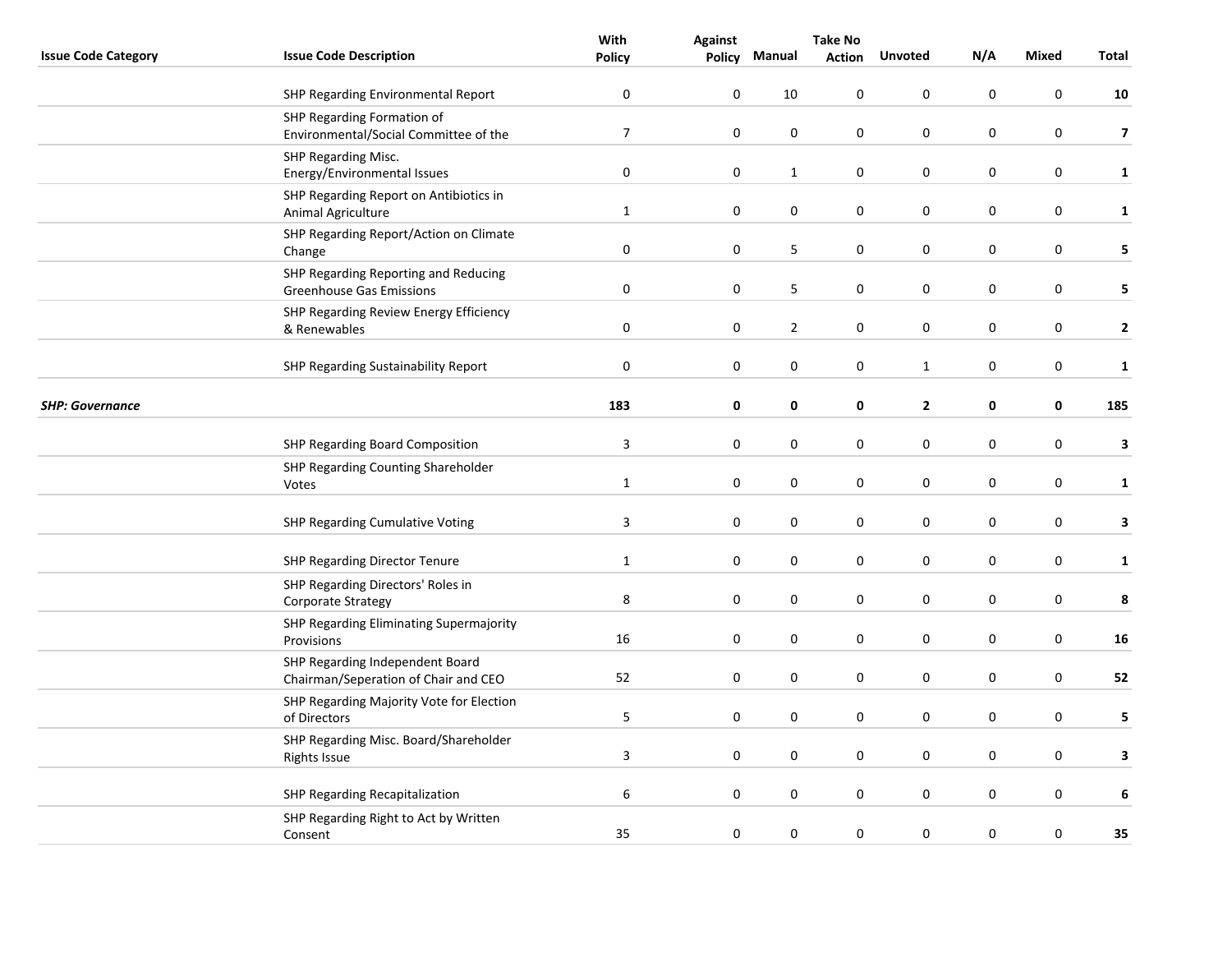|                            |                                           | With             | <b>Against</b> |             | <b>Take No</b> |                |           |                  |              |
|----------------------------|-------------------------------------------|------------------|----------------|-------------|----------------|----------------|-----------|------------------|--------------|
| <b>Issue Code Category</b> | <b>Issue Code Description</b>             | <b>Policy</b>    | Policy         | Manual      | <b>Action</b>  | <b>Unvoted</b> | N/A       | <b>Mixed</b>     | <b>Total</b> |
|                            | SHP Regarding Right to Call a Special     |                  |                |             |                |                |           |                  |              |
|                            | Meeting                                   | 20               | 0              | $\pmb{0}$   | 0              | $\mathbf{1}$   | $\pmb{0}$ | $\pmb{0}$        | 21           |
|                            | SHP Regarding the Declassification of the |                  |                |             |                |                |           |                  |              |
|                            | Board                                     | 5                | $\mathbf 0$    | $\mathbf 0$ | 0              | $\pmb{0}$      | 0         | $\mathbf 0$      | 5            |
|                            | SHP Regarding Trained, Qualified          |                  |                |             |                |                |           |                  |              |
|                            | Directors on Environment, Health and Sa   | $\mathbf{1}$     | 0              | 0           | 0              | 0              | 0         | 0                | 1            |
|                            | SHP Shareholder Access to the             |                  |                |             |                |                |           |                  |              |
|                            | Nomination Process (Proxy Access)         | 24               | 0              | $\pmb{0}$   | 0              | $\mathbf{1}$   | 0         | $\pmb{0}$        | 25           |
| <b>SHP: Misc</b>           |                                           | $\mathbf{1}$     | 0              | $\mathbf 0$ | 0              | $\pmb{0}$      | 0         | $\pmb{0}$        | $\mathbf{1}$ |
|                            | SHP: Misc. Issues                         | $\mathbf{1}$     | 0              | $\mathbf 0$ | 0              | $\mathbf 0$    | 0         | $\mathbf 0$      | 1            |
|                            |                                           |                  |                |             |                |                |           |                  |              |
| <b>SHP: Social</b>         |                                           | 39               | 0              | 57          | 0              | $\overline{2}$ | 0         | 0                | 98           |
|                            | <b>SHP Regarding Company Product</b>      |                  |                |             |                |                |           |                  |              |
|                            | Responsibility                            | $\mathbf{1}$     | 0              | $\pmb{0}$   | 0              | 0              | 0         | $\pmb{0}$        | $\mathbf{1}$ |
|                            | SHP Regarding Drug Pricing/Distribution   | $\mathbf{1}$     | $\mathbf 0$    | 0           | 0              | $\mathbf 0$    | 0         | $\mathbf 0$      | 1            |
|                            | SHP Regarding Independent Verification    |                  |                |             |                |                |           |                  |              |
|                            | of Contractors' Compliance with Labor an  | $\mathbf{3}$     | 0              | $\pmb{0}$   | 0              | 0              | 0         | $\boldsymbol{0}$ | $\mathbf{3}$ |
|                            | SHP Regarding Misc. Human/Political       |                  |                |             |                |                |           |                  |              |
|                            | <b>Rights Policies</b>                    | $\mathbf{1}$     | 0              | $\mathbf 0$ | 0              | 0              | 0         | $\mathbf 0$      | $\mathbf{1}$ |
|                            | SHP Regarding Misc. Social Issue          | 18               | 0              | $\pmb{0}$   | 0              | $\pmb{0}$      | 0         | $\pmb{0}$        | 18           |
|                            |                                           |                  |                |             |                |                |           |                  |              |
|                            | SHP Regarding Report on EEO               | 5                | $\mathbf 0$    | $\mathbf 0$ | 0              | $\pmb{0}$      | 0         | $\pmb{0}$        | 5            |
|                            | SHP Regarding Reporting on Company's      |                  |                |             |                |                |           |                  |              |
|                            | Compliance with International Human Ri    | 9                | $\mathbf 0$    | $\mathbf 0$ | 0              | 0              | 0         | 0                | 9            |
|                            | SHP Regarding Reviewing Political         |                  |                |             |                |                |           |                  |              |
|                            | Spending or Lobbying                      | $\boldsymbol{0}$ | 0              | 57          | 0              | $\mathbf 2$    | 0         | $\boldsymbol{0}$ | 59           |
|                            | SHP Regarding Tobacco/Alcohol             | $\mathbf{1}$     | $\pmb{0}$      | 0           | 0              | 0              | 0         | 0                | 1            |

# Proposal Types – Votes Versus Glass Lewis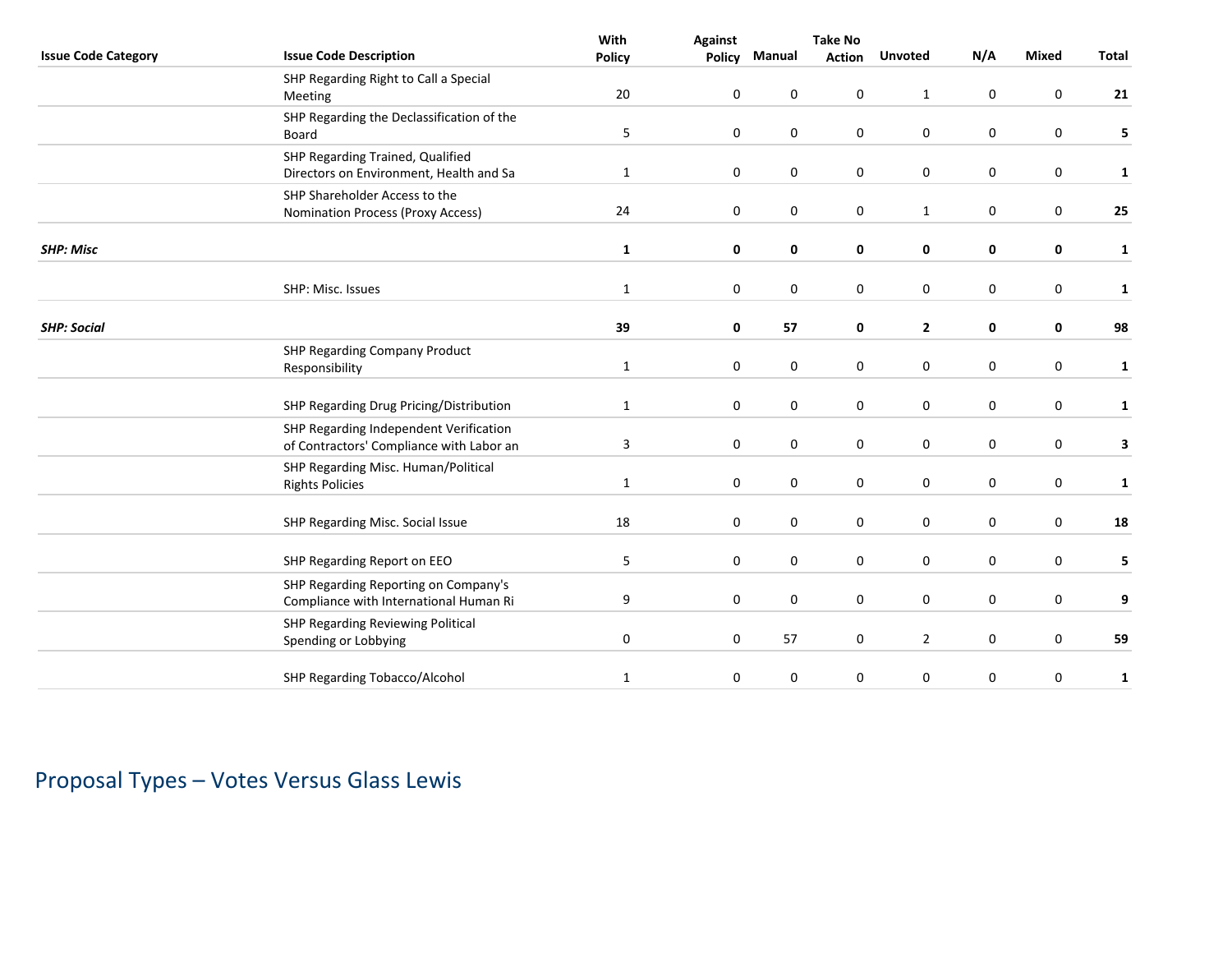|                                 |                                                                              | With               | <b>Against Glass</b> | <b>Take No</b> |                  |                  |                  |                         |
|---------------------------------|------------------------------------------------------------------------------|--------------------|----------------------|----------------|------------------|------------------|------------------|-------------------------|
| <b>Issue Code Category</b>      | <b>Issue Code Description</b>                                                | <b>Glass Lewis</b> | Lewis                | <b>Action</b>  | Unvoted          | N/A              | <b>Mixed</b>     | Total                   |
| <b>Total for all Categories</b> |                                                                              | 9837               | 159                  | 0              | 40               | $\mathbf{2}$     | 0                | 10038                   |
| <b>Audit/Financials</b>         |                                                                              | 893                | $\pmb{0}$            | 0              | 3                | $\pmb{0}$        | 0                | 896                     |
|                                 | Allocation of Profits/Dividends                                              | 9                  | $\mathbf 0$          | 0              | 0                | $\mathbf 0$      | $\pmb{0}$        | 9                       |
|                                 | Appointment of Auditor                                                       | 12                 | $\pmb{0}$            | 0              | 0                | $\boldsymbol{0}$ | $\pmb{0}$        | 12                      |
|                                 | Appointment of Auditor and Authority to<br>Set Fees                          | 6                  | $\pmb{0}$            | 0              | 0                | $\boldsymbol{0}$ | $\boldsymbol{0}$ | 6                       |
|                                 | Appointment of Special Auditor                                               | $\mathbf{1}$       | 0                    | 0              | 0                | 0                | $\boldsymbol{0}$ | $\mathbf{1}$            |
|                                 | Authority to Set Auditor's Fees                                              | 8                  | 0                    | 0              | 0                | $\boldsymbol{0}$ | $\mathsf 0$      | 8                       |
|                                 | Bonus Dividend/Bonus Share Issue                                             | $\mathbf{1}$       | $\pmb{0}$            | 0              | $\boldsymbol{0}$ | $\boldsymbol{0}$ | $\boldsymbol{0}$ | 1                       |
|                                 | <b>Financial Statements</b>                                                  | 12                 | 0                    | 0              | 0                | 0                | 0                | 12                      |
|                                 | <b>Ratification of Auditor</b>                                               | 844                | 0                    | 0              | 3                | $\boldsymbol{0}$ | 0                | 847                     |
| <b>Board Related</b>            |                                                                              | 7228               | 94                   | 0              | 29               | 0                | 0                | 7351                    |
|                                 | Authorization of Board to Set Board Size                                     | $\mathbf 1$        | 0                    | 0              | $\pmb{0}$        | $\boldsymbol{0}$ | $\boldsymbol{0}$ | $\mathbf{1}$            |
|                                 | Change in Board Size                                                         | 6                  | $\pmb{0}$            | 0              | $\boldsymbol{0}$ | $\boldsymbol{0}$ | $\boldsymbol{0}$ | 6                       |
|                                 | <b>Election of Board Committee Members</b>                                   | 11                 | $\pmb{0}$            | 0              | $\pmb{0}$        | $\boldsymbol{0}$ | $\boldsymbol{0}$ | 11                      |
|                                 | Election of Board Member(s) During a<br>Contested Election - Management Nomi | 11                 | $\mathbf 0$          | 0              | 0                | $\mathbf 0$      | 0                | 11                      |
|                                 | <b>Election of Directors</b>                                                 | 7145               | 94                   | 0              | 29               | $\mathbf 0$      | 0                | 7268                    |
|                                 | <b>Election of Non-Principal Members</b><br>(Chairman, alternates)           | 3                  | 0                    | 0              | $\pmb{0}$        | $\boldsymbol{0}$ | $\pmb{0}$        | 3                       |
|                                 | <b>Election of Statutory Auditors</b>                                        | $\mathbf{1}$       | 0                    | 0              | 0                | $\boldsymbol{0}$ | $\pmb{0}$        | $\mathbf{1}$            |
|                                 | <b>Election of Subsidiary Directors</b>                                      | 32                 | $\pmb{0}$            | 0              | 0                | $\boldsymbol{0}$ | $\pmb{0}$        | 32                      |
|                                 | <b>Election of Supervisory Board</b>                                         | $\overline{7}$     | 0                    | 0              | 0                | $\boldsymbol{0}$ | 0                | $\overline{\mathbf{z}}$ |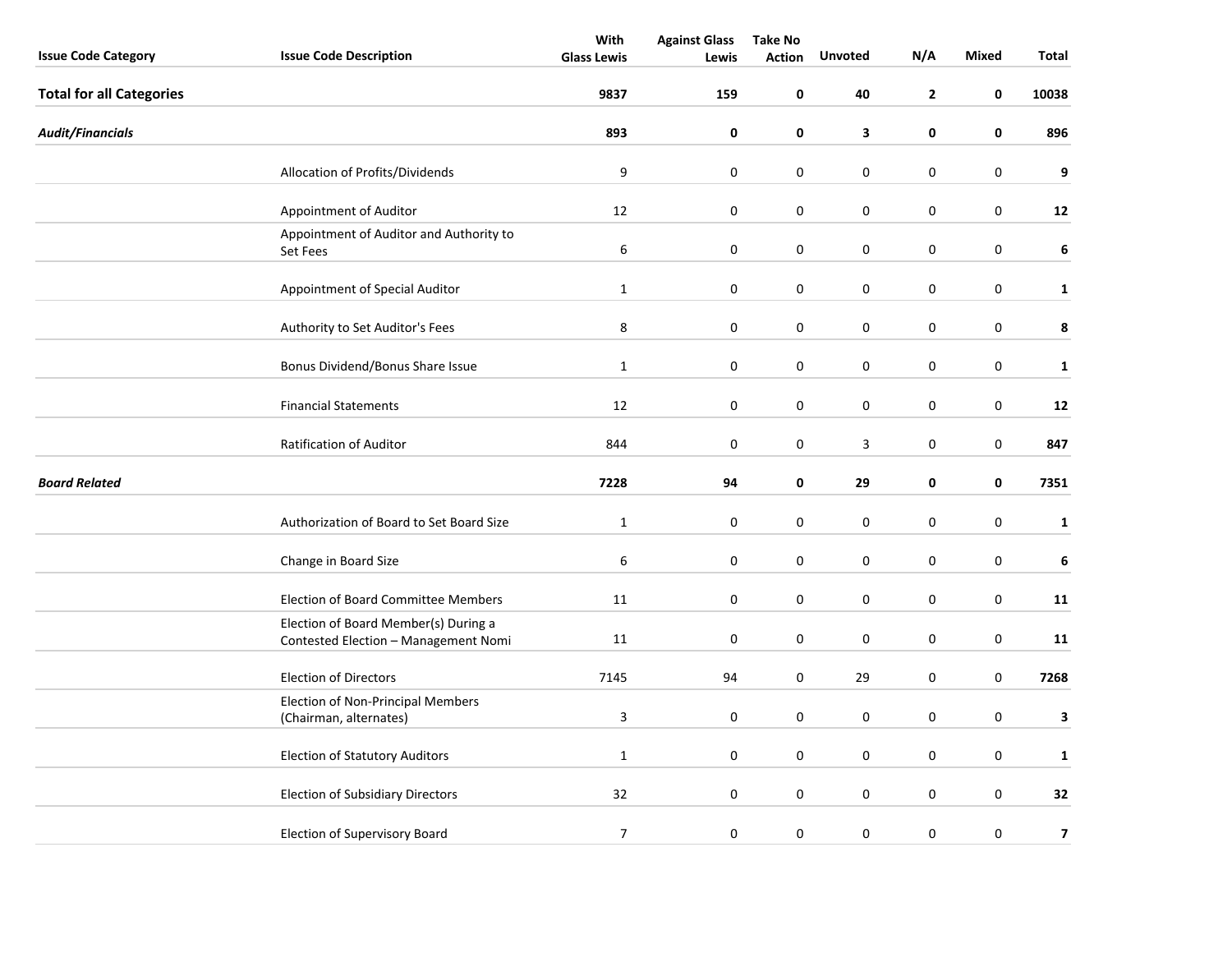|                            |                                         | With               | <b>Against Glass</b> | <b>Take No</b> |                |                  |                  |              |
|----------------------------|-----------------------------------------|--------------------|----------------------|----------------|----------------|------------------|------------------|--------------|
| <b>Issue Code Category</b> | <b>Issue Code Description</b>           | <b>Glass Lewis</b> | Lewis                | <b>Action</b>  | <b>Unvoted</b> | N/A              | <b>Mixed</b>     | <b>Total</b> |
|                            | Misc. Management Proposal Regarding     |                    |                      |                |                |                  |                  |              |
|                            | Board                                   | $\overline{2}$     | $\mathbf 0$          | 0              | 0              | $\pmb{0}$        | $\boldsymbol{0}$ | $\mathbf{2}$ |
|                            |                                         |                    |                      |                |                |                  |                  |              |
|                            | Ratification of Board Acts - Legal      | $\overline{4}$     | $\mathbf 0$          | 0              | 0              | $\pmb{0}$        | 0                | 4            |
|                            |                                         |                    |                      |                |                |                  |                  |              |
|                            | Ratification of Management Acts - Legal | 5                  | $\boldsymbol{0}$     | 0              | $\pmb{0}$      | $\pmb{0}$        | $\boldsymbol{0}$ | 5            |
|                            |                                         |                    |                      |                |                |                  |                  |              |
| <b>Capital Management</b>  |                                         | 82                 | 0                    | 0              | 0              | 0                | 0                | 82           |
|                            | Amendment to Authorized Common          |                    |                      |                |                |                  |                  |              |
|                            | Stock                                   | $\overline{2}$     | $\boldsymbol{0}$     | 0              | 0              | $\pmb{0}$        | $\boldsymbol{0}$ | $\mathbf{2}$ |
|                            | Amendment to Authorized Preferred       |                    |                      |                |                |                  |                  |              |
|                            | Stock                                   | $\mathbf{1}$       | $\mathbf 0$          | 0              | 0              | $\pmb{0}$        | $\boldsymbol{0}$ | $\mathbf{1}$ |
|                            |                                         |                    |                      |                |                |                  |                  |              |
|                            | Amendment to Dual Class Stock           | $\mathbf{1}$       | $\mathbf 0$          | 0              | 0              | $\pmb{0}$        | $\boldsymbol{0}$ | $\mathbf{1}$ |
|                            | Authority to Issue Shares w/ Preemptive |                    |                      |                |                |                  |                  |              |
|                            | Rights                                  | 14                 | 0                    | 0              | 0              | $\pmb{0}$        | 0                | 14           |
|                            | Authority to Issue Shares w/o           |                    |                      |                |                |                  |                  |              |
|                            | <b>Preemptive Rights</b>                | 16                 | $\pmb{0}$            | 0              | 0              | $\pmb{0}$        | 0                | 16           |
|                            | Authority to Issue Stock w/ or w/out    |                    |                      |                |                |                  |                  |              |
|                            | Preemptive Rights                       | $\mathbf{1}$       | $\boldsymbol{0}$     | 0              | 0              | $\pmb{0}$        | $\boldsymbol{0}$ | $\mathbf{1}$ |
|                            |                                         |                    |                      |                |                |                  |                  |              |
|                            | Authority to Repurchase Shares          | 8                  | 0                    | $\pmb{0}$      | $\pmb{0}$      | $\boldsymbol{0}$ | $\boldsymbol{0}$ | 8            |
|                            |                                         |                    |                      |                |                |                  |                  |              |
|                            | <b>Cancellation of Authorized Stock</b> | 3                  | $\mathbf 0$          | 0              | 0              | 0                | 0                | 3            |
|                            |                                         |                    |                      |                |                |                  |                  |              |
|                            | <b>Creation of New Share Class</b>      | $\mathbf{1}$       | $\boldsymbol{0}$     | 0              | 0              | $\pmb{0}$        | $\boldsymbol{0}$ | $\mathbf{1}$ |
|                            |                                         |                    |                      |                |                |                  |                  |              |
|                            | Decrease in Authorized Common Stock     | $\mathbf{1}$       | $\pmb{0}$            | 0              | $\pmb{0}$      | $\pmb{0}$        | 0                | $\mathbf{1}$ |
|                            |                                         |                    |                      |                |                |                  |                  |              |
|                            | <b>Elimination of Dual Class Stock</b>  | $\mathbf{1}$       | 0                    | 0              | 0              | $\pmb{0}$        | 0                | $\mathbf{1}$ |
|                            |                                         |                    |                      |                |                |                  |                  |              |
|                            | Increase in Authorized Capital          | $\mathbf{1}$       | $\boldsymbol{0}$     | 0              | $\pmb{0}$      | $\boldsymbol{0}$ | 0                | $\mathbf{1}$ |
|                            |                                         |                    |                      |                |                |                  |                  |              |
|                            | Increase in Authorized Common Stock     | 14                 | $\mathbf 0$          | 0              | 0              | 0                | 0                | 14           |
|                            | Increase in/Authorization of Dual Class |                    |                      |                |                |                  |                  |              |
|                            | Stock                                   | $\overline{2}$     | 0                    | 0              | 0              | $\pmb{0}$        | 0                | $\mathbf{2}$ |
|                            | Increase in/Authorization of Preferred  |                    |                      |                |                |                  |                  |              |
|                            | Stock                                   | $\overline{2}$     | $\boldsymbol{0}$     | 0              | $\pmb{0}$      | $\pmb{0}$        | 0                | $\mathbf{2}$ |
|                            |                                         |                    |                      |                |                |                  |                  |              |
|                            | <b>Issuance of Repurchased Shares</b>   | 5                  | $\pmb{0}$            | 0              | 0              | $\boldsymbol{0}$ | 0                | 5            |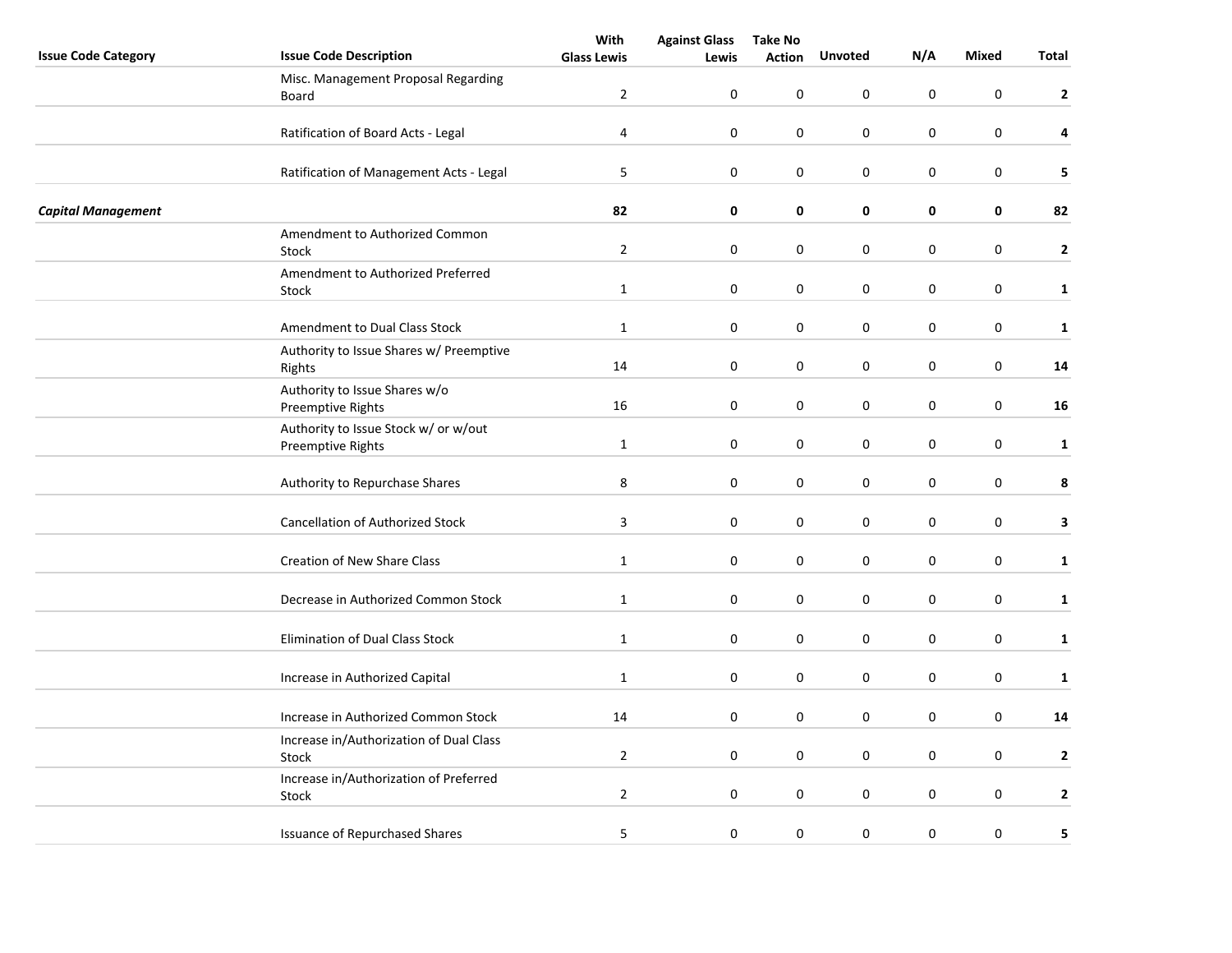|                                    |                                                                   | With               | <b>Against Glass</b>    | <b>Take No</b> |                |                  |                  |              |
|------------------------------------|-------------------------------------------------------------------|--------------------|-------------------------|----------------|----------------|------------------|------------------|--------------|
| <b>Issue Code Category</b>         | <b>Issue Code Description</b>                                     | <b>Glass Lewis</b> | Lewis                   | <b>Action</b>  | <b>Unvoted</b> | N/A              | <b>Mixed</b>     | <b>Total</b> |
|                                    | Misc. Proposal Regarding Capital                                  | $\mathbf{1}$       | 0                       | 0              | 0              | $\pmb{0}$        | $\boldsymbol{0}$ | $\mathbf{1}$ |
|                                    | Reduction in Share Premium Account                                | 3                  | $\pmb{0}$               | $\mathbf 0$    | $\pmb{0}$      | $\pmb{0}$        | 0                | 3            |
|                                    | Reverse Stock Split                                               | $\mathbf{3}$       | $\pmb{0}$               | 0              | $\mathbf 0$    | $\pmb{0}$        | 0                | 3            |
|                                    | Share Repurchase                                                  | $\mathbf{2}$       | $\pmb{0}$               | 0              | $\pmb{0}$      | $\pmb{0}$        | 0                | $\mathbf{2}$ |
| <b>Changes to Company Statutes</b> |                                                                   | 112                | $\overline{7}$          | 0              | 0              | $\pmb{0}$        | 0                | 119          |
|                                    | Adoption of Advance Notice<br>Requirement                         | $\mathbf{1}$       | 0                       | 0              | 0              | $\pmb{0}$        | $\boldsymbol{0}$ | $\mathbf{1}$ |
|                                    | Adoption of Majority Vote for Election of<br><b>Directors</b>     | 6                  | 0                       | 0              | 0              | $\pmb{0}$        | 0                | 6            |
|                                    | Adoption of Supermajority Requirement                             | $\mathbf{2}$       | $\pmb{0}$               | 0              | $\mathbf 0$    | $\boldsymbol{0}$ | $\boldsymbol{0}$ | $\mathbf{2}$ |
|                                    | Amendment to Classified Board                                     | $\pmb{0}$          | $\mathbf{1}$            | 0              | $\mathbf 0$    | $\mathbf 0$      | 0                | $\mathbf{1}$ |
|                                    | Amendment to Poison Pill                                          | $\pmb{0}$          | $\overline{\mathbf{4}}$ | 0              | 0              | $\pmb{0}$        | $\pmb{0}$        | 4            |
|                                    | Amendments to Articles, Constitution,<br><b>Bylaws</b>            | $\mathbf{1}$       | 0                       | 0              | $\pmb{0}$      | $\pmb{0}$        | $\boldsymbol{0}$ | $\mathbf{1}$ |
|                                    | Amendments to Charter/Bylaw - Bundled                             | 5                  | 0                       | 0              | 0              | $\pmb{0}$        | 0                | 5            |
|                                    | Article Amendments - Allow for the<br><b>Removal of Directors</b> | $\mathbf{1}$       | $\pmb{0}$               | 0              | $\mathbf 0$    | $\boldsymbol{0}$ | $\boldsymbol{0}$ | $\mathbf{1}$ |
|                                    | Article Amendments - Proxy Access                                 | 4                  | $\pmb{0}$               | $\pmb{0}$      | $\pmb{0}$      | $\boldsymbol{0}$ | 0                | 4            |
|                                    | Company Name Change                                               | $\mathbf{1}$       | 0                       | 0              | 0              | $\mathbf 0$      | 0                | $\mathbf{1}$ |
|                                    | Elimination of Cumulative Voting                                  | 0                  | $\mathbf{1}$            | 0              | 0              | $\pmb{0}$        | 0                | $\mathbf{1}$ |
|                                    | Elimination of Preemptive Rights                                  | 0                  | $\mathbf{1}$            | 0              | 0              | $\pmb{0}$        | $\boldsymbol{0}$ | $\mathbf{1}$ |
|                                    | Elimination of Right to Call a Special<br>Meeting                 | $\mathbf{1}$       | 0                       | 0              | 0              | $\pmb{0}$        | $\boldsymbol{0}$ | $\mathbf{1}$ |
|                                    | Elimination of Supermajority<br>Requirement                       | 37                 | 0                       | 0              | 0              | $\boldsymbol{0}$ | $\boldsymbol{0}$ | 37           |
|                                    | Misc. Article Amendments                                          | 20                 | 0                       | 0              | 0              | $\mathbf 0$      | 0                | 20           |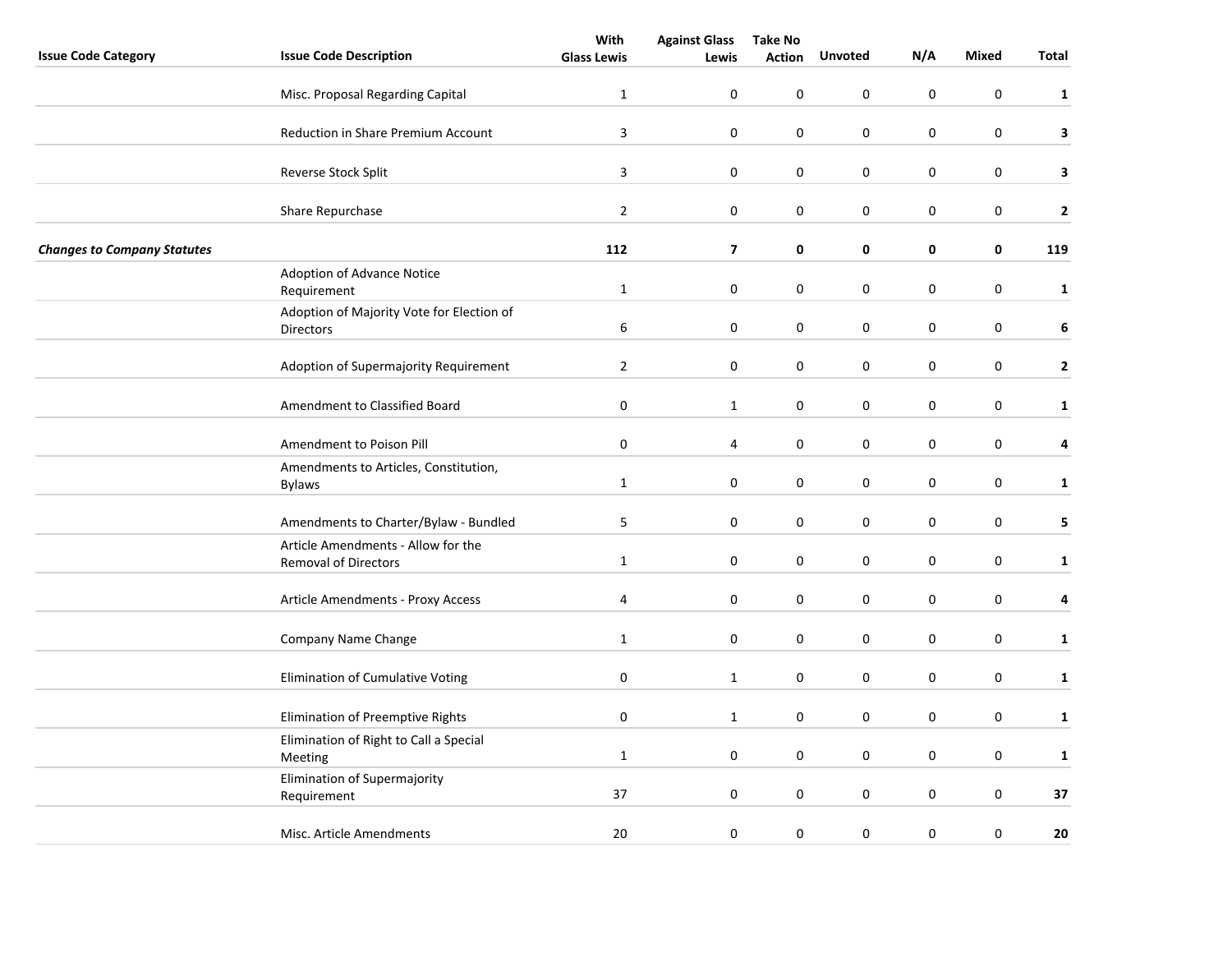|                            |                                        | With                      | <b>Against Glass</b> | <b>Take No</b> |                  |             |                  |                         |
|----------------------------|----------------------------------------|---------------------------|----------------------|----------------|------------------|-------------|------------------|-------------------------|
| <b>Issue Code Category</b> | <b>Issue Code Description</b>          | <b>Glass Lewis</b>        | Lewis                | <b>Action</b>  | Unvoted          | N/A         | <b>Mixed</b>     | <b>Total</b>            |
|                            | Repeal of Classified Board             | 16                        | 0                    | 0              | $\boldsymbol{0}$ | $\pmb{0}$   | $\pmb{0}$        | 16                      |
|                            | Restoration of Right to Call a Special |                           |                      |                |                  |             |                  |                         |
|                            | Meeting                                | 11                        | 0                    | 0              | $\mathsf 0$      | $\pmb{0}$   | 0                | 11                      |
|                            |                                        |                           |                      |                |                  |             |                  |                         |
|                            | <b>Restoration of Written Consent</b>  | $\mathbf{3}$              | 0                    | 0              | $\mathsf 0$      | $\pmb{0}$   | 0                | 3                       |
|                            | Technical Amendments to Charter/Bylaw  | $\ensuremath{\mathsf{3}}$ | $\pmb{0}$            | 0              | 0                | $\pmb{0}$   | 0                | 3                       |
| Compensation               |                                        | 1090                      | 6                    | 0              | 3                | 0           | 0                | 1099                    |
|                            | Adoption of Director Equity            |                           |                      |                |                  |             |                  |                         |
|                            | <b>Compensation Plan</b>               | 4                         | $\boldsymbol{0}$     | 0              | 0                | $\pmb{0}$   | $\boldsymbol{0}$ | 4                       |
|                            | Adoption of Employee Stock Purchase    |                           |                      |                |                  |             |                  |                         |
|                            | Plan                                   | 13                        | $\boldsymbol{0}$     | 0              | 0                | $\pmb{0}$   | $\boldsymbol{0}$ | 13                      |
|                            | Adoption of Equity Compensation Plan   | 62                        | 4                    | 0              | $\mathbf{1}$     | $\pmb{0}$   | $\boldsymbol{0}$ | 67                      |
|                            | Advisory Vote on Executive             |                           |                      |                |                  |             |                  |                         |
|                            | Compensation                           | 808                       | 0                    | 0              | $\overline{2}$   | $\mathbf 0$ | 0                | 810                     |
|                            | Advisory Vote on Severance             | 34                        | $\boldsymbol{0}$     | 0              | 0                | $\pmb{0}$   | $\pmb{0}$        | 34                      |
|                            | Amendment to Director Equity           |                           |                      |                |                  |             |                  |                         |
|                            | <b>Compensation Plan</b>               | 5                         | $\boldsymbol{0}$     | 0              | 0                | $\pmb{0}$   | $\pmb{0}$        | 5                       |
|                            | Amendment to Employee Stock Purchase   |                           |                      |                |                  |             |                  |                         |
|                            | Plan                                   | 29                        | $\boldsymbol{0}$     | 0              | 0                | $\pmb{0}$   | 0                | 29                      |
|                            | Amendment to Equity Compensation       |                           |                      |                |                  |             |                  |                         |
|                            | Plan                                   | 87                        | $\overline{2}$       | 0              | $\mathsf 0$      | $\pmb{0}$   | $\boldsymbol{0}$ | 89                      |
|                            | Bonus/162(m) Plan                      | $\mathbf 1$               | $\boldsymbol{0}$     | 0              | $\boldsymbol{0}$ | $\pmb{0}$   | $\boldsymbol{0}$ | $\mathbf{1}$            |
|                            |                                        |                           |                      |                |                  |             |                  |                         |
|                            | Directors' Fees                        | 4                         | 0                    | 0              | 0                | $\pmb{0}$   | 0                | 4                       |
|                            | Misc. Proposal Regarding Director Pay  | $\mathbf{1}$              | 0                    | 0              | 0                | $\pmb{0}$   | 0                | $\mathbf{1}$            |
|                            |                                        |                           |                      |                |                  |             |                  |                         |
|                            | Remuneration Policy (Forward-Looking)  | $\overline{\mathbf{3}}$   | $\boldsymbol{0}$     | 0              | 0                | $\pmb{0}$   | $\boldsymbol{0}$ | 3                       |
|                            | Remuneration Report (Retrospective)    | $\overline{7}$            | $\boldsymbol{0}$     | 0              | $\boldsymbol{0}$ | $\pmb{0}$   | $\boldsymbol{0}$ | $\overline{\mathbf{z}}$ |
|                            |                                        |                           |                      |                |                  |             |                  |                         |
|                            |                                        |                           |                      |                |                  |             |                  |                         |
|                            | Say When on Pay                        | 29                        | $\boldsymbol{0}$     | 0              | $\pmb{0}$        | $\pmb{0}$   | $\boldsymbol{0}$ | 29                      |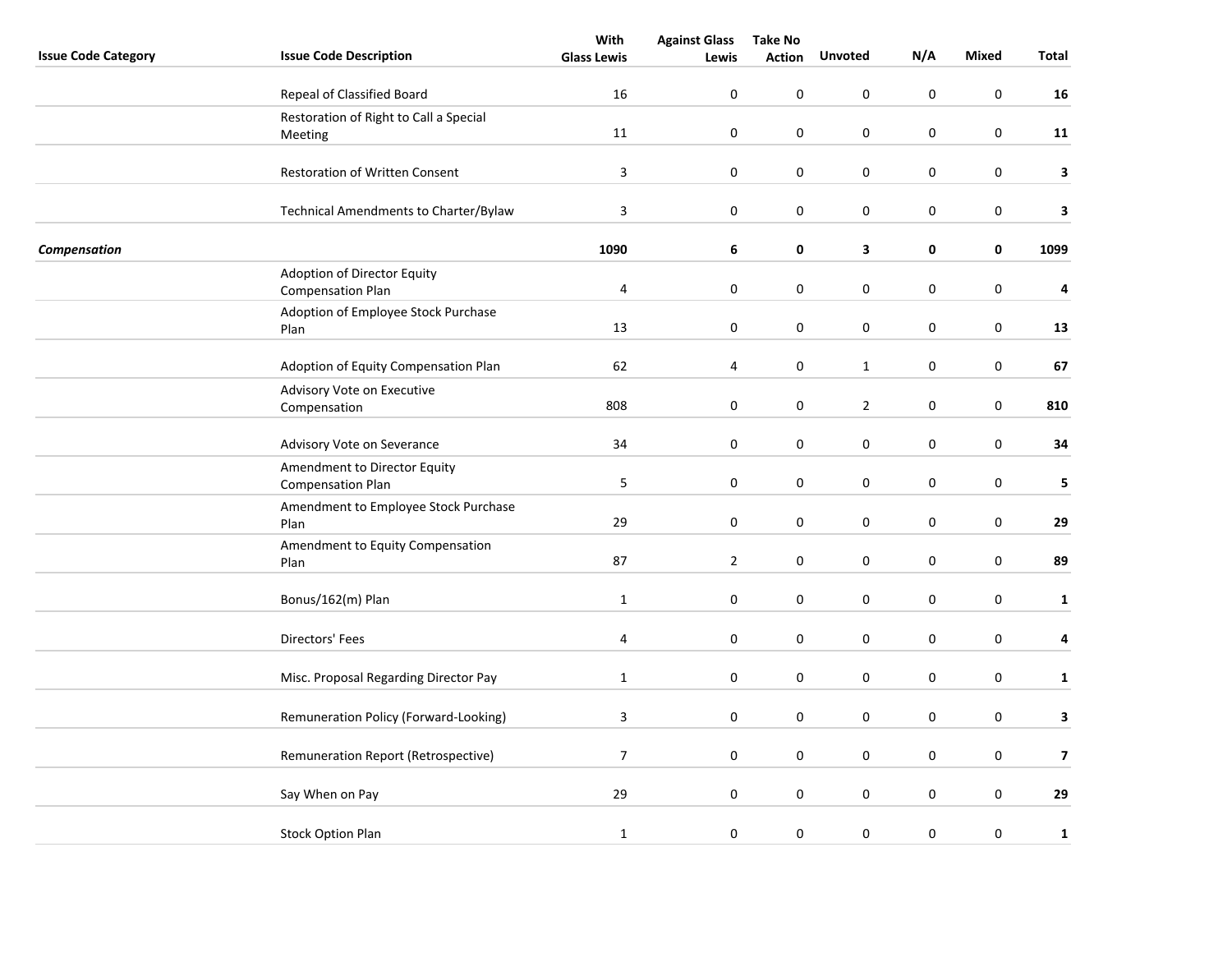|                               |                                                              | With               | <b>Against Glass</b> | <b>Take No</b> |                  |                  |                  |              |
|-------------------------------|--------------------------------------------------------------|--------------------|----------------------|----------------|------------------|------------------|------------------|--------------|
| <b>Issue Code Category</b>    | <b>Issue Code Description</b>                                | <b>Glass Lewis</b> | Lewis                | <b>Action</b>  | <b>Unvoted</b>   | N/A              | <b>Mixed</b>     | Total        |
|                               | <b>Stock Purchase Plan</b>                                   | $\overline{2}$     | 0                    | 0              | 0                | $\pmb{0}$        | $\pmb{0}$        | $\mathbf{2}$ |
| M&A                           |                                                              | 57                 | 0                    | 0              | 0                | 0                | 0                | 57           |
|                               |                                                              | 52                 | $\boldsymbol{0}$     | 0              |                  |                  | $\boldsymbol{0}$ |              |
|                               | Merger/Acquisition                                           |                    |                      |                | 0                | $\boldsymbol{0}$ |                  | 52           |
|                               | Misc. Proposal Regarding Restructuring                       | $\overline{2}$     | $\boldsymbol{0}$     | $\pmb{0}$      | $\boldsymbol{0}$ | $\boldsymbol{0}$ | $\boldsymbol{0}$ | $\mathbf{2}$ |
|                               | Restructuring/Reorganization                                 | $\overline{2}$     | 0                    | 0              | 0                | $\boldsymbol{0}$ | 0                | $\mathbf{2}$ |
|                               | Spin-off                                                     | $\mathbf{1}$       | 0                    | 0              | 0                | 0                | $\pmb{0}$        | $\mathbf{1}$ |
| <b>Meeting Administration</b> |                                                              | 57                 | 0                    | 0              | 0                | 0                | 0                | 57           |
|                               | Appointment of Independent Proxy<br>(Switzerland)            | $\overline{2}$     | $\boldsymbol{0}$     | 0              | $\boldsymbol{0}$ | $\boldsymbol{0}$ | $\boldsymbol{0}$ | $\mathbf{2}$ |
|                               | Right to Adjourn Meeting                                     | 49                 | 0                    | 0              | 0                | $\boldsymbol{0}$ | 0                | 49           |
|                               | Routine Meeting Item                                         | $\overline{2}$     | $\pmb{0}$            | 0              | 0                | $\pmb{0}$        | $\pmb{0}$        | $\mathbf{2}$ |
|                               | <b>Transaction of Other Business</b>                         | 4                  | $\pmb{0}$            | 0              | 0                | $\boldsymbol{0}$ | $\pmb{0}$        | 4            |
| <b>Other</b>                  |                                                              | $\mathbf{2}$       | 0                    | 0              | 0                | $\mathbf{2}$     | 0                | 4            |
|                               | Approval of Political Donation                               | $\overline{2}$     | 0                    | 0              | 0                | 0                | 0                | $\mathbf{2}$ |
|                               | Declaration of Material Interest                             | $\pmb{0}$          | 0                    | 0              | 0                | $\mathbf{2}$     | $\pmb{0}$        | $\mathbf{2}$ |
| <b>SHP: Compensation</b>      |                                                              | 28                 | 24                   | 0              | 0                | 0                | 0                | 52           |
|                               | SHP Recoupment of Unearned Bonuses<br>(Clawback)             | $\mathsf 3$        | $\boldsymbol{0}$     | 0              | 0                | $\boldsymbol{0}$ | $\pmb{0}$        | $\mathbf{3}$ |
|                               | <b>SHP Regarding Golden Parachutes</b>                       | $\pmb{0}$          | $\mathbf{1}$         | 0              | 0                | $\boldsymbol{0}$ | $\pmb{0}$        | $\mathbf{1}$ |
|                               | SHP Regarding Linking Executive Pay to<br>Social Criteria    | $\mathbf 0$        | 10                   | 0              | 0                | $\pmb{0}$        | $\mathbf 0$      | 10           |
|                               | SHP Regarding Misc. Compensation                             | 9                  | $\boldsymbol{0}$     | 0              | 0                | $\pmb{0}$        | 0                | 9            |
|                               | SHP Regarding Race and/or Gender Pay<br><b>Equity Report</b> | $\mathbf 1$        | 13                   | 0              | 0                | $\boldsymbol{0}$ | $\boldsymbol{0}$ | 14           |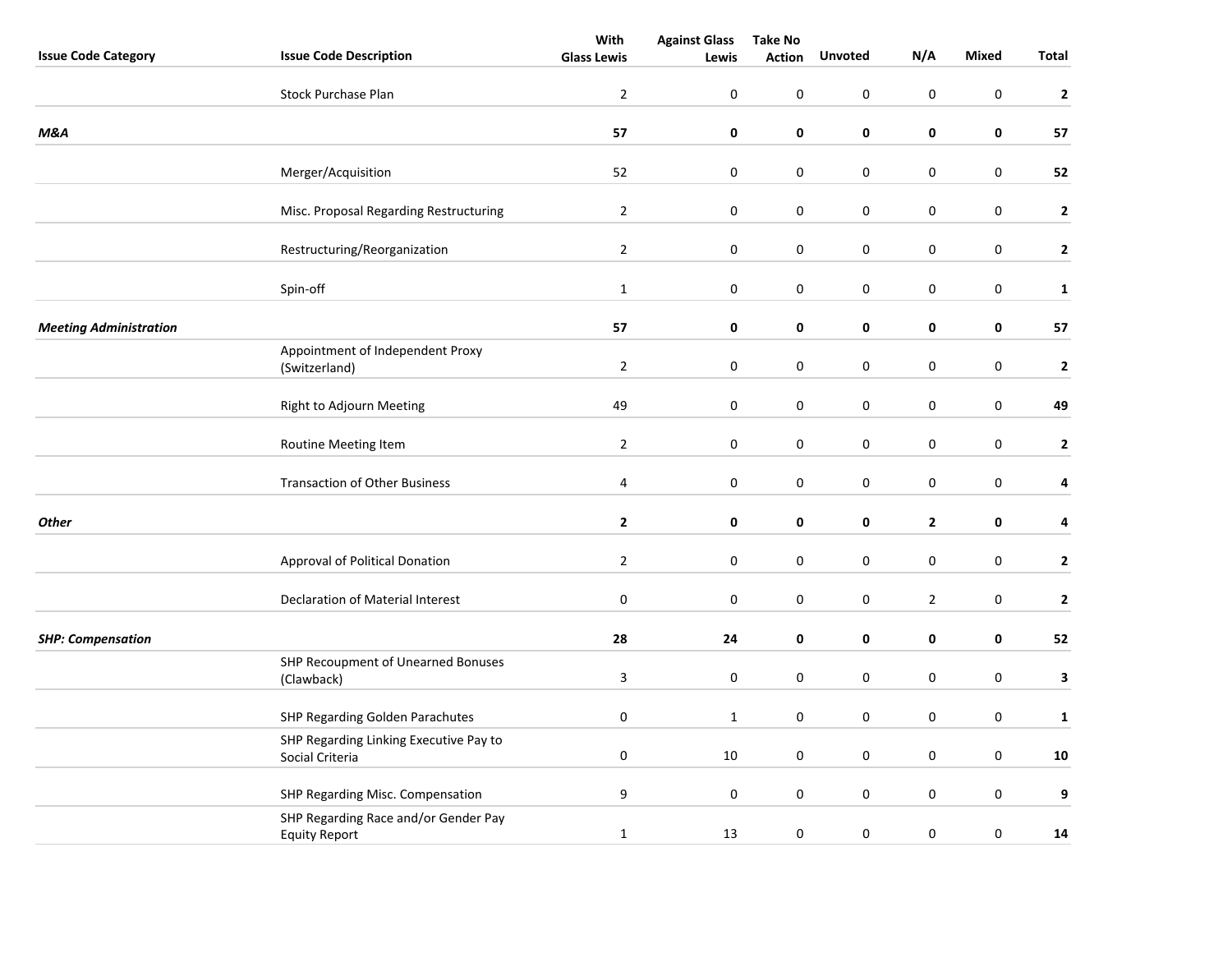|                            |                                                                         | With               | <b>Against Glass</b> | <b>Take No</b>   |                  |             |                  |                         |
|----------------------------|-------------------------------------------------------------------------|--------------------|----------------------|------------------|------------------|-------------|------------------|-------------------------|
| <b>Issue Code Category</b> | <b>Issue Code Description</b>                                           | <b>Glass Lewis</b> | Lewis                | <b>Action</b>    | <b>Unvoted</b>   | N/A         | <b>Mixed</b>     | Total                   |
|                            | SHP Regarding Report on Ratio Between<br>CEO and Employee Pay           | 4                  | $\mathbf 0$          | $\pmb{0}$        | 0                | $\pmb{0}$   | $\mathbf 0$      | 4                       |
|                            | <b>SHP Regarding Restricting Executive</b><br>Compensation              | 11                 | $\mathbf 0$          | $\boldsymbol{0}$ | 0                | 0           | $\mathbf 0$      | 11                      |
| <b>SHP: Environment</b>    |                                                                         | 24                 | 12                   | $\mathbf 0$      | $\mathbf{1}$     | 0           | $\pmb{0}$        | 37                      |
|                            | SHP Regarding Adoption of<br><b>Comprehensive Recycling Strategies</b>  | $\pmb{0}$          | $\mathbf{3}$         | $\mathbf 0$      | 0                | 0           | $\mathbf 0$      | 3                       |
|                            | SHP Regarding Bioengineering /<br>Nanotechnology Safety                 | $\pmb{0}$          | $\overline{2}$       | $\pmb{0}$        | $\boldsymbol{0}$ | 0           | $\boldsymbol{0}$ | $\mathbf{2}$            |
|                            | SHP Regarding Environmental Report                                      | 10                 | $\boldsymbol{0}$     | 0                | 0                | $\pmb{0}$   | $\boldsymbol{0}$ | 10                      |
|                            | SHP Regarding Formation of<br>Environmental/Social Committee of the     | $\mathbf{1}$       | 6                    | $\boldsymbol{0}$ | 0                | $\pmb{0}$   | $\pmb{0}$        | $\overline{\mathbf{z}}$ |
|                            | SHP Regarding Misc.<br>Energy/Environmental Issues                      | $\mathbf 1$        | 0                    | $\mathbf 0$      | 0                | 0           | $\pmb{0}$        | $\mathbf{1}$            |
|                            | SHP Regarding Report on Antibiotics in<br>Animal Agriculture            | $\pmb{0}$          | $\mathbf{1}$         | $\mathbf 0$      | 0                | 0           | $\pmb{0}$        | $\mathbf{1}$            |
|                            | SHP Regarding Report/Action on Climate<br>Change                        | $\sqrt{5}$         | $\boldsymbol{0}$     | $\pmb{0}$        | $\pmb{0}$        | 0           | $\boldsymbol{0}$ | 5                       |
|                            | SHP Regarding Reporting and Reducing<br><b>Greenhouse Gas Emissions</b> | $\sqrt{5}$         | $\boldsymbol{0}$     | 0                | 0                | $\pmb{0}$   | $\boldsymbol{0}$ | 5                       |
|                            | SHP Regarding Review Energy Efficiency<br>& Renewables                  | $\overline{2}$     | $\mathbf 0$          | 0                | 0                | $\mathbf 0$ | $\boldsymbol{0}$ | $\mathbf{2}$            |
|                            | <b>SHP Regarding Sustainability Report</b>                              | $\pmb{0}$          | 0                    | $\boldsymbol{0}$ | $\mathbf{1}$     | 0           | $\pmb{0}$        | $\mathbf{1}$            |
| <b>SHP: Governance</b>     |                                                                         | 179                | 4                    | $\mathbf 0$      | $\mathbf{2}$     | 0           | $\mathbf 0$      | 185                     |
|                            | SHP Regarding Board Composition                                         | 3                  | 0                    | $\boldsymbol{0}$ | 0                | 0           | $\pmb{0}$        | $\mathbf{3}$            |
|                            | SHP Regarding Counting Shareholder<br>Votes                             | $\mathbf 1$        | 0                    | $\pmb{0}$        | 0                | $\pmb{0}$   | 0                | $\mathbf{1}$            |
|                            | SHP Regarding Cumulative Voting                                         | $\mathbf 0$        | 3                    | 0                | 0                | $\mathbf 0$ | $\boldsymbol{0}$ | 3                       |
|                            | SHP Regarding Director Tenure                                           | $\mathbf{1}$       | 0                    | $\mathbf 0$      | 0                | 0           | $\mathbf 0$      | $\mathbf{1}$            |
|                            | SHP Regarding Directors' Roles in<br>Corporate Strategy                 | $\,8\,$            | 0                    | $\pmb{0}$        | 0                | 0           | $\mathbf 0$      | 8                       |
|                            | SHP Regarding Eliminating Supermajority<br>Provisions                   | 16                 | 0                    | $\pmb{0}$        | 0                | $\pmb{0}$   | $\pmb{0}$        | 16                      |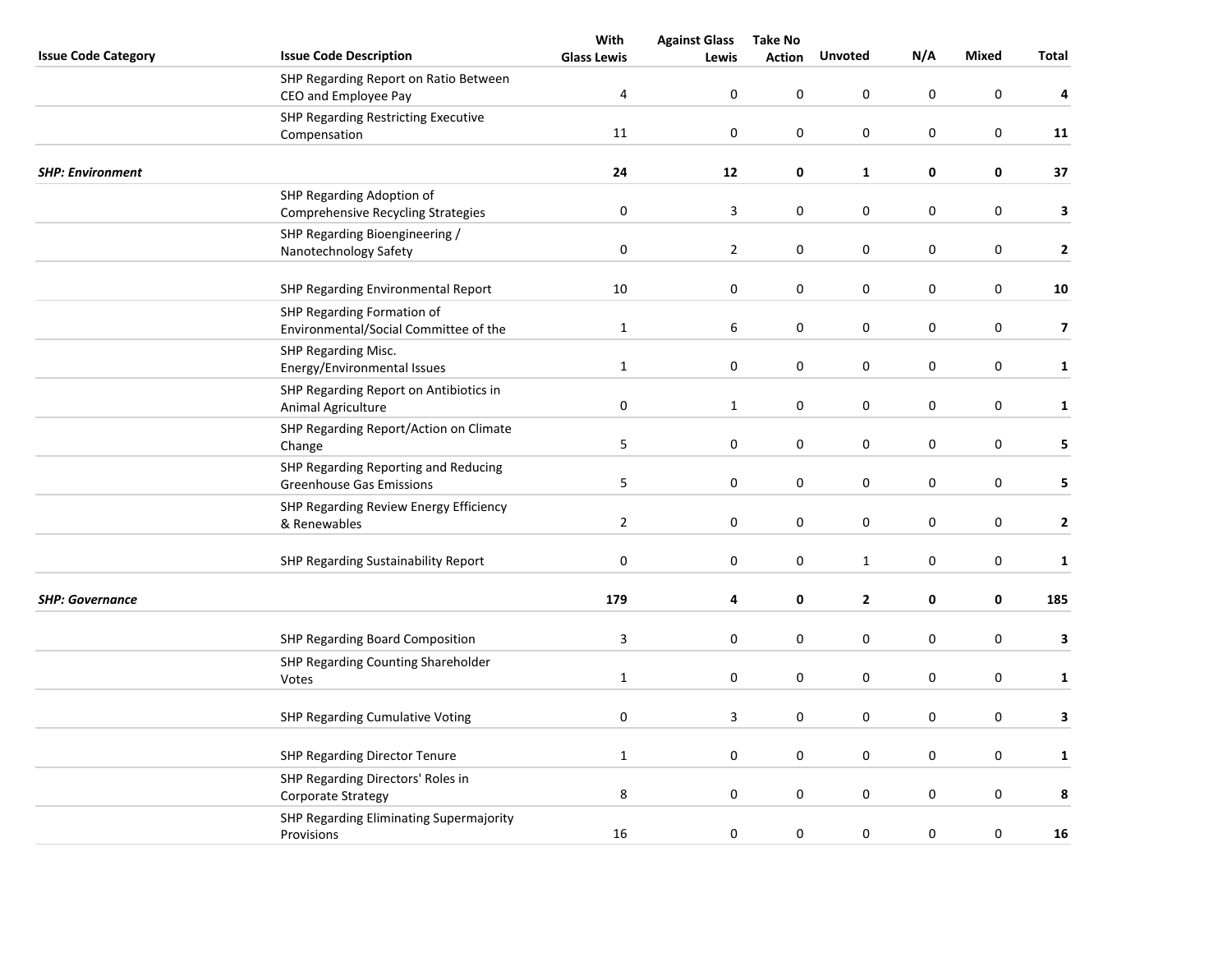|                            |                                                                                    | With               | <b>Against Glass</b> | <b>Take No</b> |                  |                  |                  |              |
|----------------------------|------------------------------------------------------------------------------------|--------------------|----------------------|----------------|------------------|------------------|------------------|--------------|
| <b>Issue Code Category</b> | <b>Issue Code Description</b>                                                      | <b>Glass Lewis</b> | Lewis                | <b>Action</b>  | <b>Unvoted</b>   | N/A              | <b>Mixed</b>     | Total        |
|                            | SHP Regarding Independent Board<br>Chairman/Seperation of Chair and CEO            | 52                 | 0                    | 0              | 0                | 0                | $\mathbf 0$      | 52           |
|                            | SHP Regarding Majority Vote for Election<br>of Directors                           | 5                  | $\mathbf 0$          | 0              | 0                | 0                | 0                | 5            |
|                            | SHP Regarding Misc. Board/Shareholder<br><b>Rights Issue</b>                       | $\mathbf{3}$       | $\boldsymbol{0}$     | 0              | $\boldsymbol{0}$ | $\boldsymbol{0}$ | $\pmb{0}$        | 3            |
|                            | SHP Regarding Recapitalization                                                     | 6                  | $\pmb{0}$            | 0              | 0                | 0                | 0                | 6            |
|                            | SHP Regarding Right to Act by Written<br>Consent                                   | 35                 | $\boldsymbol{0}$     | 0              | 0                | 0                | $\pmb{0}$        | 35           |
|                            | SHP Regarding Right to Call a Special<br>Meeting                                   | 20                 | 0                    | 0              | $\mathbf{1}$     | 0                | $\pmb{0}$        | 21           |
|                            | SHP Regarding the Declassification of the<br>Board                                 | 4                  | $\mathbf{1}$         | 0              | 0                | $\boldsymbol{0}$ | $\pmb{0}$        | 5            |
|                            | SHP Regarding Trained, Qualified<br>Directors on Environment, Health and Sa        | $\mathbf 1$        | $\pmb{0}$            | 0              | 0                | 0                | $\pmb{0}$        | $\mathbf{1}$ |
|                            | SHP Shareholder Access to the<br>Nomination Process (Proxy Access)                 | 24                 | $\pmb{0}$            | 0              | $\mathbf{1}$     | 0                | 0                | 25           |
| <b>SHP: Misc</b>           |                                                                                    | $\mathbf{1}$       | 0                    | 0              | 0                | 0                | $\pmb{0}$        | $\mathbf 1$  |
|                            | SHP: Misc. Issues                                                                  | $\mathbf 1$        | 0                    | $\pmb{0}$      | 0                | $\boldsymbol{0}$ | $\pmb{0}$        | $\mathbf{1}$ |
| <b>SHP: Social</b>         |                                                                                    | 84                 | 12                   | 0              | $\mathbf{2}$     | 0                | 0                | 98           |
|                            | <b>SHP Regarding Company Product</b><br>Responsibility                             | $\boldsymbol{0}$   | $\mathbf{1}$         | 0              | 0                | 0                | $\boldsymbol{0}$ | $\mathbf{1}$ |
|                            | SHP Regarding Drug Pricing/Distribution                                            | $\mathbf 1$        | $\pmb{0}$            | $\pmb{0}$      | 0                | $\boldsymbol{0}$ | 0                | $\mathbf{1}$ |
|                            | SHP Regarding Independent Verification<br>of Contractors' Compliance with Labor an | $\mathbf{3}$       | 0                    | 0              | 0                | 0                | 0                | 3            |
|                            | SHP Regarding Misc. Human/Political<br><b>Rights Policies</b>                      | $\mathbf{1}$       | 0                    | $\pmb{0}$      | 0                | 0                | $\boldsymbol{0}$ | $\mathbf{1}$ |
|                            | SHP Regarding Misc. Social Issue                                                   | 9                  | 9                    | 0              | 0                | 0                | $\pmb{0}$        | 18           |
|                            | SHP Regarding Report on EEO                                                        | $\pmb{4}$          | $\mathbf{1}$         | 0              | 0                | 0                | 0                | 5            |
|                            | SHP Regarding Reporting on Company's<br>Compliance with International Human Ri     | 9                  | $\pmb{0}$            | 0              | 0                | $\boldsymbol{0}$ | 0                | 9            |
|                            | SHP Regarding Reviewing Political<br>Spending or Lobbying                          | 57                 | 0                    | $\pmb{0}$      | $\mathbf{2}$     | $\boldsymbol{0}$ | $\boldsymbol{0}$ | 59           |